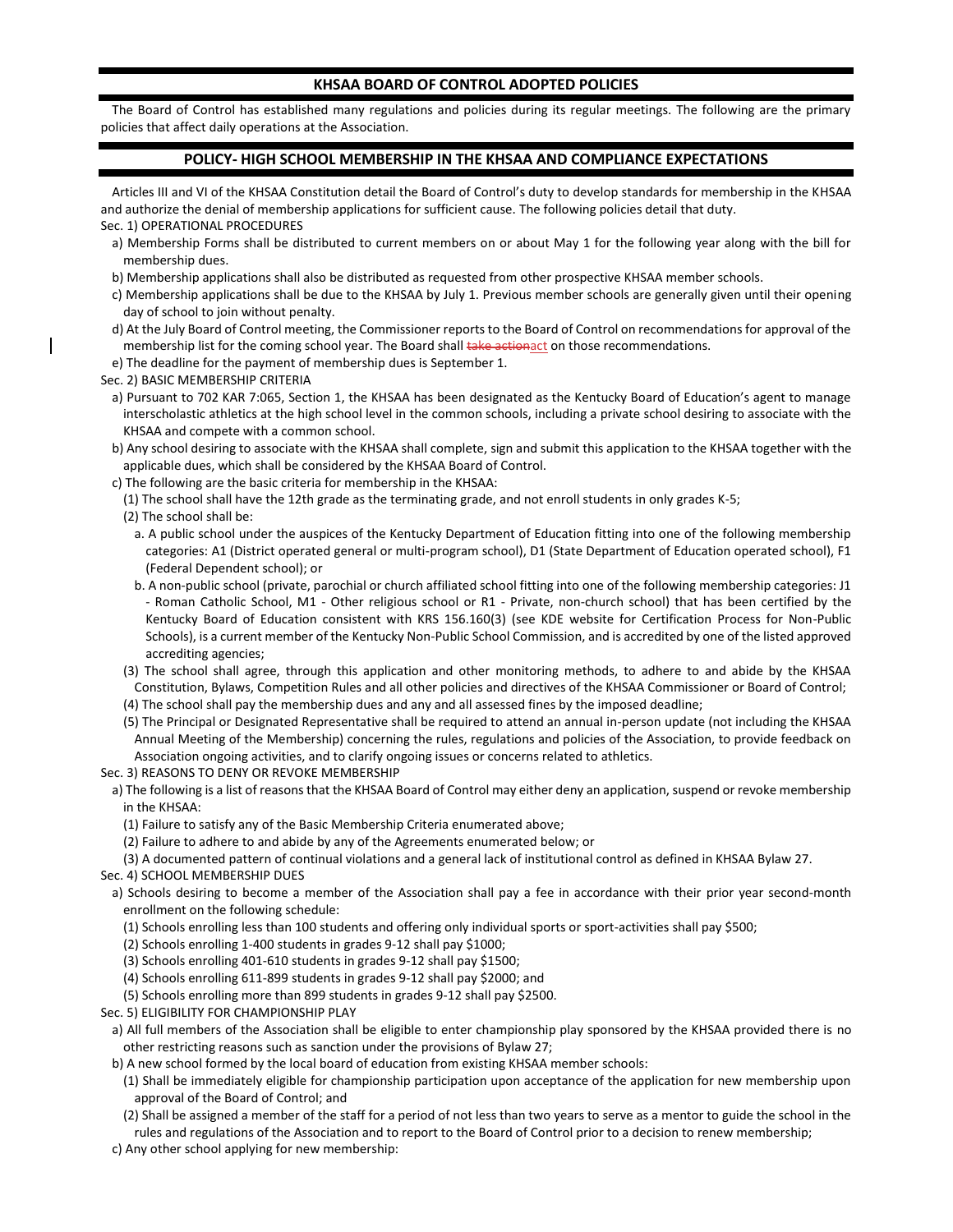- (1) shall be ineligible for championship play during a probationary period from the date of acceptance of the application through the end of the second approved year of membership;
- (2) If approved by the Commissioner, the school on probationary status is allowed to exhaust any contest contracts that were signed prior to joining the KHSAA;
- (3) The candidacy school may therefore, if approved, compete against those non-member schools in contests during this period;
- (4) However, once those contracts are exhausted, the school in candidacy status will not be able to compete against non-member schools located in Kentucky;
- (5) The playing season in all sports will end for schools in candidacy status at the end of the regular season in each sport;
- (6) Shall not be eligible to compete in postseason play against other KHSAA schools until the end of the two-year period; and
- (7) Shall be assigned a member of the staff for a period of not less than four years to serve as a mentor to guide the school in the rules and regulations of the Association and to report to the Board of Control prior to a decision to renew membership.

Sec. 6) COMPLIANCE AND EXPECTATIONS FOR MEMBERSHIP

- a) Each school desiring to join the KHSAA shall agree to compliance with certain specific requirements of the Board of Control. By signing this application on behalf of this school, the Principal or Designated RepresenativeRepresentative acknowledges that:
	- (1) The local Board of Education or School Based Decision MakingDecision-Making Body has given the undersigned Principal authorization to apply for renewal of membership in the KHSAA for the above referenced Academic School Year;
	- (2) The school is a voluntary member of the KHSAA and is in compliance with the KHSAA Constitution, Bylaws, Competition Rules and all other policies and directives of the KHSAA Commissioner or Board of Control;
	- (3) In accordance with the KHSAA Constitution, the Board of Control is the final authority in determining Competition Rules (including assignment of schools to district, region, and/or class);
	- (4) The Principal/Designated Representative has read, understood and agrees to abide by the KHSAA Constitution, Bylaws, Competition Rules, Due Process Procedure and all other policies of the KHSAA Commissioner or Board of Control as now enacted or later amended;
	- (5) The school will abide by any and all of the rulings and directives of the KHSAA Commissioner, Assistant Commissioners, Hearing Officer or Board of Control, and at all times act in the best interests of the KHSAA;
	- (6) The school will self-report any and all violations of the KHSAA Constitution, Bylaws, Competition Rules, Due Process Procedure or all other policies and directives of the KHSAA Commissioner or Board of Control, and any ruling by the KHSAA and its Commissioner, Assistant Commissioners, Hearing Officer or Board of Control;
	- (7) The management of the athletic program is not in contradiction to state or Federal law, including the submission of the proper materials in a timely manner as requested by the Commissioner to fully comply with 702 KAR 7:065, Section 3(15) as it relates to monitoring compliance with 20 USC Section 1681 (Title IX);
	- (8) The KHSAA may impose penalties as detailed in the Bylaws of the KHSAA against this school for violation of the KHSAA Constitution, Bylaws, Competition Rules, Due Process Procedure or all other policies and directives of the KHSAA Commissioner or Board of Control, and agree to timely adhere to and abide by any and all penalties assessed against this school under the Bylaws of the KHSAA or any other rule, regulation or policy;
	- (9) The school will comply with the principles of institutional control as defined within the Bylaws of the KHSAA and the KHSAA's published interpretations thereof;
	- (10) The school will comply in a timely manner with any and all requests by the KHSAA and its officials for information, records and reports;
	- (11) Any information submitted via the KHSAA online system using the secure login of an authorized school administrator shall be deemed to have been approved and signed off by the Principal;
	- (12) All records of the school including financial, scholastic and attendance, are open and available for inspection by the KHSAA and its officials;
	- (13) The school has the financial aid need analysis for its student-athletes performed by an approved agency as listed in the KHSAA Handbook(13) The school's records are available for inspection and that this school has the financial aid need analysis for its student-athletes performed by an approved agency;
	- (14) This school releases to the KHSAA and its official representatives permission to release the demographic information related to the athletic program (including motion picture and still photography) and all participation statistics (including height, weight and year in school, participation history and other performance based statistics) and other information as may be requested, and agrees that the students from this school may be photographed or otherwise digitally or electronically captured during KHSAA sponsored school-based competition. All material including images may be used without permission or compensation specifically related to the KHSAA and its events(14) The school releases to the KHSAA and its official representatives permission to release the demographic information related to the athletic program (including motion picture and still photography) and all participation statistics (including height, weight and year in school, participation history and other performance based statistics) and other information as may be requested, and agrees that the students from this school may be photographed or otherwise digitally or electronically captured during KHSAA sponsored school-based competition and such image or other report may be used without further permission or compensation;
	- (15) The school has distributed KHSAA Form GE04 in its entirety, including the applicable student eligibility rules and the Physician consent and Parental permission forms to each prospective student-athlete, and that this school properly maintains on file the written permission of the parents of each student-athlete and the required physical examination form until the student graduates from the school;
	- (16) The school has ensured that each student-athlete has insurance coverage up to the KHSAA Catastrophic deductible prior to allowing them to practice (including try out) or play;
	- (17) The school has maintained compliance with the Limitation of Seasons as published in the Bylaws of the KHSAA as it relates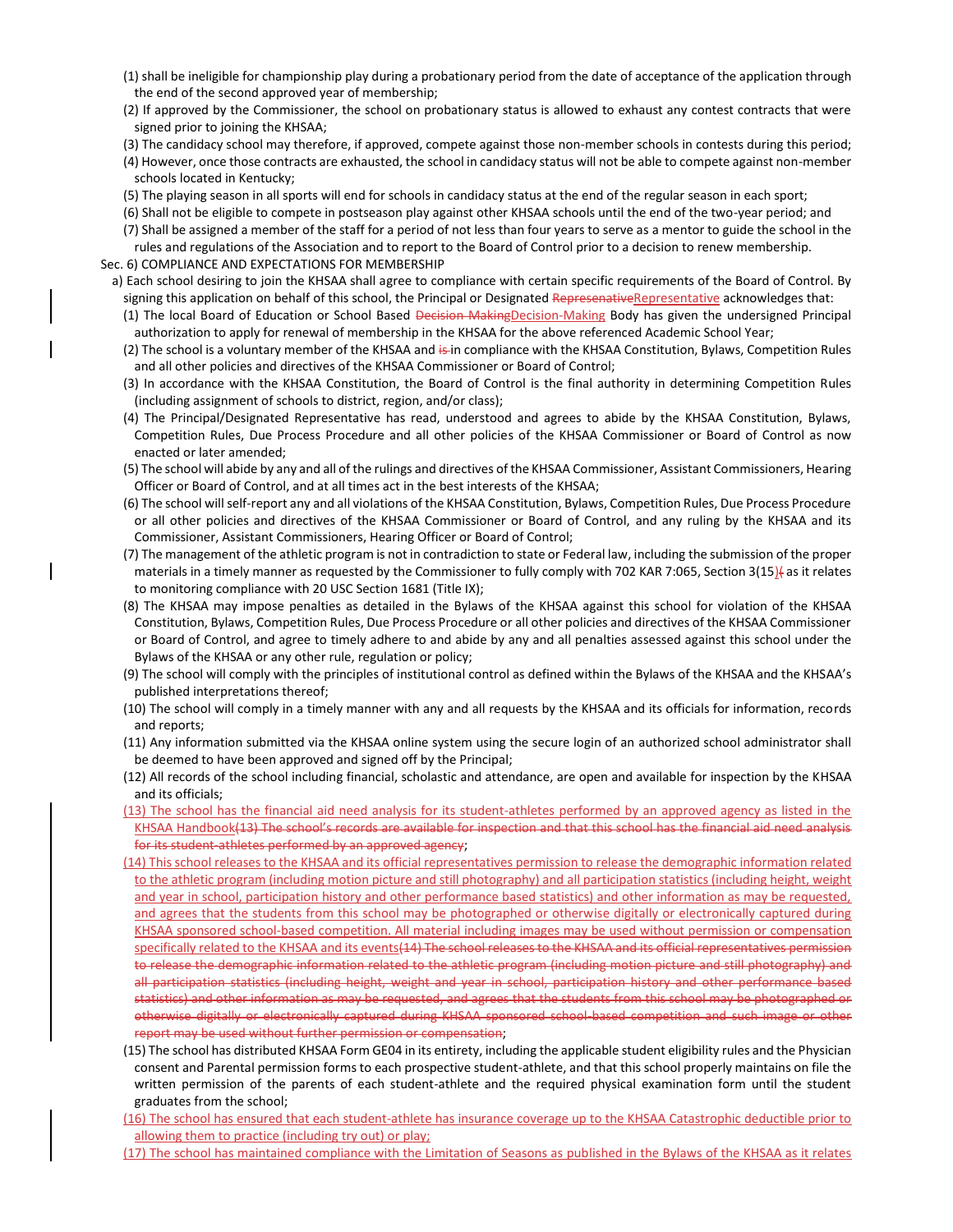to the loss of school time for regular season athletic contests as well as properly monitoring the playing of scrimmages and regular season contests;

(18) This school has not violated these provisions in any KHSAA sport, and will self-report any violations of these limitations; and

(19) Pursuant to KRS 160.445(4)(b), this school verifies the existence of a venue-specific emergency action plan for all of its athletic facilities and such plan has been distributed and rehearsed.

- (16) The school has ensured that each student-athlete has insurance coverage up to the KHSAA Catastrophic deductible prior to allowing them to practice (including try out) or play; and
- (17) The school has maintained compliance with the Limitation of Seasons as published in the Bylaws of the KHSAA as it relates to the loss of school time for regular season athletic contests as well as properly monitoring the playing of scrimmage and regular season contests, and has not violated these provisions in any KHSAA sport, and will self-report any violations of these limitations.

# **POLICY- PENALTIES - BOARD OF CONTROL FINE SCHEDULE**

In accordance with 702 KAR 7:065 and Bylaw 27, a monetary fine may be assessed against a member school or licensed official. In addition, other penalties such as suspension of an individual or athletic program may be imposed for the same or similar violations of the particular bylaw, rule or tournament regulation.

Sec. 1) A MAXIMUM FINE OF \$50 PER OCCURRENCE FOR:

- a) Failure to notify game officials of change in game site or time in a timely manner; or
- b) Late licensing by a contest official desiring a license.
- Sec. 2) A MAXIMUM FINE OF \$100 PER OCCURRENCE FOR:
- a) Failure to provide proper game administration personnel at contest site;
- b) Use of non-licensed officials in a contest;
- c) Late submission of tournament results, financial report or remittance of tournament proceeds by tournament manager;
- e) Failure of a tournament/contest manager to report a tournament bracket in a timely manner or failing to report results as requested;
- f) Ejection of a player or coach for unsportsmanlike conduct;
- g) Late membership dues payment by school;
- h) Late submission of the names of the school's athletic personnel, utilizing the official KHSAA online process, no later than the Friday of NFHS week 4 on the standardized calendar; or
- i) Late submission from schools of game statistics in specific sports.
- Sec. 3) A MAXIMUM OF \$300 PER OCCURRENCE FOR:
- a) Filming or video recording of a scrimmage or contest by representatives of nonparticipating schools without approval of competing teams or tournament manager;
- b) Failure to complete the required KHSAA rules clinic for coaches or officials during the prescribed schedule. Payment of this fine does not prevent further penalties already prescribed for failure to complete the clinic from being imposed;
- c) Playing non-sanctioned contest against out of state schools; playing a non-member school or a school not permitted by the bylaws in a contest;
- d) Late submission of tournament information from schools including season statistics, team pictures and entry of required rosters; or
- e) Late submission of any requested reports, or other required documents or late submission of any required form or report not otherwise detailed within this schedule.
- Sec. 4) A MAXIMUM FINE OF \$500 PER OCCURRENCE FOR
- a) Use of athlete without proper physical examination or parental permission;
- b) Failure of a member school to adhere to Bylaw 22 with respect to school representatives accompanying athletes to competition;
- c) Withdrawal from championship play in any sport after the draw for bracket positions, entry deadline or deadline for seeded district games has passed;
- d) Withdrawal from championship competition in competitive cheer after the deadline for declaration of divisions and after the results of the declarations have been made public;
- e) Ejection of player for fight/unsportsmanlike conduct in games when athlete's eligibility in that sport has been exhausted;
- f) A coach or an administrator publicly criticizing a game official or coaches criticizing specific contest officials by name, position or local association to media representatives (including social media);
- g) Late reporting of participation list or Annual Title IX report;
- h) A member of a school coaching or athletic staff making public media comments (including by social media) that criticize officials by name, position or contest assignment;
- i) A licensed official making public media comments (including by social media) that criticize a member of a school coaching or athletic staff by name, position or assignment; or
- j) Failure of the sending school to return to the receiving school the necessary forms to effect a ruling for a transferring student within fifteen (15) calendar days of receipt.
- Sec. 5) A MAXIMUM FINE OF \$1000 PER OCCURRENCE FOR:
	- a) Use of an ineligible player when the facts were present to prevent such usage;
	- b) Participation in practice or contests by coaches not currently certified in the required KMA/KHSAA Sports Safety Course. Payment
	- of this fine does not prevent further penalties already prescribed for failure to complete the course from being imposed;
	- c) Failure to properly certify athletes with respect to age;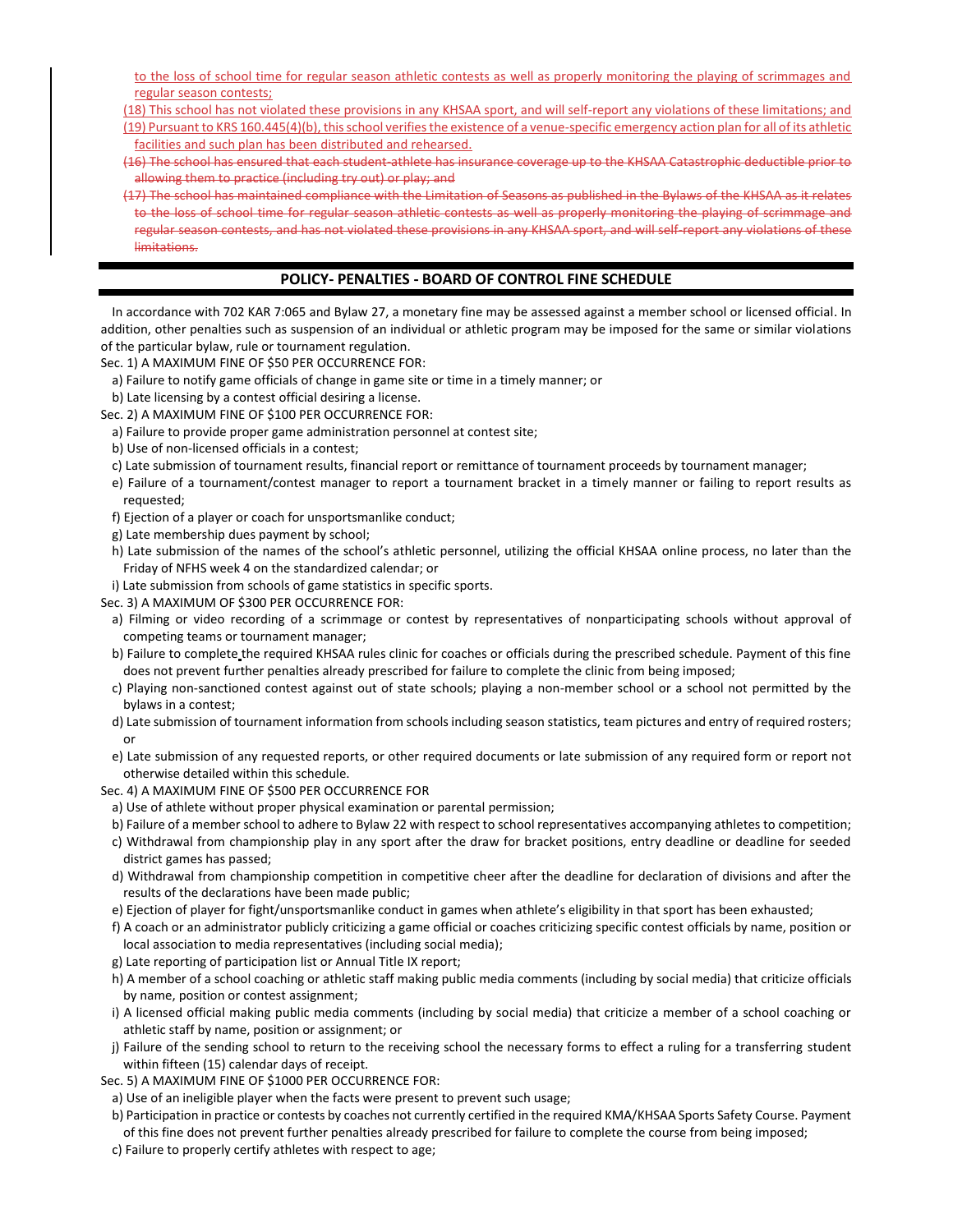- d) Removal of team from field or court prior to completion of game;
- e) Team members leaving bench, sideline or dugout and coming into playing area during an altercation/fight or for any other reason related to unsporting conduct that are not specifically allowable by playing rule;
- f) Team involved in an altercation/fight before, during or after scrimmage or contest (from time of arrival to time of departure);
- g) Violation of sports season (Bylaw 23) by any sport or sport-activity team or squad;
- h) Excessive celebration or unsportsmanlike conduct by fans identifiable to a specific team entering the playing area following a contest; or
- i) Each violation of KHSAA rules when a specific fine is not explicitly addressed by this schedule;
- Sec. 6) A MAXIMUM FINE OF \$1500 PER OCCURRENCE FOR:
- a) Violation of the required provisions regarding prime date scheduling of girls' basketball games;

Sec. 7) ADDITIONAL FINES AND PENALTIES

- a) A fine may be levied against specific documented receipts or reimbursed expenses when violations are discovered;
- b) In the case of restitution, the full amount of document fees may be assessed as a fine; or
- c) A fine may be levied against a member school either directly or by assessing tournament receipts, for the use of coaches at any level in grades 9-12 competition that do not meet the requirements of Bylaw 25.

### **POLICY- INSTITUTIONAL CONTROL - MEMBERSHIP OBLIGATION - SELF REPORTING OF VIOLATIONS**

Sec. 1) Institutional Control

- a) The member school principal is ultimately responsible for all aspects of the athletic program, whether it is rules enforcement and reporting or eligibility certification. It is important that each member school through its Principal exercise the principles of institutional control in order for the Association to continue as a fully functioning membership organization and in order for the school to remain a member.
- b) There are several principles that go into the concept of maintaining institutional control. Control shall first be defined in common sense terms and is best summarized by the school having in place the proper policies to ensure that violations do not occur, and if they do occur, the Principal exhibiting the leadership and duty to correct the problems and prevent recurrence. In general, violations do not result from a lack of institutional control if there are adequate preventive measures in place that are properly monitored and followed, and if swift action is taken.
- c) However, there are several things that demonstrate a lack of institutional control including the failure to implement proper preventive procedures; failure by members of the designated athletic staff to thoroughly investigate and report violations; failure to adequately disseminate and distribute compliance information; failure to adequately distribute compliance duties to allow for effective control; failing to make clear to all coaches and participants that rules violations will not be tolerated; failing to fully investigate and file reports as requested when potential violations are reported; or a head coach failing to create a compliant atmosphere with the assistant coaches.
- d) The KHSAA enforces its rules based on the following premises: KHSAA regulations and information are readily available to the member schools and general public; the Principal or Designated Representative properly distributes information, rules manuals, communication, forms, and other needed materials to the members of the athletics staff; that meaningful education programs are conducted within the schools to ensure compliance; student-athletes are properly informed about rules prior to and during participation. Certainly the compliance history of a school and its cooperative spirit during any investigation or inquiry will factor into any penalty decision regarding violations.
- Sec. 2) Applicable Control and Self-Reporting
	- a) Per KHSAA Bylaw 1, all member schools are expected to exercise institutional control within his/her school and to maintain institutional control of all phases of interscholastic athletic activities within a member school, including the activities of its student-athletes, athletic and school administration, coaching staff (paid and unpaid, head and assistant) booster clubs, parent groups, and all related entities.
	- b) Exercising that control requires the submission of "self-reports" when violations are determined and full cooperation with any ongoing review of a matter related to the conduct of the interscholastic athletic program.
	- c) Any self-report must be submitted on school letterhead via email attachment or provided online form and should include the following:
		- (1) Identify and list the bylaws and/or policies that have been violated;
		- (2) Provide a description of the circumstances leading to the reported violation;
		- (3) Provide the name of the student and/or coach (if applicable);
		- (4) List the contests in which the student participated (if applicable); and
	- (5) State any corrective actions taken by the school to deter this situation from happening again in the school's athletic program. d) The Commissioner reserves the right to further review and investigate this matter or other matters with respect to potential, additional compliance issues which may be identified as a result of this communication. The association's position is to support the member school in a mentoring fashion where possible.
	- e) Sanctions will be issued in accordance with Bylaw 27 when any violations are confirmed. Sanctions include what is recommended by the member school as an action, or may include any other penalties deemed appropriate by the Commissioner that is contained within Bylaw 27.

### **POLICY- REGIONAL INVESTIGATIVE COMMITTEES**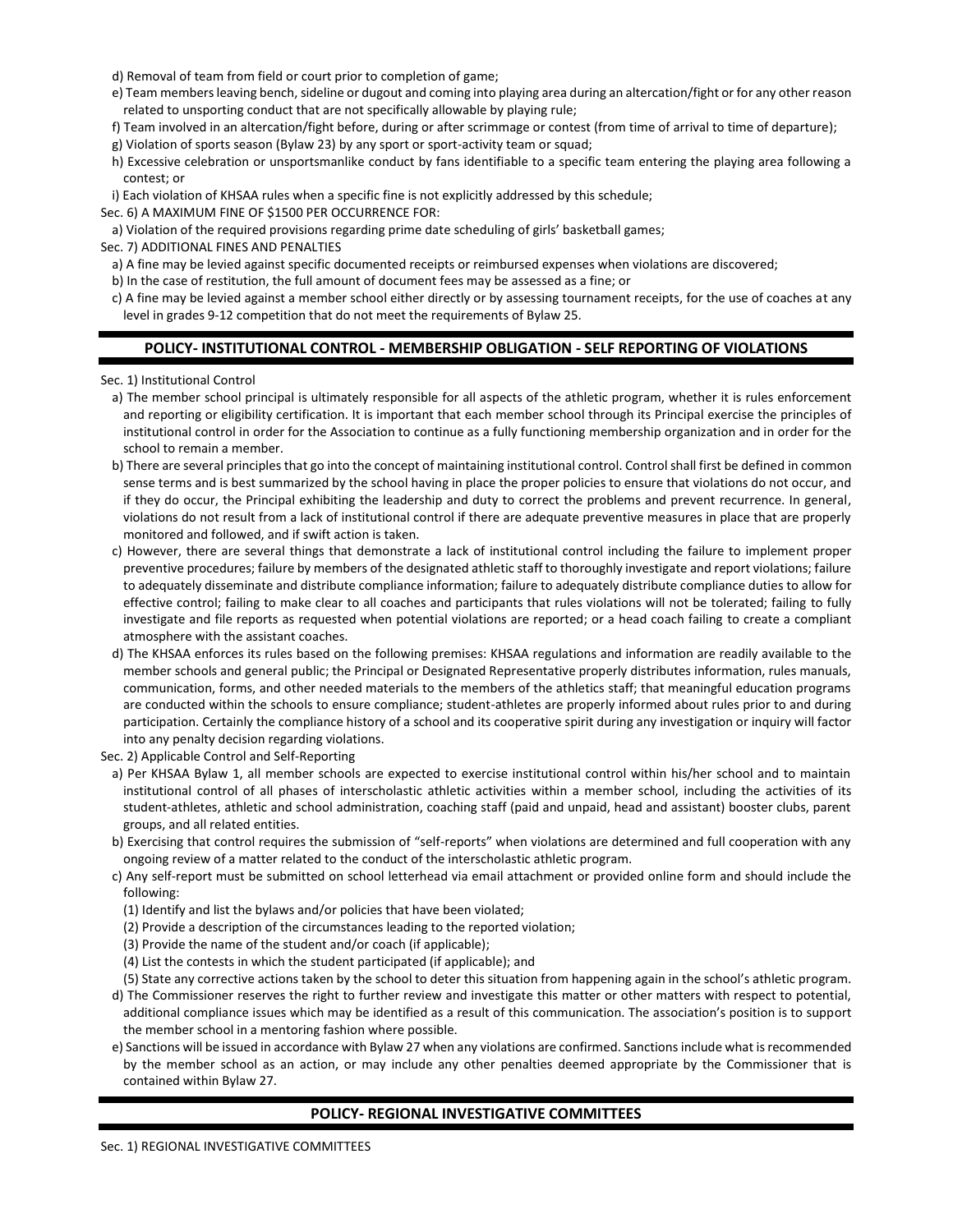- a) An investigative option of this Association may be the use of Regional Investigative Committees (RIC), seated within each basketball region.
- b) If utilized, the committees shall act in accordance with this policy.
- Sec. 2) REFERRAL OF MATTERS
- a) When a matter is under review by the Association, the Commissioner's office may request a meeting of the RIC.
- b) The RIC to be convened shall be the RIC of the region into which the student is now enrolled (i.e. receiving school). Members of, or the entirety of, the RIC of the region from which the student was formerly enrolled (i.e. sending school) may also be consulted if necessary to research the matter at hand.
- c) The Commissioner's office shall develop, and have approved by the Board of Control, a schedule and deadlines for submission of materials to the RIC.
- d) Requests received after the deadline date will not be considered at that RIC meeting, but will be placed on the agenda for the next regularly scheduled meeting. No exceptions will be made.
- Sec. 3) COMPOSITION OF REGIONAL INVESTIGATIVE COMMITTEES
	- a) Each RIC shall be composed of five (5) persons unless meeting the criteria in (c) below. The members shall be composed of:
	- (1) One member school representative elected by the member school representatives within each basketball district;
	- (2) One school system (central office) employee shall be elected by the member school designated representatives of all districts within the region; and
	- (3) In the case that the region has one or more non-public schools (R1, J1 or M1 classification), an additional representative shall be elected from those schools to serve on the RIC.
	- b) A member of the Board of Control may not serve on a RIC. In the event that any matter considered by an RIC becomes a review issue for the Board of Control, the Board of Control member shall recuse himself/herself while the matter is being considered.

c) If approved by the Board of Control through a recommendation of the Commissioner, an individual may serve as the RIC in those areas where such has been an accepted practice and is agreed by the represented member schools. In such cases, the provisions of these policies relative to the establishment of quorum, selection of a chair, term, and election shall not be relevant.

### Sec. 4) CHAIR

a) Each RIC shall elect from among its members a chairperson and vice chairperson. The chairperson shall preside over all meetings of the committee. The vice chairperson shall serve in the capacity of chairperson in the absence of the chairperson.

b) If a vacancy occurs in the Office of Chairperson or Vice Chairperson of a RIC, the respective Committee shall elect a successor from among its members to serve the remainder of the unexpired term.

### Sec. 5) QUORUM

- a) A quorum of the RIC shall consist of three (3) members in the event of a five (5) person RIC, and four (4) members in the event of a six (6) person RIC.
- b) In the absence of a quorum, the Commissioner may appoint a replacement to serve for that meeting only. The replacement shall be a person who is qualified to serve in that position.
- c) When a vote is taken on any matter pending before the RIC, a quorum being present, a majority of the votes of the members of the RIC voting on the matter shall determine the outcome and recommendation thereof.
- Sec. 6) CONFLICT
- a) In the event that a school of which a member of a RIC is associated makes an appeal or becomes a party to a situation under consideration, that member shall be disqualified.
- b) The same procedure shall be followed if, for any reason, one or more members of the committee cannot serve.

### Sec. 7) DUTIES

- a) The duties of the RIC shall be to consider requests by the Commissioner's office for additional investigation and research regarding a matter under consideration within the Bylaws and regulations of this Association.
- b) The RIC shall have no authority to waive any provision of Kentucky Revised Statutes or Administrative regulations, or to issue final rulings regarding the Bylaws and regulations of the KHSAA.
- Sec. 8) TRAINING
- a) The Commissioner's office shall, on an annual basis, facilitate training for members of the RICs.

b) Such training shall be mandatory for each member to continue to serve.

Sec. 9) MEETINGS

Each RIC shall meet as needed to carry out its duties and shall, unless professional investigative assistance is required, complete its work on a matter within ten (10) working days of receipt by the chair.

### Sec. 10) TERM

a) Members of a RIC shall serve terms of three years and are eligible to succeed themselves only once.

b) A member of the RIC may serve a maximum of six consecutive years.

Sec. 11) RIC ELECTION PROCESS

a) The election of member school representatives to the RIC shall be according to the following procedure:

- b) No later than February 1 each year, the Commissioner shall electronically notify the representative of each member school in each region in which a member of the RIC is to be elected of the positions for which elections are to be held and shall provide online a form requesting candidates for the position(s) available.
- c) A member school representative who wishes to declare his/her candidacy for one or more of the available positions shall make such declaration for candidacy electronically using the online form by February 10.
- d) On or before April 1, the Commissioner shall provide online to the representative of each member school in each region an official ballot, which shall contain for each position available the names of all announced candidates. The representative of each member school shall vote electronically for one candidate in each position on the official online ballot by April 10. The candidate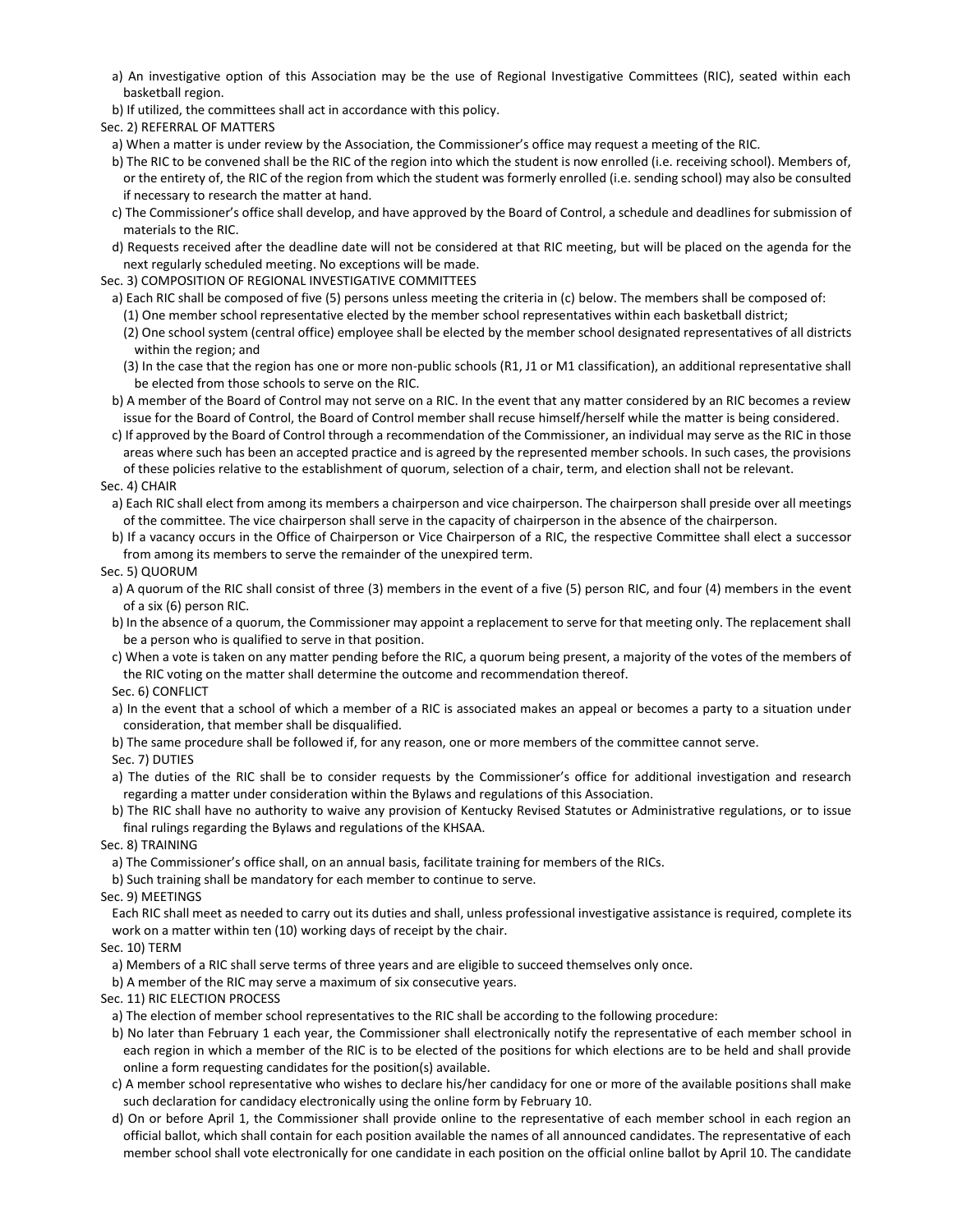receiving a majority of the votes cast shall be declared by the Commissioner to have been elected.

e) If no candidate receives a majority of the votes cast on the first official ballot, a second official ballot shall be provided online, bearing the names of the two candidates who received the highest number of votes on the first official ballot and a second vote shall be taken on them only. Ten days shall be allowed for member school representatives to vote electronically on the second official online ballot. The candidate receiving the majority of the votes cast on the second ballot shall be declared by the Commissioner to have been elected. However, in the event of a tie vote on the second ballot, the Board of Control, by majority vote, shall determine the winner.

Sec. 12) INELIGIBILITY TO SERVE

The representative of a member school that is in the two-year probationary period and has not been elected to full membership is not eligible for election or to vote in elections.

Sec. 13) VACANCIES

In the event a vacancy occurs in any seat on the RIC, the Board of Control shall appoint a qualified individual from the representative group to fill the vacant seat for the duration of the unexpired term.

Sec. 14) THRESHOLD FOR RECOMMENDATION

- a) For the purpose of determining whether to recommend or not to recommend eligibility, the RIC shall be guided by the following criteria, other criteria contained in the KHSAA Bylaws and KHSAA Policies, and their respective experience related to high school athletics:
	- (1) The fact that a student is retained in a lower grade because he/she fails to pass the required number of courses, is voluntarily withdrawn from school or repeats a lower grade shall not be sufficient grounds for recommending a waiver;
	- (2) Likewise Likewise, the fact that a student, who is otherwise eligible for promotion to the next grade, repeats a grade because he/she is among the smaller students in the class and/or to gain social and/ or emotional maturity shall not be sufficient grounds for recommending a waiver;
	- (3) The fact that a student misses school for a prolonged period of time because of events that are/were beyond the control of the student and/or his/her parent or guardian, which events cause him/her to repeat a grade may be grounds for recommending a waiver provided the requisite documentation is present; and
- (4) A waiver request based on time missed from school because of a serious injury or prolonged illness shall not be granted unless supported by a physician's record which establishes that the absence from school was directly and solely related to such injury or illness.

Sec. 15) REPORT

- a) Following consideration and review of documentation, the RIC Chair shall report to the Commissioner's office regarding the findings of the RIC, including the vote of the members of the RIC if one is taken.
- b) This report shall be considered a recommendation, but is not binding within the Due Process Procedure of the KHSAA.

Sec. 16) COOPERATION WITH RECOMMENDATIONS

- a) The administrative recommendations of the RIC shall be accepted in good faith by all member schools.
- b) This provision shall not to be construed as preventing the principal of a member school from exercising his/her school's right, or a defined aggrieved party from exercising the same right, to due process by appealing decisions through the Due Process Procedure.

## **POLICY- INFRACTIONS/PENALTY STRUCTURE**

Sec. 1) PROCEDURES FOR HANDLING PENALTIES

- a) The Commissioner and Board of Control ("Board") each have a role in administering penalties for KHSAA Constitution or Bylaws violations.
- b) Unless specifically covered in any bylaw, the standard penalties are listed in Bylaw 27.
- c) All matters considered by the Commissioner or the Board shall be conducted in compliance with the Due Process Procedure and any findings are appealable by aggrieved parties as defined in that procedure.

Sec. 2) MATTERS TO BE DETERMINED BY THE COMMISSIONER

- a) Reports of violations should be submitted to the Commissioner. If such evidence is presented in compliance with the Bylaws of the KHSAA as to warrant an investigation, the Commissioner shall direct an appropriate investigation of the allegation(s).
- b) At the conclusion of an investigation penalties in accordance with Bylaw 27 may be levied by the Commissioner at his/her discretion.
- c) The Commissioner, per the Constitution, shall enforce all penalties provided for, and fix penalties for violations for which no penalties are prescribed.
- d) Penalties levied by the Commissioner shall be summarized for a report at a subsequent Board of Control meeting.
- e) Penalties levied by the Commissioner under Bylaw 27 may be appealed to the Board of Control per the KHSAA Due Process Procedure.

## **POLICY- SPORTS SANCTIONING/SPONSORSHIP**

Sec. 1) REQUIREMENTS FOR SANCTIONING A HIGH SCHOOL SPORT OR SPORT-ACTIVITY

a) The KHSAA Board of Control sanctions (approved for practice and play and provides the Catastrophe Insurance for) all sports and sport-activities for which the KHSAA sponsors a state high school championship. Under this definition, the sports of baseball, basketball, cross country, field hockey, football, golf, lacrosse (2021-2022), soccer, softball (fastpitch), swimming, tennis, track and field, volleyball and wrestling are insured.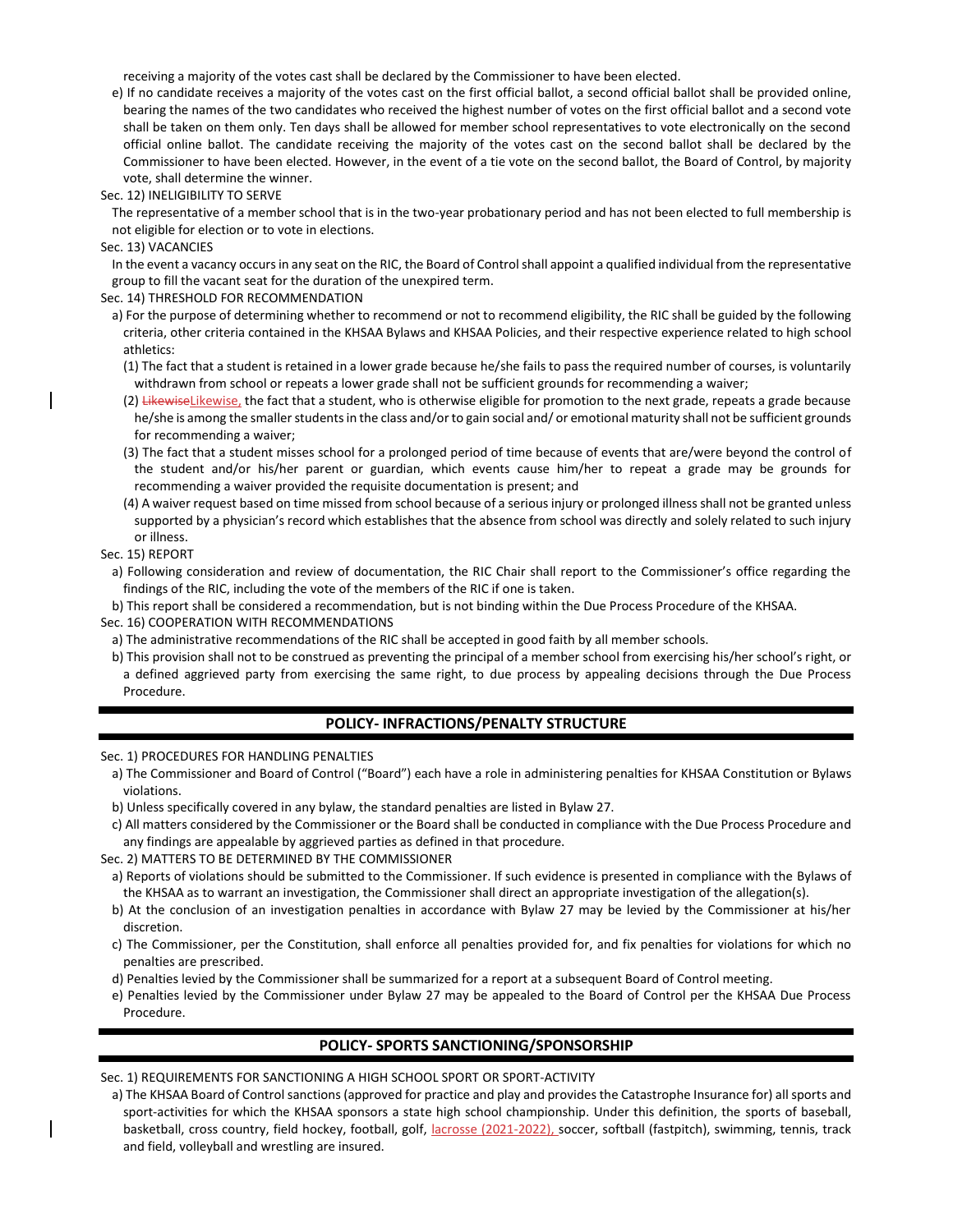- b) The sport-activities of archery, bass fishing, bowling, competitive cheer, dance and Esports competition are insured for KHSAA region and state competitions.
- c) This sanctioning shall allow students to participate in these sports and sport-activities as long as they are compliant with all applicable KHSAA bylaws regarding student eligibility.
- Sec. 2) METHOD OF DETERMINING INTEREST IN NEW HIGH SCHOOL SPORTS OR SPORT-ACTIVITIES
- a) The KHSAA shall survey its membership every three (3) years to measure desire for a new offering or elimination of an existing offering.
- b) The KHSAA Limitation of Seasons shall not address a specific sport or sport-activity unless and until it meets the desired participation threshold to allow for the maximum opportunity to expose the sport to growth.
- c) The Board of Control may authorize a specific survey during the interim period between triennial surveys based on a majority vote of the Board of Control.
- Sec. 3) SCHOOLS NECESSARY TO START NEW HIGH SCHOOL SPORTS OR SPORT-ACTIVITIES
	- a) Unless otherwise approved by the Board of Control to address specific previously underrepresented populations, in order for the KHSAA to begin discussions concerning the possible sponsoring of a state championship in a new sport or sport-activity, there shall be at least fifty (50) member schools desiring to participate by showing a favorable response on the interest survey and the sport or sport-activity having currently participating schools in at least three basketball regions.
	- b) One of the key components for consideration is the presence of an already existing organized championship sponsored by another group.
	- c) The presence of this amount of schools does not, in and of itself, guarantee the addition of championship play in that sport or sport-activity.
	- d) The Commissioner shall designate contact staff for any sport or sport-activity that has a demonstrated interest of thirty (30) schools but less than fifty (50) school as such sport or sport-activity shall be considered an emerging sport or sport-activity.
	- e) The Board of Control must review all factors surrounding the possible addition including a fiscal analysis and the possible impact of the addition on member school compliance with Title IX.
- Sec. 4) SCHOOLS NECESSARY TO CONTINUE EXISTING HIGH SCHOOL SPORT OR SPORT-ACTIVITIES
- a) In order for the KHSAA to continue a playoff system for a sport or sport-activity, and unless there is otherwise prevailing action by the Board of Control to address specific previously underrepresented populations, there shall be at least twenty-five (25) member schools desiring to participate by showing a favorable response on the interest survey and the sport or sport-activity having participating schools in at least three basketball regions.
- b) The presence of this amount of schools does not in and of itself guarantee the continuation of championship play in that sport or sport-activity.
- c) The Board of Control must review all factors surrounding the continuation of the sport or sport-activity including a fiscal analysis and the possible impact of the addition on member school compliance with Title IX.

# **POLICY- CHAMPIONSHIP SITE SELECTION AND EVENT CONDUCT**

Sec. 1) District, Region Rounds

- a) Site selection for the district and region rounds of KHSAA championship play shall be conducted in accordance with the adopted Competition Rules of the KHSAA.
- b) The site selection is made by the Commissioner who is guided, but not bound by, direct input from the membership.
- c) The Commissioner shall ensure that the members of the Commission and other designated staff properly adhere to the competition rules including the designation of a local manager for each event, and ensure compliance with all adopted policies in the execution of these events.
- Sec. 2) State Rounds (including all preliminary state rounds)
	- a) The Commissioner shall coordinate site selection alternatives for all KHSAA events.
- b) The Board of Control shall have final approval for the dates and sites of each KHSAA championship round and may assign specific location determination to the Commissioner.
- c) Once the dates and sites of each championship are determined, specific time schedules for the state rounds are set by the Commissioner.
- d) All parties interested in hosting KHSAA championship rounds shall have a demonstrated interest in hosting the events, and facilities appropriate for the championships.

# **POLICY- DEADLINE FOR ENTERING CHAMPIONSHIPS**

Sec. 1) DEADLINE FOR ENTRY INTO KHSAA COMPETITION

- a) Unless waived by the Commissioner, the deadline to enter a team in sports or sport-activity competition is:
	- (1) September 1 for fall sports and esports fall/early winter season;
	- (2) October 1 for competitive cheer and dance;
	- (3) January 1 for winter sports, archery, bowling and esports late winter/early spring seasonbowling and archery; and
	- (4) April 1 for spring sports and bass fishing.

# **POLICY- SPORTS AND SPORT-ACTIVITY POLICY**

Sec. 1) CURRENTLY SANCTIONED SPORTS AND SPORT-ACTIVITIES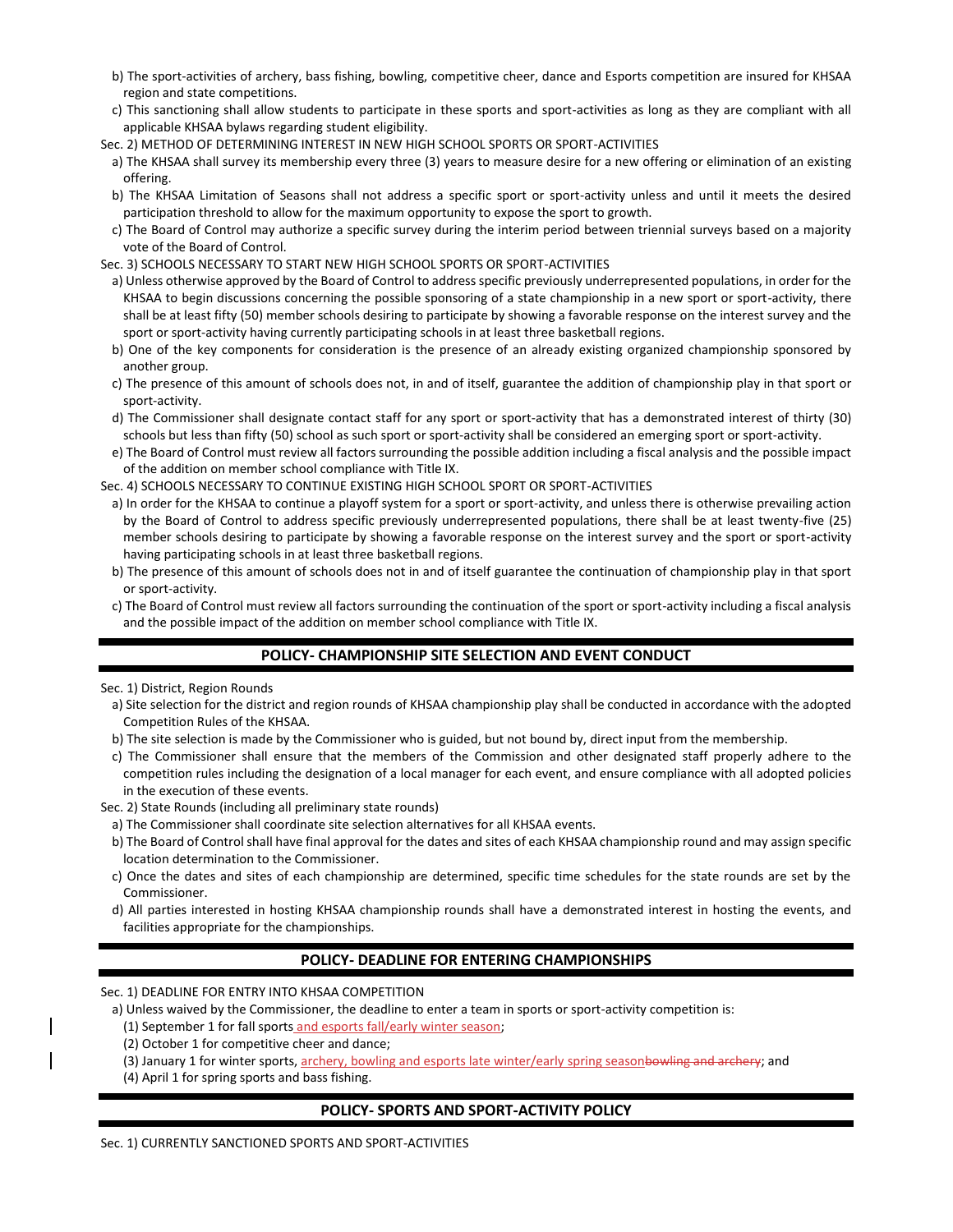- a) The sports sanctioned by the KHSAA are baseball, basketball, cross country, field hockey, football, golf, lacrosse (beginning in 2021-22), soccer, softball (fastpitch), swimming and diving, tennis, track and field, volleyball and wrestling.
- b) The sport-activities sanctioned by the KHSAA are archery, bass fishing, bowling, competitive cheer, dance and interscholastic Esports competition.

### Sec. 2) BYLAWS APPLYING TO BOTH SPORTS AND SPORT-ACTIVITIES

a) The following KHSAA Bylaws apply to all sports, and sport-activities at the varsity level:

Bylaw 1 (Responsibility for Eligibility); Bylaw 2 (Age); Bylaw 4 (Enrollment Requirements); Bylaw 5 (Minimum Academic Requirement); Bylaw 12 (Physical Examination, Parental Consent and Insurance); Bylaw 14 (Other Eligibility Requirements and Regulations); Bylaw 15 (Practice of sportsmanship); Bylaw 16 (Recruitment); Bylaw 17 (Certification of Eligibility); Bylaw 18 (Supplying Information And Reports); Bylaw 21 (Protests); Bylaw 23 (Limitation of Seasons); Bylaw 24 (Summer sports and sports/Activities); Bylaw 25 (Requirement for Coaches and Others Working With High School Teams); Bylaw 26 (Rulings, Reporting of Violations); and Bylaw 27 (Imposition of Penalties). Specific allowances and exceptions for the non-varsity levels (junior varsity and freshmen) are contained in the bylaws.

#### Sec. 3) BYLAWS APPLYING ONLY TO SPORTS AND NOT APPLICABLE TO SPORT--ACTIVITIES

a) The following bylaws ARE are applicable to all sports at the varsity level but ARE NOT applicable to sport-activities: Bylaw 3 (Maximum Number of Years); Bylaw 6 (Transfer Rule- Citizens Of The U.S. And D.C. And Other Students Previously Enrolled In Member Schools); Bylaw 7 (Transfer Rule- Students Having J-1/F-1 Status); Bylaw 8 (Transfer Rule- Non-U.S. Students Not Having J-1/F-1 Status); Bylaw 9 (Basketball/Football Contestant On Other Teams, Postseason And All-Star Games); Bylaw 10 (Amateur/Awards); Bylaw 11 (Financial Aid); Bylaw 13 (Agreement Regarding Professional Baseball Contracts); Bylaw 19 (Comparable Opportunities); Bylaw 20 (Officials Division of the Association); and Bylaw 22 (Contests, Sanctions, Contracts, Rules, Forfeitures, Faculty To Accompany).

### **POLICY- PLAYING RULES AND QUESTIONNAIRES**

#### Sec. 1 PLAYING RULES

- a) The playing rules that govern interscholastic competition for KHSAA member schools are formulated by the National Federation of State High School Associations (NFHS) for the sports of baseball, basketball, competitive cheer (including dance), field hockey, football, lacrosse (beginning in 2021-22), soccer, softball, swimming and diving, track and field (cross country), volleyball and wrestling.
	- (1) Persons who are involved at the interscholastic level and are directly responsible to secondary schools write NFHS rules for the high school level of competition.
	- (2) According to NFHS policy, the KHSAA would forfeit its opportunity to appoint representatives to the NFHS rules committees if this Association were to make exceptions to, or modifications of, NFHS rules for varsity competition on a statewide basis.
	- (3) While members of the Association, the Association staff and the contest officials may not agree with every decision made by the rules committees, it is the NFHS policy to acknowledge and utilize our persons who have committee input, and respond to questionnaires when asked.
- (4) Licensed Officials who wish to voice a concern or offer a recommendation to a specific sport committee may do so by writing to the appropriate member of the KHSAA Staff, however,  $-P<sub>Q</sub>$  having rules questions are more appropriately addressed to the rules interpreter for that particular sport.
- b) The playing rules that govern interscholastic competition in golf for KHSAA member schools are contained in the Competition Rules of the KHSAA and are based on the rules of the United States Golf Association.
- c) The playing rules that govern interscholastic competition in tennis for KHSAA member schools are contained in the Competition Rules of the KHSAA and are based on the rules of the United States Tennis Association.
- d) The playing rules that govern interscholastic competition in the sport-activity of archery for KHSAA member schools are contained in the Competition Rules of the KHSAA and are administered in cooperation with the National Archery in Schools Program.
- e) The playing rules that govern interscholastic competition in the sport-activity of bass fishing for KHSAA member schools are contained in the Competition Rules of the KHSAA and are administered in cooperation with Fishing League Worldwide (FLW).
- f) The playing rules that govern interscholastic competition in the sport-activity of bowling for KHSAA member schools are contained in the Competition Rules of the KHSAA.
- g) The playing rules that govern interscholastic competition in the sport-activity competitive cheer for KHSAA member schools are formulated by the NFHS for the sport-activity of competitive cheer and administered through a partnership between the KHSAA and Varsity Brands, Inc. (Universal Cheerleaders Association).
- h) The playing rules that govern interscholastic competition in dance for KHSAA member schools are formulated by the NFHS for the sport-activity of dance (via the Spirit Rule Book) and administered through a partnership between the KHSAA and Varsity Brands, Inc. (Universal Dance Association).
- i) The playing rules that govern interscholastic competition in Esports for KHSAA member schools are formulated by the KHSAA in partnership with PlayVS as part of the KHSAA agreement with the NFHS Network and PlayVS.

### **POLICY- BASKETBALL PRIME DATE SCHEDULING**

#### Sec, 1) BACKGROUND

a) In fairness to the participants in girls' basketball, and those within the programs including parents, students and fans, the Board of Control has developed this policy to ensure that there are opportunities for girls' basketball to be played on "prime dates".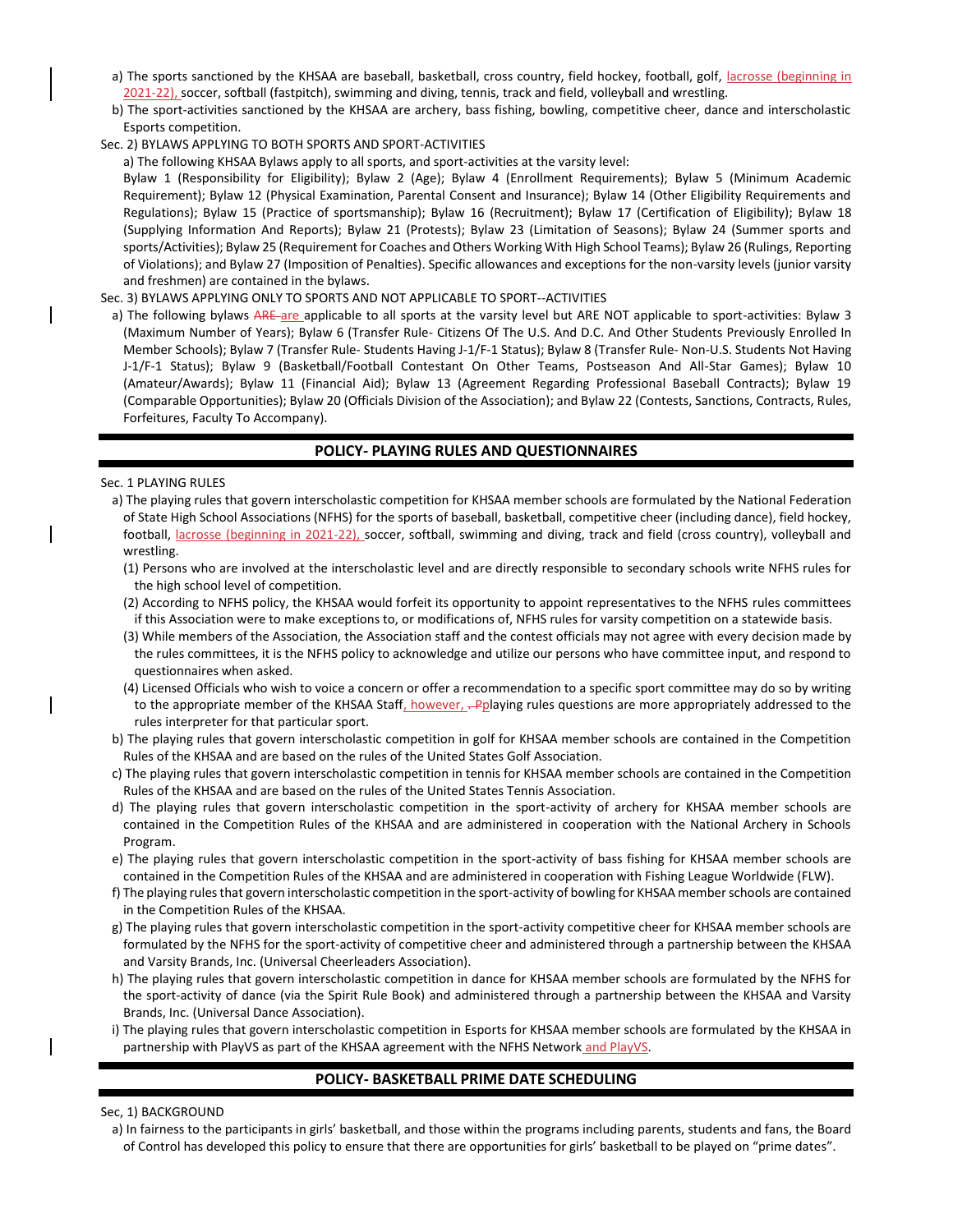- b) These dates are Friday night, any time on Saturday, and any time on Sunday. Compliance with this policy neither expresses nor implies that a member school is in (or not in) compliance with Title 20, U.S.C. Titles, 1681-1688, et. Seq. (Title IX).
- Sec. 2) BASIC REQUIREMENT (40% rule)
	- a) Each basketball season, a member school shall meet one of two alternative methods of prime date compliance with respect to the scheduling of basketball games. The member school shall:
	- (1) Play at least forty (40) percent of its girls' home basketball games on a prime date, defined as Friday night, Saturday or Sunday, wherein tournaments shall only count as one game played toward this requirement; or
	- (2) Play at least forty (40) percent of its girls' basketball schedule (all games) on a prime date, defined as Friday night, Saturday or Sunday. Schools using this method must play at least one prime date game in each of the months of December, January and February.

### Sec. 3) ANNUAL PRIME DATE COMPLIANCE PROCESS

- a) Each year, the KHSAA shall review all girls' regular season basketball schedules (hereinafter "current schedule"). These annual reviews shall begin with the first legal regular season playing date. Schools that are not in compliance with the forty (40) percent requirement on the first playing date shall be contacted on or before December 31 of the playing season in an effort to allow for schedule corrections or revisions to comply with the forty (40) percent requirement. The school shall be notified of the potential penalties for non compliance with this correspondence.
- b) Schedules shall be posted on the KHSAA website in the manner as instructed by the Commissioner's office prior to the published deadline. Schedules shall be accurate and include entry and designation of games that are involved in tournaments, classics, festivals and other multi-game events.
- c) At the end of the regular playing season, the schedules shall be reviewed for final compliance with the requirement.
- Sec. 4) PENALTY FOR NONCOMPLIANCE WITH THE PRIME DATE REQUIREMENT
- a) Based on the final review at the end of the regular season, if a member school's total home games for girls' basketball do not comply with the forty (40) percent requirement, and this is the first such violation by the member school, this violation shall result in a penalty in compliance with Bylaw 27.
- b) Based on the final review at the end of the regular season, if a member school's total home games for girls' basketball do not comply with the forty (40) percent requirement, and this is not the first such violation by the member school, additional penalties shall be applied in compliance with Bylaw 27 including the cancellation of contests in sports other than girls' basketball.

## **POLICY- RECOMMENDED OPTIONAL PRIME TIME BASKETBALL SCHEDULING**

Sec. 1) PRIME TIME SCHEDULING

- a) Prime time scheduling is a means to ensure fairness to the students, particularly girls, who perhaps have had disadvantaged scheduling in the past.
- b) More scheduling equity can be accomplished by scheduling boys' and girls' basketball games on separate nights with prime time starts for both or by scheduling doubleheaders and alternating boys' and girls' start times.
- c) The following schedule is recommended in the event that double headers are used to meet the Prime Date Requirement.
	- 1) One doubleheader (Optional As To Which Team Plays Second)
	- 2) Two doubleheaders (Girls Game Recommended to Be Second At Least Once)
	- 3) Three doubleheaders (Girls Game Recommended to Be Second At Least Once)
	- 4) Four doubleheaders (Girls Game Recommended to Be Second At Least Twice)
	- 5) Five doubleheaders (Girls Game Recommended to Second At Least Twice)
	- 6) Six doubleheaders (Girls Game Recommended to Be Second At Least Three Times)
	- 7) Seven doubleheaders (Girls Game Recommended to Be Second At Least Three Times)
	- 8) Eight doubleheaders (Girls Game Recommended to Be Second At Least Four Times)
	- 9) Nine doubleheaders (Girls Game Recommended to Be Second At Least Four Times)
	- 10) Ten doubleheaders (Girls Game Recommended to Be Second At Least Five Times)

# **POLICY- AMENDED FEDERAL CONSENT DECREE OF 1971 (AMENDED 1987, 2008)**

- 1. As provided by KRS 156.070, the State Board of Education, under its general powers and duties, has the management and control of the common schools. It is the judgment of the court that this responsibility and control cannot be avoided or relegated to the Kentucky High School Athletic Association and that the Board is accountable to see that the Kentucky High School Athletic Association, acting in a ministerial capacity, shall observe the requirements of the law in fostering and encouraging the participation in athletics of all who desire to so participate irrespective of race or color. Such participants shall be given a full and equal opportunity to have positions and places of responsibility in the high school athletic program in all its phases.
- 2. The Kentucky High School Athletic Association shall continue under its rules and by-laws in the structure of its present organization subject to the directives of this decree.
- 3. The constitution and by-laws of the Kentucky High School Athletic Association shall be changed and modified as follows:
- (a) The members of the Board of Control shall be elected for a period of four years as now provided. There shall be 12 members of the Board of Control, at least two of which shall be black, and at least two of which shall be female.
- (b) The Commission shall be composed of a Commissioner and four or five Assistant Commissioners, at least one of which shall be black and at least one of which shall be female.
- (c) The Delegate Assembly shall not be limited in its membership to Principals of accredited secondary schools of good standing in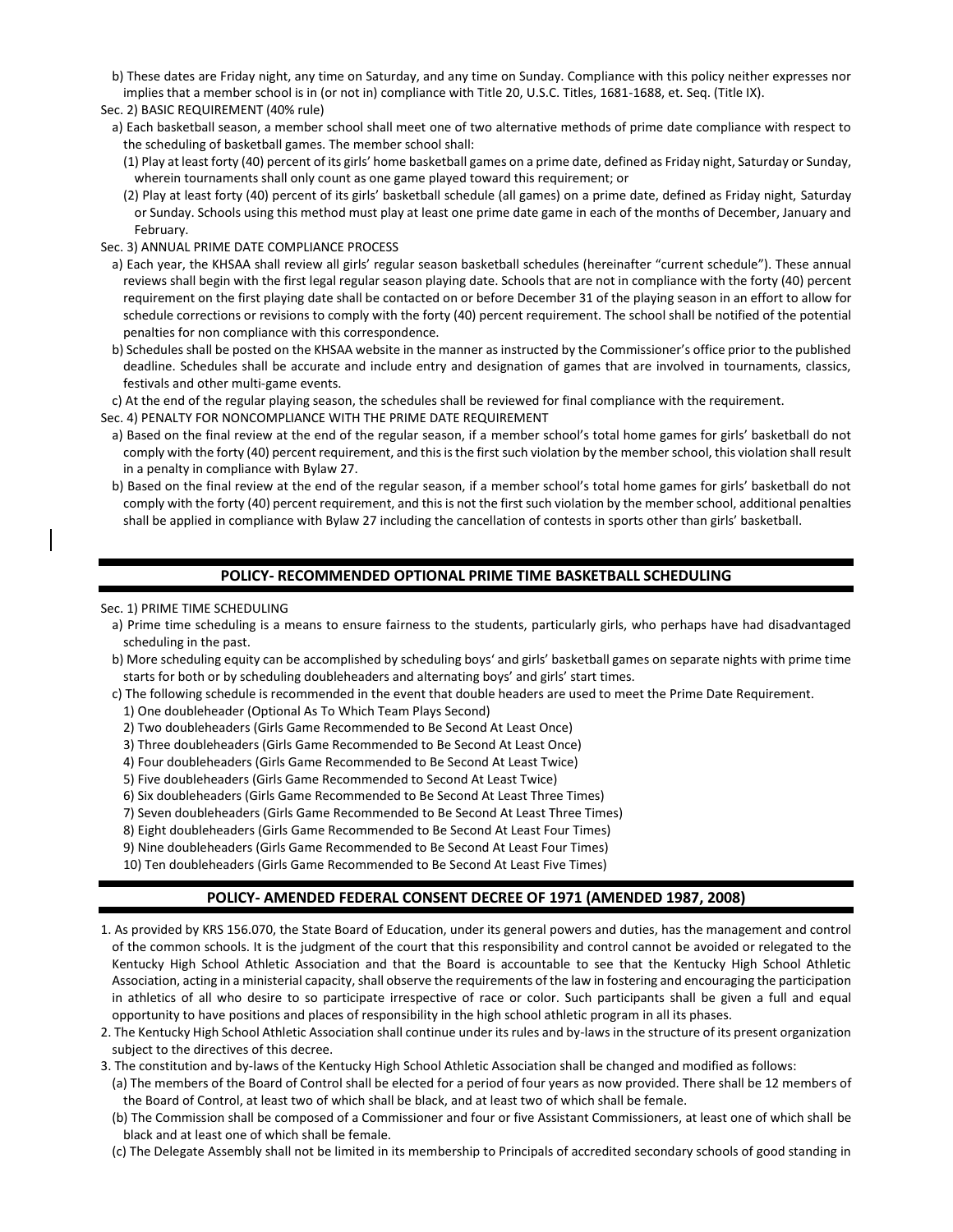the Kentucky High School Athletic Association, but shall be composed of Administrators, Principals or faculty members of schools or school systems. While it is not practical to require a percentage of blacks to be named as Delegates, the districts shall bear in mind that a reasonable proportion of the Delegate Assembly shall be blacks.

- (d) Where the use of registered officials is required, the officials for each athletic contest in football, basketball and baseball shall be selected and shall be given to the schools involved at a reasonable time before the contest. Any head coach who objects to the selection of a certain official or officials to serve in contests in which his team will participate shall have a right to file a written protest with the Commission if filed a reasonable time before the contest. What is a reasonable time to be determined by the Commission. The Commission shall have a right to make any changes as it deems appropriate and in the best interest of the sport. It is recognized that to make out such a schedule is a very involved and tedious task and the Commission shall have authority to employ any assistance as it feels proper, subject, of course, to its supervision.
- 4. The Association shall establish a list of qualified officials to officiate in all high school sports and shall require that only such officials may officiate in interscholastic athletic competition. It may classify officials as Level 1, Level 2 and Level 3 and in so doing may adopt the standards now employed by the Association.
- 5. Pursuant to paragraph 5 of the original Decree herein filed Kentucky High School Athletic Association was required to take affirmative action to recruit black officials in the sports of basketball, football and baseball and was further required to report to the court within 60 days from the date of the original Decree concerning such action. An affidavit has been filed in the record herein on November 15, 1971, showing the results of such action. Kentucky High School Athletic Association shall make available to all persons so recruited academic and practical training, including participation as officials in practice, junior varsity and similar contests. The objective shall be to cause such persons to become fully qualified to participate as officials in varsity contests as soon as practicable.
- 6. The Second Amended Answer of defendants, Kentucky High School Athletic Association and Ted Sanford, pleading the amendment of Article IV, Section 2(a) of the Constitution of Kentucky High School Athletic Association be and it is hereby ordered filed and entered of record herein.
- 7. Plaintiffs herein represent of record all blacks constituting a class so numerous to make it impracticable to bring them before this court. The questions of law and fact affecting the rights of those plaintiffs raised herein by pleadings and proof are common to all blacks and are typical of the claim of the class of blacks. Therefore plaintiffs herein represent of record as a class all blacks as a whole.

The Court is fully aware that at this date the high school football season is well advanced and it is not practicable to undertake to invoke the changes directed by this decree to apply to the high school football contests. The football season may proceed to its ultimate conclusion under the plan now in effect as provided by the Kentucky High School Athletic Association Constitution, Bylaws and tournament Rules 1970-71. In all other respects this decree is effective as of the date it is signed by the Court.

## **POLICY- REGIONAL POLICY BOARDS**

Sec. 1) FORMATION OF POLICY BOARDS

- a) Each region (as defined by the boundaries of the basketball alignment) shall have an organization, which will hereinafter be referred to as a Regional Policy Board ("RPB") for the governance of policies related to grade 9-12 competition (freshmen, junior varsity and varsity).
- b) With the permission of the Commissioner, adjoining regions may form a joint Regional Policy Board.
- c) These RPB entities are formed in compliance with, and to ensure adherence to, the Federal Court Decree of 1971, as amended in 1987 and 2007.
- d) Questions and clarifications should be sought from the Supervisor of Officials. In these policies, varsity shall mean the highest level of school competition and those eligible to compete for KHSAA state championship play.
- Sec. 2) COMPOSITION, DUES AND OFFICERS:
- a) Composition
	- (1) Each RPB shall consist of equal representation from each basketball district within the region unless the decision is made to have one member per school. It is recommended that there be one member per member school.
	- (2) By 2/3 majority vote of all schools (Principals or Designated Representatives) in the region, the membership composition may be changed to include one representative from each school.
	- (3) Voting representatives of each RPB shall be certified employees of an accredited member school, or member school system, within his/her district or be officially listed by the school as the Designated Representative in accordance with Bylaw 1.
	- (4) Members shall be elected by the Principal or Designated Representative from each member school within the District, or if one member is to be selected per school, shall be so designated by the Principal or Designated Representative of the school.
	- (5) If the RPB is composed of equal representation per district instead of one representative per school, members shall serve for a term of four (4) years on a staggered basis with the first such terms selected by lot.
	- (6) All employed Assigning Secretaries shall be able to attend meetings of the Regional Policy Boards with voice but without voting privileges.
	- (7) The annual term for RPB Members shall run from July 1st to June 30th each year.

b) Dues and Fees

- (1) The RPB shall elect a Chairman and Vice-Chairman.
- (2) The officers shall hold the position for two (2) years per term and eligible to be re-elected.
- (3) Necessary elections shall take place during the month of May and all schools shall be notified no later than April 15th of the candidates seeking office.
- c) Officers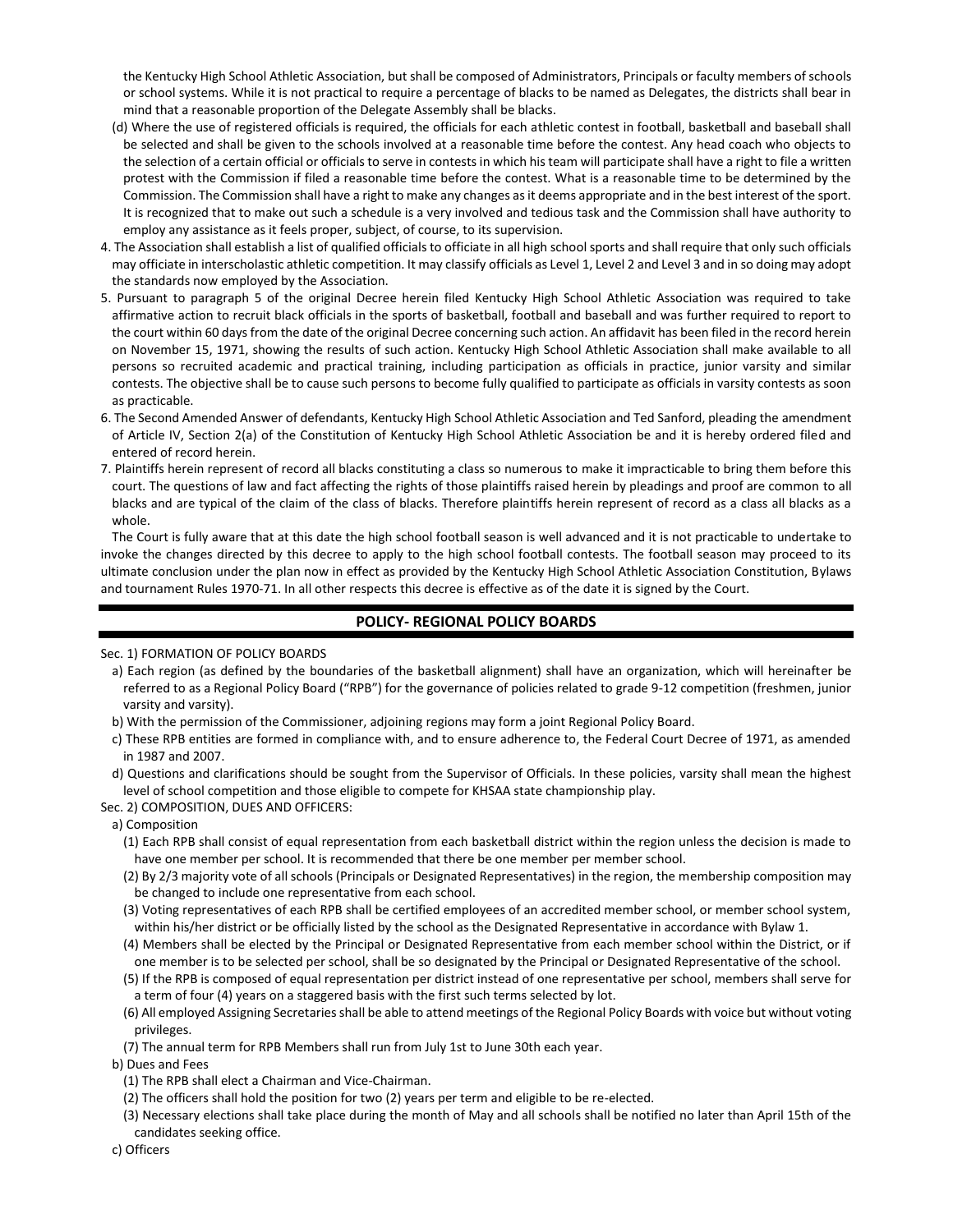- (1) The RPB shall elect a Chairman and Vice-Chairman.
- (2) The officers shall hold the position for two (2) years per term and eligible to be re-elected.
- (3) Necessary elections shall take place during the month of May and all schools shall be notified no later than April 15th of the candidates seeking office.
- (4) Ballots must be returned to the RPB Chairman who shall coordinate the election process.
- (5) Votes shall be counted at the regularly scheduled May meeting.
- (6) The members may elect or appoint an individual to serve as Executive Director, Secretary, Treasurer or Secretary-Treasurer to help ensure the maintenance of records and accurate accounting of finances. These positions may be held by members or non-members at the discretion of the voting members, but shall have no vote in any matters if not currently serving as a voting member.

## Sec. 3) MEETINGS

- a) Meeting Frequency and Notice
	- (1) Each RPB shall meet at least once during the month of September (or in August or October as the school calendar permits)  $to$ </u> finalize plans for winter sports.
	- (2) Each RPB shall meet at least once during the month of January (or in December or February as the school calendar permits) to finalize plans for spring sports.
	- (3) Each RPB shall meet at least once during the month of May (or in April or June as the school calendar permits) to finalize plans for fall sports.
	- (4) The Chairman shall ensure that the KHSAA Commissioner is notified no later than the first day of the month in which any meeting is held as to the time and place of the meeting.
	- (5) The Chairman may also call as many other meetings as deemed necessary to fulfill duties and the KHSAA shall be notified of the time and place.
- b) General Provisions
	- (1) All meetings are conducted in compliance with the Kentucky Open Meetings Act, including any interviews for the selection of new assigning secretaries. Business conducted and communication done electronically must be done in a manner that maintains the integrity of the Open Meetings Act.
	- (2) A majority of the RPB Members must be present to conduct official business.
	- (3) Minutes of the RPB Meetings, with a record of RPB Members and others in attendance, shall be forwarded to the KHSAA within thirty (30) days of the meeting.
	- (4) Notification of scheduled RPB Meetings shall be sent to each Principal and Athletic Director of each KHSAA member school within the Regional Policy Board's respective region at the same time it is sent to KHSAA.
	- (5) All meetings shall be conducted in accordance with Robert's Rules of Order, unless otherwise stipulated by the KHSAA.
- Sec. 4) RESPONSIBILITIES
	- a) Local Officials Associations
	- (1) The RPB shall consider for approval the establishment of regional officials' association for the purpose of ensuring for the assignment of independent contractors to serve as officials to officiate grade 9-12 competition (freshmen, junior varsity and varsity) in baseball, basketball, field hockey, football, soccer, softball (fastpitch), volleyball and wrestling.
	- (2) Only one regional officials' association may be approved for each sport by the RPB.
	- b) Officiating Fees
		- (1) The RPB shall review the travel needs of the officials within the region(s) and recommend any additional fee (regional "addon") to be added to the state approved compensation scale for varsity officials to adequately compensate the officials. Such additional fee may not be based on perceived merit or ability of the officials, but on the geographic travel concerns.
		- (2) The RPB shall ensure that when the state approved compensation scale is adjusted for a specific sport, that no downward adjustment is made to the regional "add-on" for that sport, unless made in conjunction with a comprehensive review in all sports.
		- (3) The RPB shall assist the KHSAA with monitoring of payment to officials to ensure that no official is compensated for a varsity contest at a rate below the state approved compensation scale.
		- (4) The RPB shall establish contest fees for nonvarsity contests in grades 9-12.
		- (5) Except for the travel needs (add-on) as detailed above, the RPB shall reject any request for varsity travel or non-varsity fee compensation increase unless it is in conjunction with the one every four-year review by the KHSAA Board of Control for that specific sport.
	- c) Varsity Assigning Secretary Selection comprises composed of the following steps:
		- (1) Assigning Secretary selection shall annually be completed and executed by the KHSAA Commissioner or Supervisor of Officials after receiving a recommendation(s) from the RPB. The, however the recommendation of the RPB shall not be considered binding on any party;
		- (2) When an Assigning Secretary is being selected, the RPB shall publicly solicit applicants for the position through the use of a variety of communication avenues such as internal discussion and recommendations of the RPB, optional media advertisement (including the KHSAA website), communication with the local officials' association, or communication with the member schools. The position announcement shall also be published by the KHSAA if requested by the RPB;
		- (3) It is recommended that local officials' organization's opinions be sought as to the person recommended for selection;
		- (4) It is recommended that the member schools of the region be consulted as to the person recommended for selection;
		- (5) The RPB, with assistance from the KHSAA, shall screen, including a recommended background and criminal records check, all applicants desired to be recommended for hiring;
		- (6) The RPB shall interview prospective candidates and shall submit the names and background information for a minimum of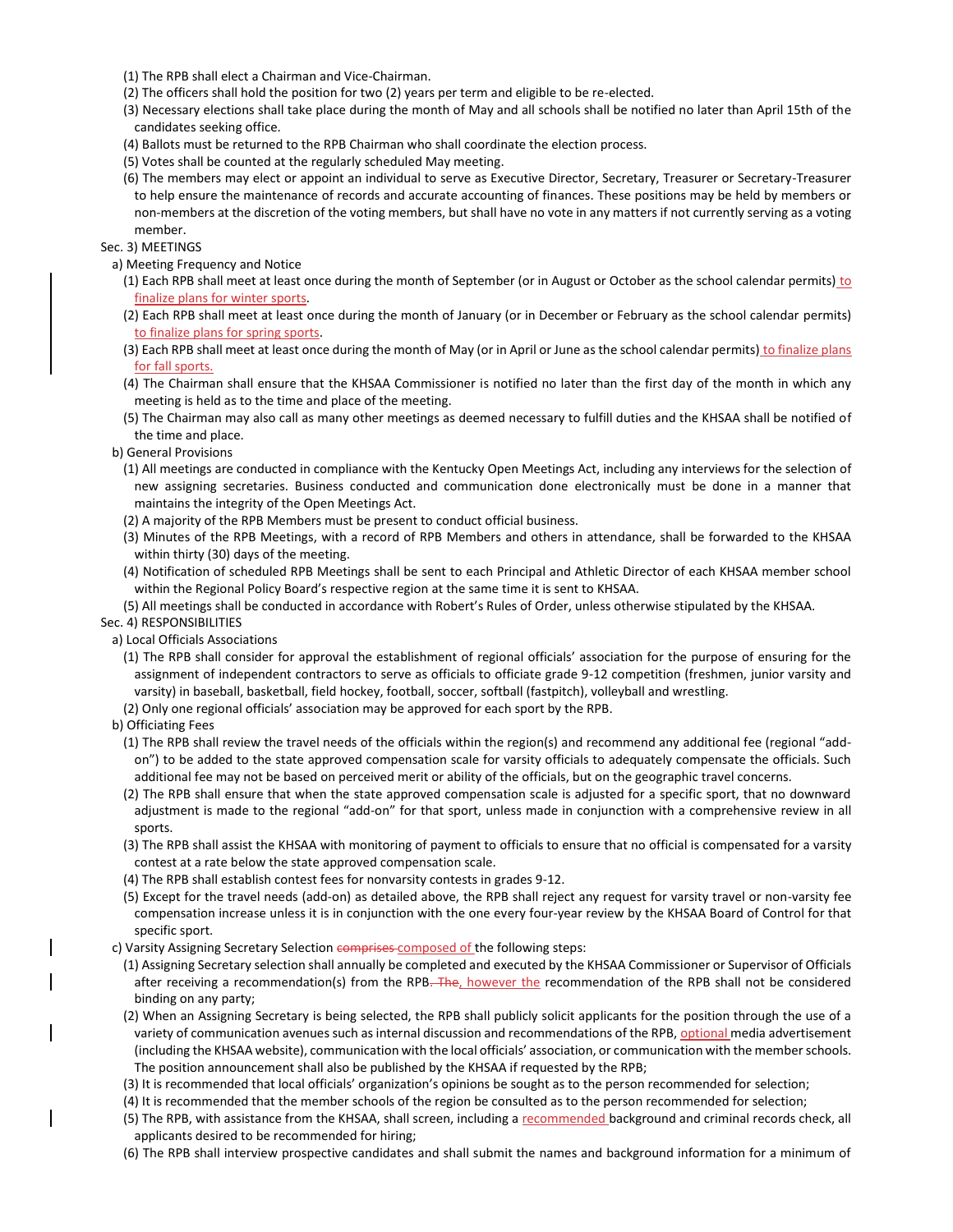two and maximum of three finalists to the Commissioner's office. Notification of the dates and times of the interviews shall be noticed to the KHSAA, and the KHSAA sport contact or Supervisor of Officials may attend and participate in the interviews;

- (7) The Commissioner's office will then return to the RPB the names of the finalists not eligible for consideration for the position;
- (8) The RPB shall make a decisiondecide as to a recommendation for the hiring of the assigning secretary and shall submit that recommended candidate's name to the KHSAA;
- (9) The final hiring is subject to the sole discretion of the Commissioner and Supervisor of Officials;
- (10) The KHSAA will then enter into a written agreement with the Assigning Secretary not to exceed one year;
- (11) The RPB shall not hire any person for the position of assigning secretary whose name is not on the original list of candidates sent to the Commissioner's office;
- (12) The KHSAA through its Commissioner or Supervisor of Officials may, of its own volition, terminate the contract of any assigner per these policies and the contract stipulations; and
- (13) The RPB may request through the Commissioner or Supervisor of Officials, the termination of the contract of any assigner per these policies and the contract stipulations
- d) Non-Varsity Assigning Secretary and Other Assigning Assistance Selection comprises the following steps:
- (1) The RPB shall adopt a policy as to the assignment of non-varsity contests for grades 9-12.
- (2) The RPB shall determine if the non-varsity contests in grades 9-12 are to be assigned by the Varsity Assigning Secretary, assigned by an additional individual, or acquired locally by the member schools provided that the officials are properly licensed;
- (3) In the event that an additional individual is to be used for non-varsity assigning, the procedures outlined in Section (c) above shall prevail; and
- (4) All individuals compensated in any manner to assist with the assignment, evaluation or training of contest officials shall be subject to approval by the RPB, including any relevant compensation.
- e) Varsity Assigning Secretary Compensation
	- (1) The RPB shall establish annual payment fees for Kentucky High School Athletic Association (KHSAA) member schools to have officials assigned by regional varsity assigning secretaries. Such factors as supplies, materials, administrative needs, travel, etc. should be considered in establishing this fee.
	- (2) The RPB chairperson shall work in conjunction with adjacent region's RPB chairperson(s) in the event that an assigning secretary is assigning contests outside of the home region of the assigning secretary. The fee for the assignment of contests outside the region shall not be the jurisdiction of the home region, but this collaboration will ensure that the games are assigned, and the assigning secretary is fairly compensated. In the event that an RPB has determined a "flat rate" for the assignment of games rather than a per-school rate, this would include the payment of fees for the assignment of contests for schools outside regional service areas.
	- (3) The RPB shall consider for approval, the amount of annual payment fees for licensed officials in local associations to be paid to the Assigning secretary for game assignment and evaluation duties.
	- (4) The RPB shall ensure that all state and federal income tax and other regulatory laws are fully complied with in the event of the hiring of a non-varsity assigning secretary.
	- (5) Compensation for all individuals involved in assigning as designated by the RPB shall be distributed according to the procedure adopted by the RPB and reported to the KHSAA by the RPB Chair. It is the strong recommendation of the Commissioner that the RPB designate a person to collect the fees from the schools and officials, and remit that amount to the KHSAA for distribution to the Assigning Secretary to ensure documentation and compliance with all applicable tax regulations. Documentation and compliance with all applicable tax regulations are the responsibility of the Assigner and RPB.
- f) Non-Varsity Assigning Secretary Compensation
	- (1) The RPB shall establish annual payment fees for Kentucky High School Athletic AssociationKHSAA member schools to have officials assigned by regional non-varsity assigning secretaries for grades 9-12 to include such factors as supplies, materials, administrative needs, travel, etc. should be considered in establishing this salary.
	- (2) The RPB shall ensure that all state and federal income tax and other regulatory laws are fully complied with in the event of the hiring of a non-varsity assigning secretary for grades 9-12.
	- (3) Compensation for all individuals involved in assigning as designated by the RPB shall be distributed according to the procedure adopted by the RPB and reported by the RPB Chair. It is the strong recommendation of the Commissioner that the RPB designate a person to collect the fees from the schools and officials, and remit that amount to the KHSAA for distribution to the Assigning Secretary to ensure documentation and compliance with all applicable tax regulations. Documentation and compliance with all applicable tax regulations are the responsibility of the Assigner and RPB.
- g) Deadlines and Policies for Member Schools
- (1) The RPB shall adopt policies that ensure the timely submission of game schedules to regional assigning secretaries.
- (2) The RPB shall adopt penalties or standards that address noncompliance with schedule deadlines. The RPB shall ensure that each member school's schedule of games is forwarded to the respective assigning secretary by the deadlines listed in the Assigning Secretary policies. Member schools failing to meet these deadlines shall pay a fine which is payable to the Assigning Secretary due to the workload adjustments. Exceptions to these deadlines may not be granted unless approved by a majority of the RPB. Member schools failing to adhere to the provisions of this regulation may suffer disciplinary action, including probation, suspension or additional fines imposed by the Commissioner's Office or Board of Control.
- (3) If any fee or other penalty is assessed for other compliance issues by the member schools (game changes, additions, deletions, differing number of officials, etc.), then such policies shall be considered for approval or declination of approval by the RPB.
- (4) The RPB shall assist member schools in developing policies for the assignment of officials for athletic contests in which there are no regional assigning secretaries.
- h) Deadlines and Policies for Local Officials Association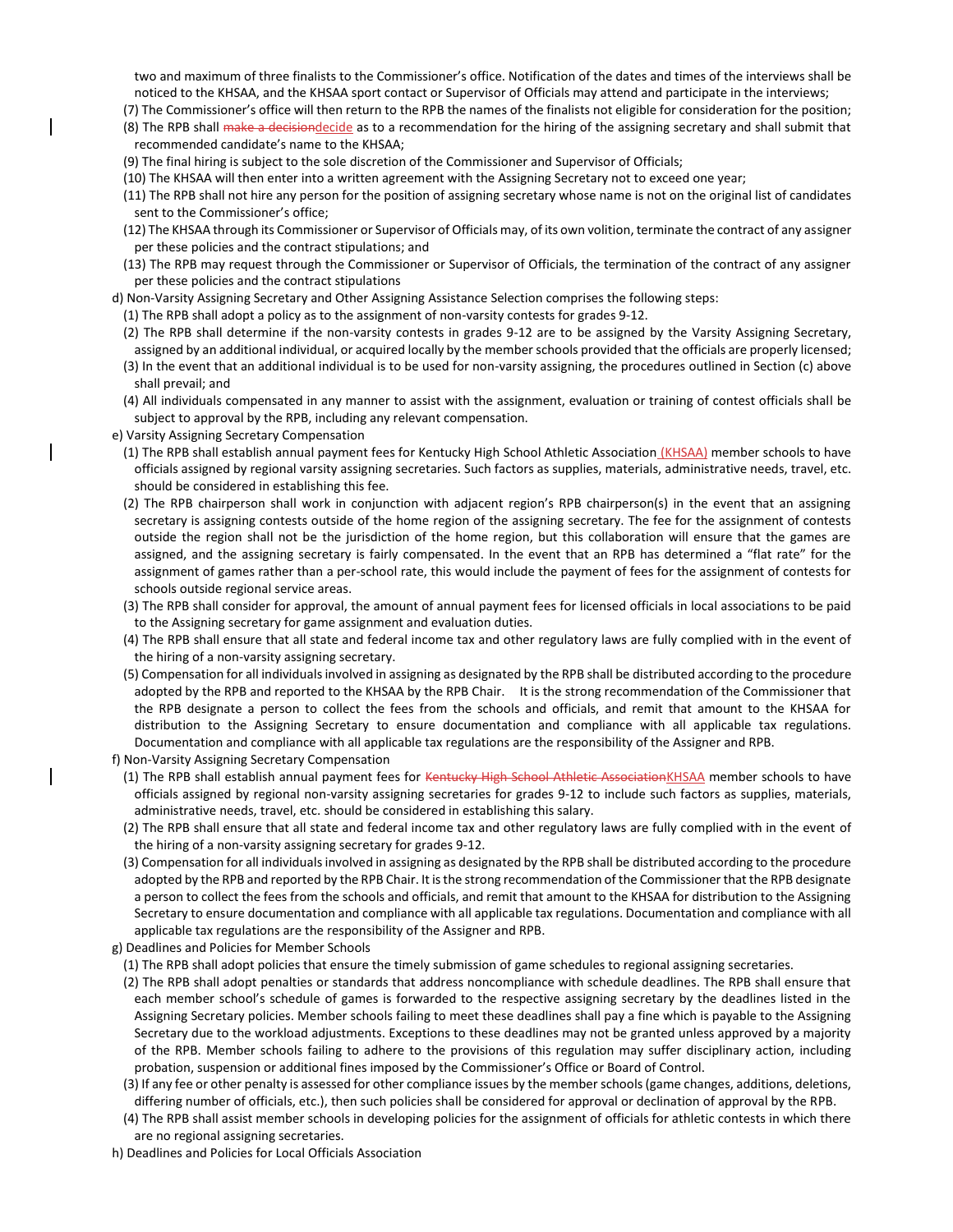- (1) The RPB shall consider for approval (or declination), any portion of the membership fee paid by the local officials association to an individual.
- (2) The RPB shall consider for approval (or declination), any person assisting with recruitment, training and development within a local officials association. If any such individual is compensated, the RPB shall ensure that all state and federal income tax and other regulatory laws are fully complied with in the event of the hiring of an individual for such purpose.
- i) Recruitment, Training, Development
	- (1) The RPB shall recommend policies to the KHSAA which will facilitate the recruiting, training and retention of sports officials as well as foster the relationship among assigning secretaries, officials and high school athletics.
	- (2) The RPB shall assist the KHSAA in identifying other areas where recruitment, training and retention of sports officials can be improved.
- j) Evaluation and Retention of Assigning Secretaries
- (1) The RPB shall annually review the job performance of each assigning secretary under the Regional Policy Board's jurisdiction and recommend retention or posting of the position to the KHSAA. Assigning secretaries shall be presented this review. Criteria for this evaluation may be developed by each RPB and other requirements may be found in the KHSAA listing of assigning secretary responsibilities. Copies of the evaluations shall be submitted to the KHSAA.
- (2) The RPB shall request approval from the KHSAA for the hiring or re-hiring of any assigning secretary in time for contract preparation and scheduling obligations.
- k) Evaluation of Officials for the Purpose of Postseason Rankings/Ratings
	- (1) The RPB shall ensure that coaches' ratings are gathered and compiled by assigning secretaries in all sports.
	- (2) Recommendations for postseason assignments should include coach evaluations combined with the rating of the assigning secretary.
	- (3) The collection of data shall be through the ArbiterSports platform to ensure that only those coaches that actually utilize the services of an official are able to evaluate that official.
	- (4) The local RPB shall determine the weight of coaches ratings and assigner ratings for a total evaluation of 100 points.
	- (5) The RPB approved system system shall provide a minimum of fifty (50) percent of the final rating to the Assigning Secretary.
	- (6) The final results of any system shall be a guideline but not the final determinant in postseason assignments by the Commission.
	- (7) Assigning Secretaries in each sport shall annually evaluate all varsity officials in contest type environments within their local officials association.

l) Scratches of Officials

- (1) In accordance with the Federal Court Decree, the RPB shall ensure that all schools in the region are afforded the privilege of scratching a limited number of officials (scratches) that it does not desire to have as contractors on the athletic contests of that school and such privilege shall be solely within that region.
- (2) Scratching of officials shall be done on an annual basis, and only in the preseason.
- (3) The RPB shall determine the number of allowed scratches per school, subject to approval of the Commissioner, with a school that chooses to scratch an official being permitted no less than two (2) nor more than three (3) scratches.
- (4) Scratches properly submitted in a timely fashion shall be honored by the Assigning Secretary.
- (5) No RPB may summarily deny scratch privileges to a school for any reason.
- (6) A member school of the KHSAA shall not take any action to prevent an athletic official from officiating a contest, including the use of a scratch because of the official's race, sex, religion or national origin, nor may a member school participate in a contest where such preventative action has been taken.
- m) Miscellaneous Officiating Regulations
	- (1) The RPB shall ensure that no fee is approved for softball umpires that creates a difference of greater than \$10 when compared to the fee paid to baseball umpires.
	- (2) The RPB shall ensure that any limitation on the length of softball contests also applies to baseball.
- (3) When considering the fee for softball and baseball contests to be paid by member schools to umpires, the RPB may adopt a per-inning fee (i.e. all 7 inning games will be paid one rate, all 5 inning games one rate) provided the total 7-inning fee is not less than the state adopted fee schedule amount.

n) Other Actions:

- (1) The KHSAA shall have a right to penalize a RPB for noncompliance of KHSAA regulations and requirements.
- (2) Such penalties may include fines levied against the Regional Policy Board, the decertification of regional officials associations and limiting or eliminating the use of officials from the affected regions for a defined period of time.

# **POLICY- SPORTS MEDICINE - POSITION STATEMENTS OF THE NFHS SPORTS MEDICINE ADVISORY COMMITTEE**

Unless action is taken to the contrary by the Board of Control, any official position statement of the Sports Medicine Advisory Committee of the National Federation of High School Associations (NFHS) shall be considered adopted by the KHSAA Board of Control.

# **POLICY- SPORTS MEDICINE - PROTOCOL RELATED TO CONCUSSIONS AND CONCUSSED STUDENT-ATHLETES FOR ALL INTERSCHOLASTIC ATHLETICS IN THE COMMONWEALTH OF KENTUCKY**

(Released: June, 2010, Commissioner Julian Tackett, Updated per General Assembly Action, April, 2012, Reviewed per General Assembly Action, April, 2017) Sec. 1) INTRODUCTION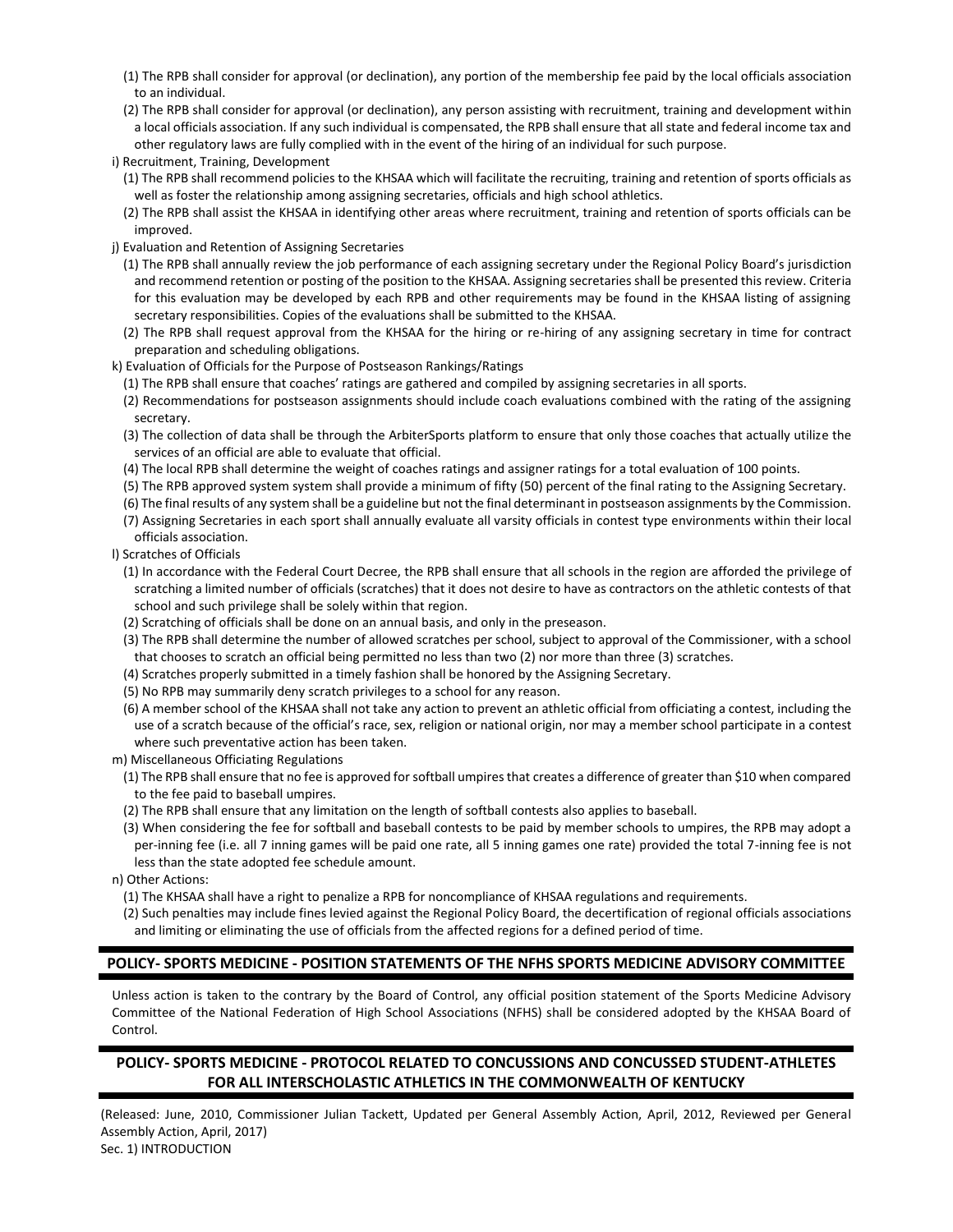- a) In various sports playing rule codes, the National Federation of High Schools (NFHS) has implemented standard language dealing with concussions in student-athletes. The basic rule in all sports (which may be worded slightly differently in each rule book due to the nature of breaks in time intervals at contests in different sports) states:
	- (1) Any athlete who exhibits signs, symptoms, or behaviors consistent with a concussion (such as loss of consciousness, headache, dizziness, confusion, or balance problems) shall be immediately removed from the contest and shall not return to play until cleared by an appropriate health-care professional. (Please see NFHS Suggested Guidelines for Management of Concussion in the Appendix in the back of each NFHS Rules Book).
	- (2) The NFHS also has recommended concussion guidelines through its sports Medicine Advisory Committee (SMAC). These recommendations include:
	- a. No student-athlete should return to play (RTP) or practice on the same day of a concussion.
	- b. Any student-athlete suspected of having a concussion should be evaluated by an appropriate health-care professional that day.
	- c. Any student-athlete with a concussion should be medically cleared by an appropriate health-care professional prior to resuming participation in any practice or competition.
	- d. After medical clearance, return to play should follow a step-wise protocol with provisions for delayed return to play based upon the return of any signs or symptoms.
	- (3) To implement these rules, and based on KRS 160.445 and 156.070(2) as amended by the Kentucky General Assembly in 2012, the KHSAA has defined this policy and parameters to guide all interscholastic school athletic representatives and all KHSAA licensed sports officials. References to signs and symptoms of concussion are detailed by the NFHS through its SMAC upon consultation with the Centers for Disease Control and Prevention (CDC).

# **POLICY- SPORTS MEDICINE - CONCUSSIONS DURING INTERSCHOLASTIC PLAY IN THE COMMONWEALTH OF KENTUCKY INCLUDING RETURN TO PLAY**

### Sec. 1) FOUNDATIONAL RECOMMENDATIONS

- a) The treatment of concussions and suspected concussions should be conducted within the recommended protocols and procedures of the Consensus Statement on Concussion in Sport: The 3rd International Conference on Concussion in Sport Held in Zurich, November 2008.
- Sec. 2) SUSPECTED CONCUSSION
	- a) A student-athlete suspected by an interscholastic coach, school athletic personnel or contest official of sustaining a concussion (displaying signs/symptoms of a concussion) during an athletic practice or contest shall be removed from practice or play immediately. The student-athlete shall not return to play prior to the ending of practice or competition until the student-athlete is evaluated to determine if a concussion has occurred.
	- b) A physician or licensed health care provider whose scope of practice and training includes the evaluation and management of concussions and other brain injuries is empowered to make the on-site determination that a student-athlete has or has not been concussed. This will generally include an MD (Medical Doctor), DO (Doctor of Osteopathy), PA (Physician Assistant), ARNP (Advanced Registered Nurse Practitioner), ATC (Certified Athletic Trainer); or LAT (Licensed Athletic Trainer). This may also include other licensed health care providers with the proper scope of practice and training whose qualifying credentials have been made known to member school personnel in advance and who have completed approved training.
	- c) The player should be medically evaluated on-site using standard emergency management principles, and particular attention should be given to excluding a cervical spine injury. The appropriate disposition of the player must be determined by the treating health care provider in a timely manner. Once the first aid issues are addressed, then an assessment of the concussive injury should be made using the SCAT2 or other similar tool. The player should not be left alone following the injury, and serial monitoring for deterioration is essential over the initial few hours following injury.
	- d) If any one of these individuals listed in (b) answers that "yes", there has been a concussion, that decision is final and is not appealable.
	- e) If medical coverage by a person empowered to make the concussion assessment is not on-site, and signs/symptoms of concussion have been observed, a concussion is presumed until such evaluation can be performed. If no health care provider is available, the player should be safely removed from practice or play and urgent referral to a physician arranged.
	- f) No student-athlete may return to practice or play in interscholastic athletics that day in the event that a concussion is diagnosed or presumed.
- g) A student-athlete may return to play at the time of a suspected concussion if it is determined etermined by appropriate medical personnel that no concussion has occurred.

### Sec. 3) ROLE OF COACHES IN ADMINISTERING THE POLICY

- a) Coaches are to be current in their certification regarding the KMA/KHSAA sports Safety Course, including the specific segment(s) related to identifying the signs and symptoms of concussions.
- b) Coaches must review and know the signs and symptoms of concussion and direct immediate removal of any student-athlete who displays these signs or symptoms for evaluation by appropriate medical personnel.
- c) Coaches have no other role in the process with respect to diagnosis of concussion or medical treatment.
- d) It remains the ultimate responsibility of the coaching staff in all sports to ensure that players are only put into practice or contests if they are physically capable of performing.
- 1. Upon completion of the required evaluation, a coach may return a student athlete to play if the physician or licensed health care provider determines that no concussion has occurred; or shall not return a student athlete to play if the physician or licensed health care provider determines that a concussion has occurred.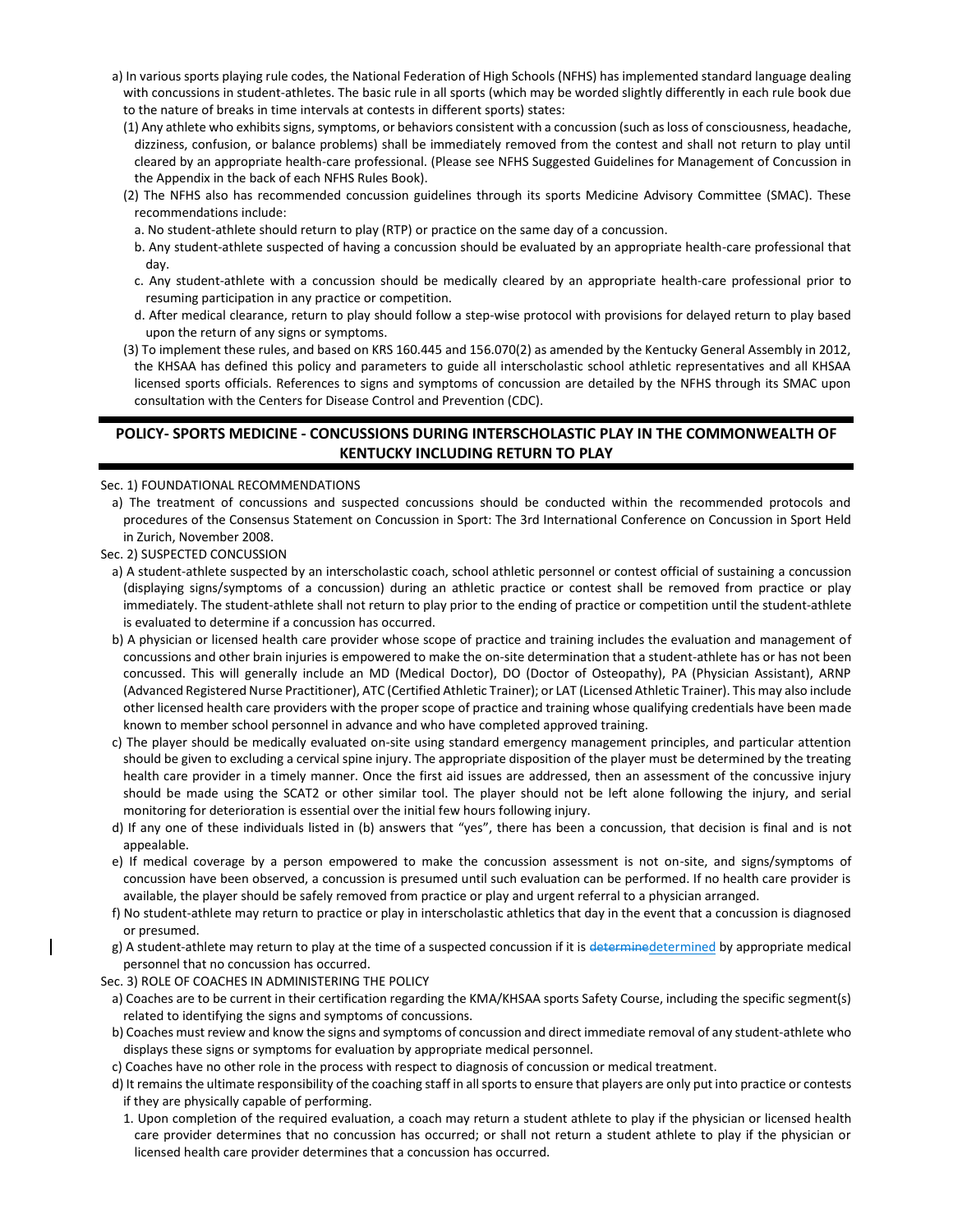- 2. If no physician or licensed health care provider described in paragraph 2(b) of this policy is present at the practice or competition to perform the required evaluation, a coach shall not return a student athlete to play who is suspected of sustaining a concussion. The student athlete shall not be allowed to participate in any subsequent practice or athletic competition unless written clearance from a physician is provided.
- Sec. 4) ROLE OF CONTEST OFFICIALS IN ADMINISTERING THE POLICY
- a) Officials are to review and know the signs and symptoms of concussion and direct immediate removal of any student-athlete who displays these signs or symptoms.
- b) Officials have no other role in the process with respect to diagnosis of concussion or medical treatment.
- Sec. 5) RETURN TO PLAY POLICY FOR A STUDENT-ATHLETE RECEIVING A CONCUSSION, AFTER THE MANDATORY REMOVAL THAT DAY a) Once a concussion has been diagnosed (or presumed by lack of examination by an appropriate health care provider), only an MD or DO can authorize return to play on a subsequent day, and such shall be in writing to the administration of the school after the completion of all concussion protocols.
	- b) Such approval should not be given unless a stepwise protocol has been observed by all practitioners with separate periods for

(1) No activity;

- (2) Light aerobic exercise;
- (3) Sport-specific exercise;
- (4) Non-contact training drills;
- (5) Full-contact/competition practice; and
- (6) Return to normal game play.
- c) It is highly recommended that each of these protocol steps be no less than twenty-four hours in length.
- d) It is highly recommended that no student-athlete return to play unless he/she has been properly recommended to also return to school.
- e) School administration shall then notify the coach as to the permission to return to practice or play.
- f) If an event continues over multiple days, then the designated event physician has ultimate authority over return to play decisions and such return to play may not be prior to the third day following the initial diagnosis, and until all steps of the protocol in Section (b) have been followed.

# **POLICY- SPORTS MEDICINE - KMA/KHSAA PROCEDURE FOR AVOIDING HEAT INJURY/ILLNESS THROUGH ANALYSIS OF HEAT INDEX AND RESTRUCTURING OF ACTIVITIES AND RECOMMENDATIONS FOR COOLING METHODS DUE TO HEAT RELATED ILLNESS.**

Original procedure developed by the Kentucky Medical Association Committee on Physical Education and Medical Aspects of sports to and for the Kentucky High School Athletic Association (KHSAA) and adopted by the KHSAA Board of Control as recommendation for all schools, May 2002, On-site procedures revised by KHSAA Board of Control, February 13, 2003, On-site procedures further revised and made mandatory for all schools by the KHSAA Board of Control, May 2005, On-site procedures further revised with respect to testing instruments, March 2007, Cooling Procedures modified as recommended by Kentucky Medical Association, June 2009, Heat Index expanded to spring sports, August 2010, Revised, April, 2016

### Sec. 1) INTRODUCTION

- a) Following months of study, after one year of implementation and in an effort to help protect the health and safety of studentathletes participating in high school sports, the Kentucky Medical Association Committee on Physical Education and Medical Aspects of sports issued a recommended procedure to the Kentucky High School Athletic AssociationKHSAA for immediate implementation in 2002. This procedure called for the determination of the Heat Index (using on-site devices to measure Temperature and Relative Humidity), and a guideline for activity to be conducted at that time based on the Heat Index reading. Though other procedures and measurements were considered, the application of the Heat Index appeared to be most readily implementable on a statewide basis, and appeared to be reliably tested in other areas.
- b) Through the first five years of use of the procedure, minor adjustments were made in the reporting requirements, and the onsite devices to be used. In May 2005, the Board of Control through its policies directed that all member schools comply with the testing and reporting requirements. In October 2006, the member schools of the Association overwhelming approved at their Annual Meeting, a proposal to make such reporting not simply a Board of Control policy, but a school supported and approved Bylaw as it approved Proposal 9 to amend the KHSAA bylaws. In March 2007, the Kentucky Medical Association Committee on Physical Education and Medical Aspects of sports recommended the elimination of all devices with the exception of the Digital Sling Psychrometer as a means of measuring at the competition/practice site. In June 2009, the Kentucky Medical Association Committee on Physical Education and Medical Aspects of sports recommended that specific cooling procedures, including the practicing in the event of an emergency, be implemented at the local school level. In August 2010, the Kentucky Medical Association Committee on Physical Education and Medical Aspects of sports recommended that the heat index monitoring procedures apply to the sports played in the spring in Kentucky's high schools.
- c) Each of these recommendations were adopted by the KHSAA Board of Control.

## **POLICY- SPORTS MEDICINE - GENERAL HEAT INDEX ANDINDEX AND WBGT MONITORING PROCEDURES**

Sec. 1) ON-SITE DATA

a) The policy calls for the determination of the Temperature and Relative Humidity at the practice/contest site. While the gold standard for heat index measurement is the Wet Bulb Globe Temperature (WBGT), the KHSAA has adopted the use of the Digital Sling Psychrometer as the measurement instrument for heat index as the next best available and most cost effective alternative.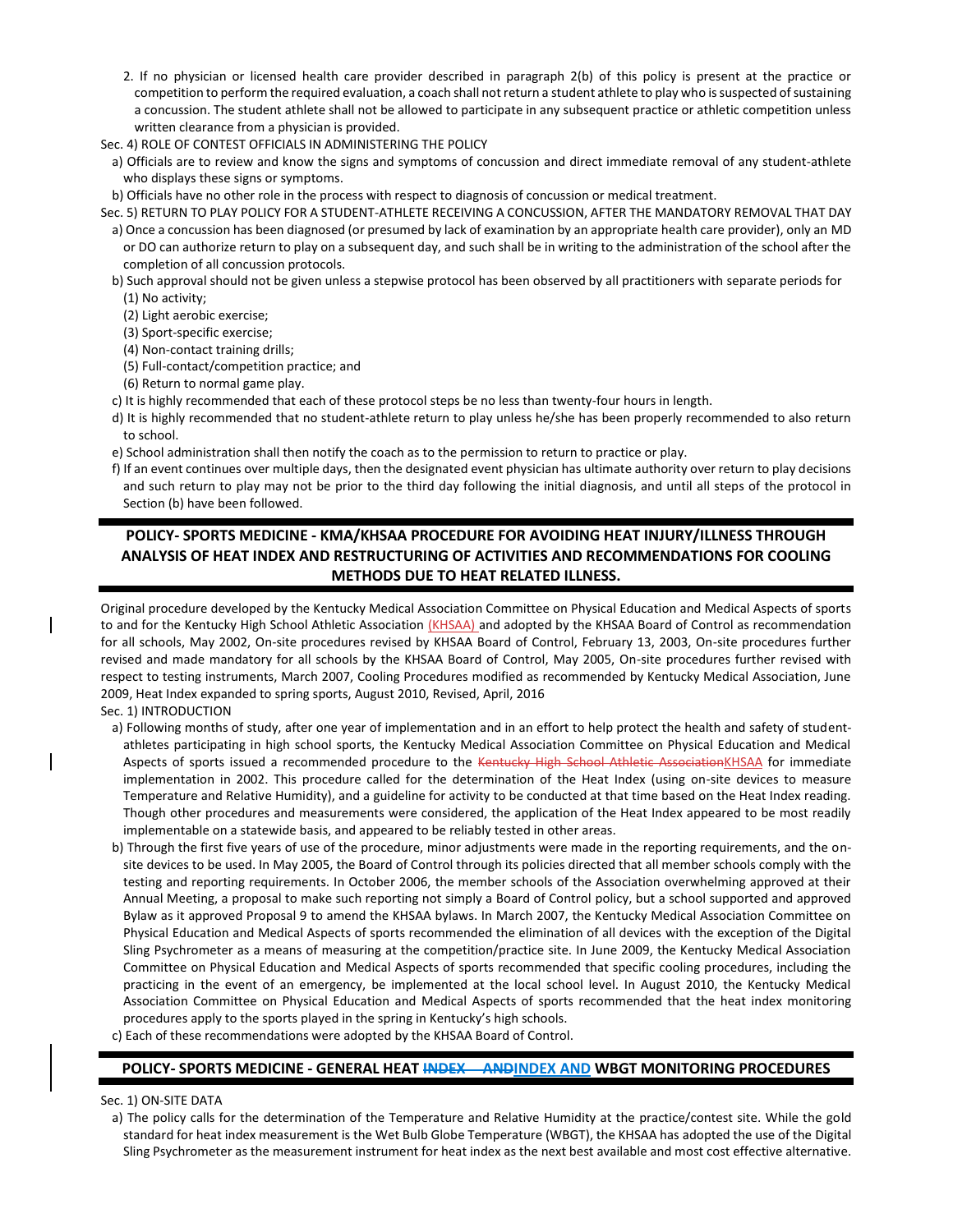This is an accurate measurement of the heat index at the competition or practice site. Measurements using a digital sling psychrometer shall adhere to the following provisions:

- (1) The measurements are to be taken ONLY using the digital sling psychrometer or wet bulb globe. There is no website, phone app or other computer programs that can substitute and allow a school to remain in compliance. Only on site readings are valid.
- (2) It is important to note that media-related temperature readings (such as the Weather Channel, local radio, etc.) or even other readings in the general proximity are not permitted as they may not yield accurate results when considering the recommended scale, and there is no website, phone app or other computer programs that can substitute and allow a school to remain in compliance;
- (3) The readings must be made at the site and readings from alternative locations (Weather Channel, other schools) are not valid; and
- (4) It is noted that the WBGT (Wet Bulb Globe Temperature) is the "gold standard" for heat determination. However due to lack of statewide funding for WBGT devices, the heat index is the selected alternative.
- b) Neither the KHSAA nor KMA has endorsed any particular brand of Sling Psychrometer or Wet Bulb Globe TermperatureTemperature Measuring Device and receives no endorsement fee or other consideration for any device sold. There are several models on the market that will properly perform the functions. The KHSAA or your local certified/licensed athletic trainer has easy access to catalogs with this type of equipment.
- Sec. 2) INDOOR AND OUTDOOR VENUES
- a) Heat Index or WBGT monitoring requirements and restrictions apply (and have always applied) to outdoor and indoor sports. While much of the original discussion centered on outdoor sports, indoor sports, particularly in times of year or facilities where air conditioning may not be available, should be included in the testing. Such has been approved by the Board of Control as policy requirement.
- b) The recommendations contained in this package cover both indoor and outdoor activity, as well as contact and non-contact sports.
- Sec. 3) SUMMARY OF HEAT INDEX OR WBGT MONITORING
	- a) Though much more scientific information and other alternative methods for determining Heat Index and Wet Bulb Globe Temperature and participation restrictions are being studied, these initial steps should help ensure the health and safety of the participants in high school sports.
- b) Adherence to these guidelines represents a conscious effort by the interscholastic community to emphasize health and safety on a much higher level than any loss of competitive preparation. Any further revisions or enhancements will be distributed to the members of the KHSAA.
- Sec. 4) PROCEDURE FOR TESTING
- a) The readings are to be taken at the exact location of practice at the specific competition/practice area where the activity will occur. NOTE: This is especially important with the proliferation and expansion of artificial playing surfaces where the heat is increased by the under layer below the carpet.
- b) Thirty (30) minutes prior to the start of activity, temperature and humidity or WBGT readings should be taken at the specific practice/competition-site.
- c) The information should be recorded on KHSAA Form GE20 and these records shall be available for inspection upon request. All schools will be required to maintain this form in either a paper or electronic format.
- d) The temperature and humidity should be factored into the Heat Index Calculation and Chart and a determination made as to the Heat Index or WBGT. If schools are utilizing a Digital Sling Psychrometer that calculates the Heat Index, that number may be used to apply to the activity alternation table. Likewise, schools using a Wet Bulb Globe Temperature Device can apply that reading to the activity alteration table.
- e) If a reading is determined whereby activity is to be decreased (above 95 degrees Heat Index), then re-readings would be required every thirty (30) minutes to determine if further activity should be eliminated or preventative steps taken, or if an increased level of activity can resume.

## **POLICY- SPORTS MEDICINE - HEAT INDEX AND ACTIVITY ALTERATION TABLE**

Using the following scale, activity must be altered and/or eliminated based on this Heat Index as determined:

Sec. 1) Under 95 degrees Heat Index or WBGT 86.9 and below

a) All sports

- (1) Water should always be available and athletes be able to take in as much water as they desire;
- (2) Optional water breaks every 30 minutes for 10 minutes in duration to allow hydration as a group;
- (3) Have towels with ice for cooling of athletes as needed;
- (4) Watch/monitor athletes carefully for necessary action; and
- (5) Re-check temperature and humidity every 30 minutes if temperature rises in order to monitor for increased Heat Index.
- Sec. 2) 95 degrees to 99 degrees Heat Index or WBGT 87.0 to 89.9

a) All sports

- (1) Water should always be available and athletes should be able to take in as much water as they desire;
- (2) Mandatory water breaks every 30 minutes for 10 minutes in duration to allow for hydration as a group. In sports or sportactivities with multiple simultaneous contests or practices, the required monitoring and rest breaks shall be taken at the same time for all contests or practices;
- (3) All breaks shall be taken in areas outside of direct sunlight;
- (4) Have towels with ice for cooling of athletes as needed; and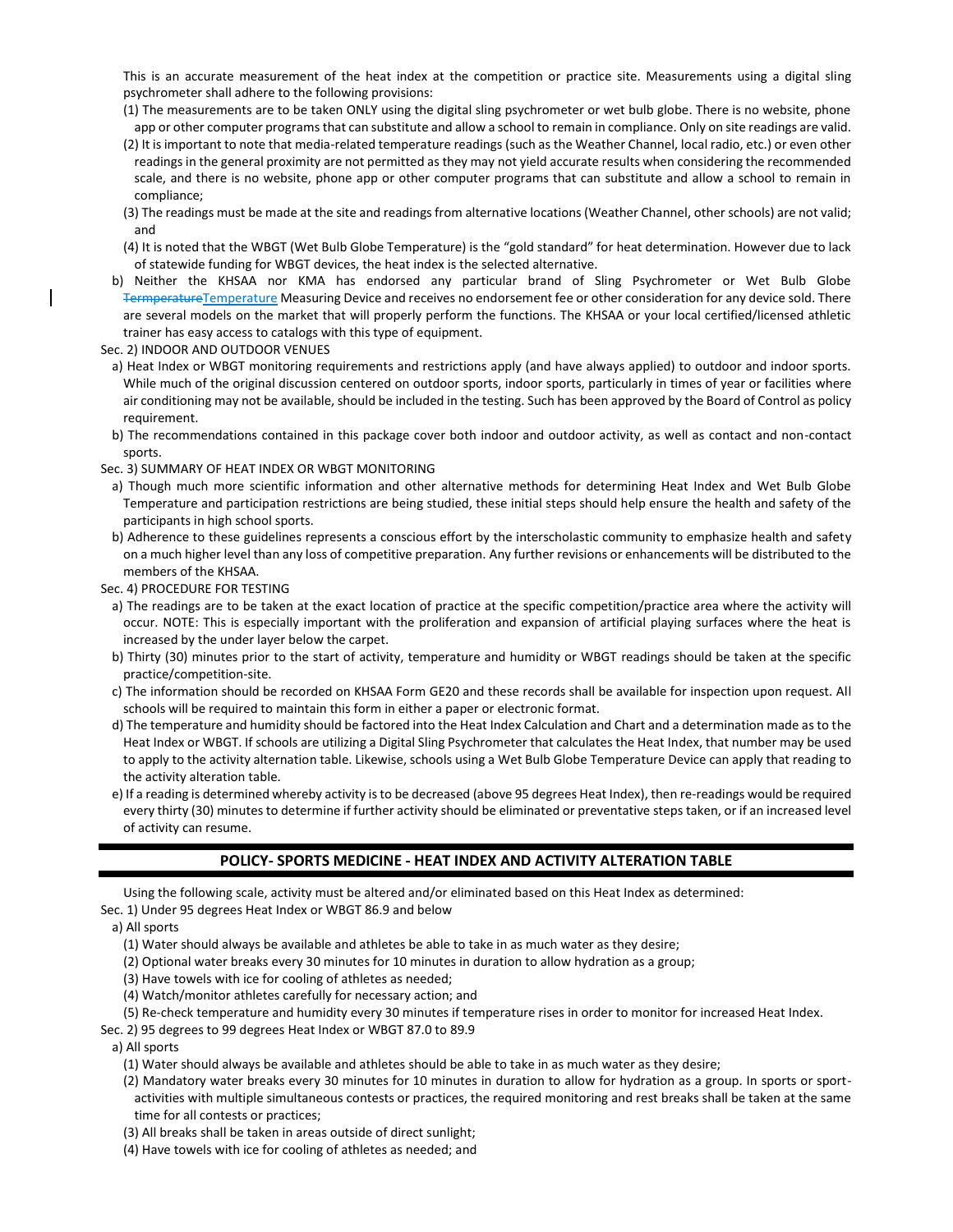(5) Watch/monitor athletes carefully for necessary action.

- b) Additional Steps for Contact sports and activities with additional required protective equipment:
- (1) Helmets and other required equipment (by rule) should be removed when athlete not directly involved with competition, drill or practice, and it is not otherwise required by rule;
- (2) Reduce time of outside activity. Consider postponing practice to later in the day; and
- (3) Re-check temperature and humidity every 30 minutes to monitor for increased Heat Index.
- Sec. 3) 100 degrees (above 99 degrees) to 104 degrees Heat Index or WBGT between 90.0 and 91.9
- a) All sports
	- (1) Water should always be available and athletes should be able to take in as much water as they desire;
	- (2) Mandatory water breaks every 30 minutes for 10 minutes in duration to allow for hydration as a group. In sports or sportactivities with multiple simultaneous contests or practices, the required monitoring and rest breaks shall be taken at the same time for all contests or practices;
	- (3) All breaks shall be taken in areas outside of direct sunlight;
	- (4) Have towels with ice for cooling of athletes as needed;
	- (5) Watch/monitor athletes carefully for necessary action;
	- (6) Alter uniform by removing items if possible and permissible by rules;
	- (7) Allow for changes to dry T-shirts and shorts by athletes at defined intervals;
	- (8) Reduce time of outside activity as well as indoor activity if air conditioning is unavailable; and
	- (9) Postpone practice to later in day.
- b) Additional Steps for Contact sports and activities with additional required protective equipment:
	- (1) If helmets or other protective equipment are required to be worn by rule or normal practice, suspend practice or competition immediately and resumption may not occur until the index is 99 degrees or below;
	- (2) For sports that do not have mandatory protective equipment, reduce time of outside activity and consider postponing practice to later in the day; and
- (3) Re-check temperature and humidity every 30 minutes to monitor for changes in Heat Index.
- Sec. 4) Above 104 degrees Heat Index or over 92 WBGT
	- a) All sports
	- (1) Stop all outside activity in practice and/or play, and stop all inside activity if air conditioning is unavailable.
- Sec. 5) Continual Usage of Procedure
- a) This procedure is to be used until such time as the temperature is below 84 degrees as no combination of heat and humidity at that level will result in a need to curtail activity.
- b) The KHSAA will use September 15 as the standard date for the recording of the Heat Index forms in the fall, and April 15 as the start date in the spring.
- c) Member schools should remember that the monitoring shall continue any time that a combination of heat and humidity at that level could result in a need to curtail activity (an ambient temperature of 83 degrees or higher).

## **POLICY- SPORTS MEDICINE - COOLING METHODS DUE TO HEAT RELATED ILLNESS**

### Sec. 1) EXERTIONAL HEAT STROKE

- a) Exertional heat stroke (EHS) is relatively uncommon among exercise associated medical conditions, but is a frequent cause of exercise related death.
- b) The majority of medical evidence shows that early implementation of body cooling is the most effective method of decreasing mortality in EHS.
- c) Recommendations regarding the methods of body cooling, including tubs, ice bags, iced towels (towels with water that have been frozen) water, fans, and shade have been considered.
- d) The recommendations are classified as essential (foundational to the implementation of treatment, should have resources and personnel directed towards implementation), and desirable (important in maximal implementation, should have resources and personnel directed towards implementation as budget and resources allow).
- e) The recommendations are only guidelines, are not intended as a standard of care, and should not be considered as such.
- f) These guidelines should be considered in the care of athletes who can be expected to be at risk of EHS due to the sport or the environmental situation of the activity.
- g) Sports especially at risk include football, with and without equipment, soccer, and long distance track. Other sports and activities, such as cycling, golf, baseball, tennis, track and field, and band, may also be at risk due to long duration exposure to extreme environmental conditions.
- h) It is essential and required that the school and school officials:
- (1) Establish a written plan for emergency treatment of EHS, and conduct drills in the implementation of the plan;
- (2) Know how to assess environmental conditions and determine when extreme conditions exist;
- (3) Identify a specific spot at the athletic facility that has shade;
- (4) Have immediate access to ice and bags to contain ice;
- (5) Have access to water, and provide water breaks; and
- (6) Know the most effective sites for application of ice to the body.
- i) It is required that the school and school officials:
	- (1) Obtain and use, when environmental conditions are determined to be extreme, a tub or pool;
	- (2) That the tub be filled with water and ice is available before practice or game, to be used in body immersion for maximal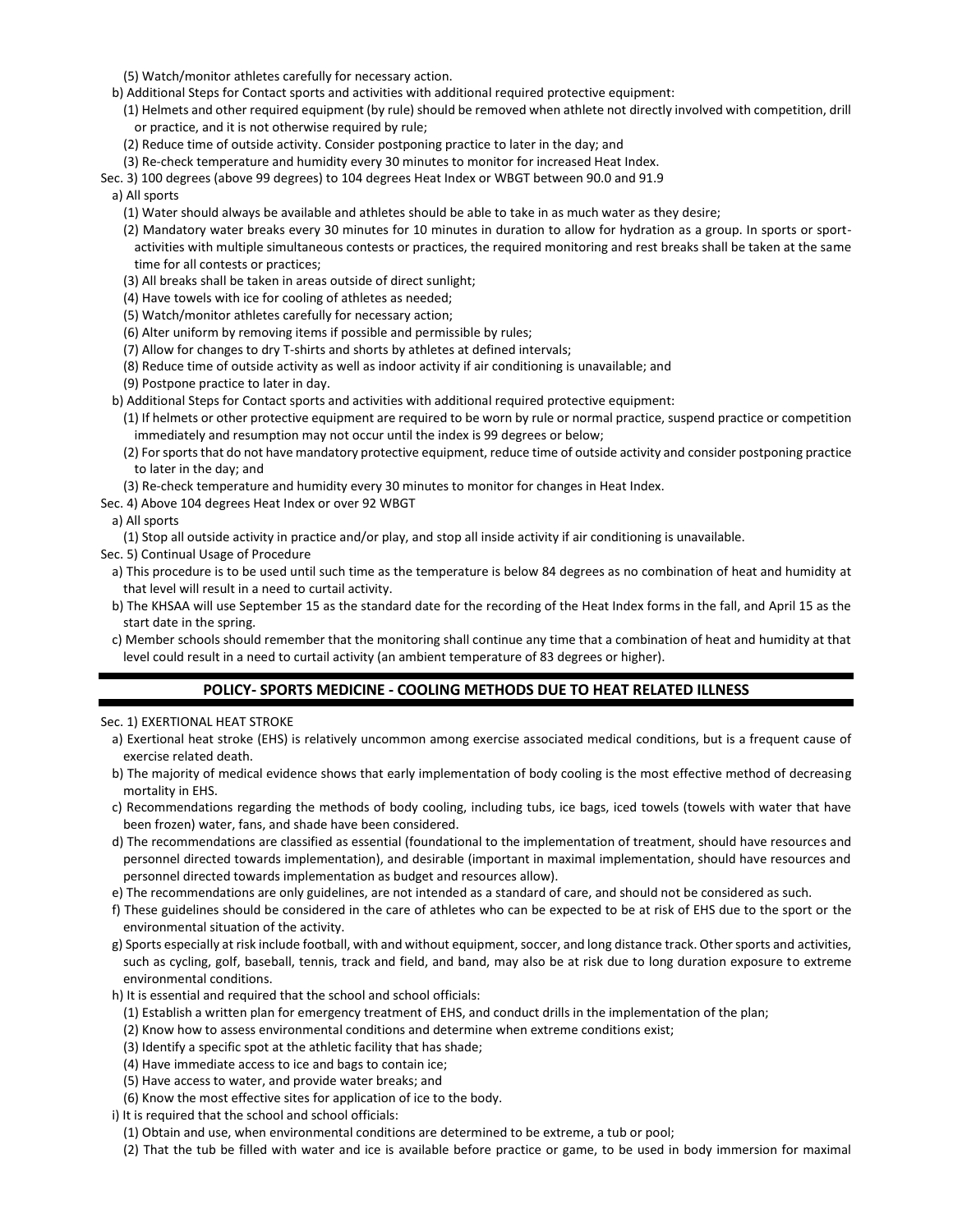cooling, and have personnel trained in this technique;

- (3) That this tub be large enough to place an athlete into the cold, ice and water filled tub and cool the athlete ensuring that both the groin and armpits are in the cooling ice and water;
- (4) That the athlete must be monitored at all times when in the cooling tub, with individuals designated to control the head and neck at all times in case the athlete becomes unconscious;
- (5) That the emergency plan ensures that cooling of an athlete that is showing signs and symptoms of exertional heat illness is begun immediately including the availability of cold, iced towels, etc.; and
- (6) That the emergency plan including the re-stating and practicing of the fundamental principle that the objective is to cool first, transport second and that the potentially impacted athlete should be monitored continuously until appropriate emergency personnel arrive on the scene. A good example of those principles can be found at https://www.youtube.com/watch?v=X1 g3dVVvaM&feature=youtu.be
- j) It is highly desirable that schools and school officials:
	- (1) Have a certified/licensed athletic trainer on staff to develop and implement these guidelines;
	- (2) Have immediate access to water and ice at all times;
	- (3) Provide shade breaks;
	- (4) Provide fans when environmental conditions are determined to be extreme;
	- (5) Have close access to an air conditioned room; and
	- (6) Have access to and use iced towels that can be rotated to appropriate areas of the body, including the axilla, groin, and back of the neck.
- k) It is desirable that schools and school officials:
	- (1) Have trained and authorized medical personnel in place to be able to monitor the rectal temperature of an athlete in an appropriate contained environment in the event of a heat emergency where an athlete is placed in a cooling tub or a suitable and accepted alternative to monitoring the temperature to ensure the effectiveness and timeliness of treatment until appropriate emergency personnel arrive on the scene; and
	- (2) Have trained and authorized medical personnel routinely review and update the school's emergency action plan for athletic emergencies.
- Sec. 2) REFERENCES
	- a) Binkley HM et al. NATA Position statement: Exertional heat illness. J Ath Training 2002; 37: 329- 343.
- b) Casa DJ et al. Survival strategy: Acute treatment of exertional heat stroke. J Strength Conditioning Res 2006; 20: 462.
- c) Armstrong LE et al. ACSM position stand: Exertional heat illness during training and competition. Med Sci sports Exerc 2007; 41: 556- 572

# **POLICY- SPORTS MEDICINE - REQUIRED EMERGENCY ACTION PLANS**

Sec. 1) INTRODUCTION AND REQUIREMENTS

- a) Per KRS 160.445, each member school shall develop a venue specific, Emergency Action plan to deal with serious injuries and acute medical conditions in which the condition of the patient may deteriorate rapidly.
- b) Each plan shall:
	- (1) Include a written delineation of the role (including chain of command), methods of communication, available emergency equipment, and access to and plan for emergency transport;
	- (2) Be developed and coordinated with local EMS, school public safety officials, on site medical personnel or school medical staff and school administrators;
	- (3) Be in writing and include all on-site emergency equipment locations and access procedures;
	- (4) Be distributed to all appropriate personnel including all staff members;
	- (5) Be posted conspicuously in all venues;
	- (6) Be rehearsed annually by all licensed/certified athletic trainers, first responders, coaches, school nurses, athletic directors and volunteers for interscholastic athletics;
	- (7) Be specific to each venue and include maps and/or specific directors to that venue;
	- (8) Include all current information for EMS;
	- (9) Identify specific current facility address logistics including GPS coordinates;
	- (10) Specify post emergency event documentation;
	- (11) Be reviewed and rehearsed annually by all parties involved; and
	- (12) Include healthcare professionals who will provide medical coverage during games, practices or other events.

# **POLICY- SPORTS MEDICINE POLICY- RECOMMENDED USE OF AUTOMATED EXTERNAL DEFIBRILLATORS (AED)**

Sec. 1) INTRODUCTION AND RECOMMENDATIONS

- a) School AED programs should be implemented under the supervision of an authorized health care provider (to include an MD (Medical Doctor), DO (Doctor of Osteopathy), PA (Physician Assistant), ARNP (Advanced Registered Nurse Practitioner), ATC (Certified Athletic Trainer); or LAT (Licensed Athletic Trainer) and select school staff personnel provided with proper training and certification;
- b) AEDs should be placed in easily accessible/public locations with adequate signage;
- c) All athletic trainers, coaches, administrators, school nurses and physical education teaches should have access to an AED on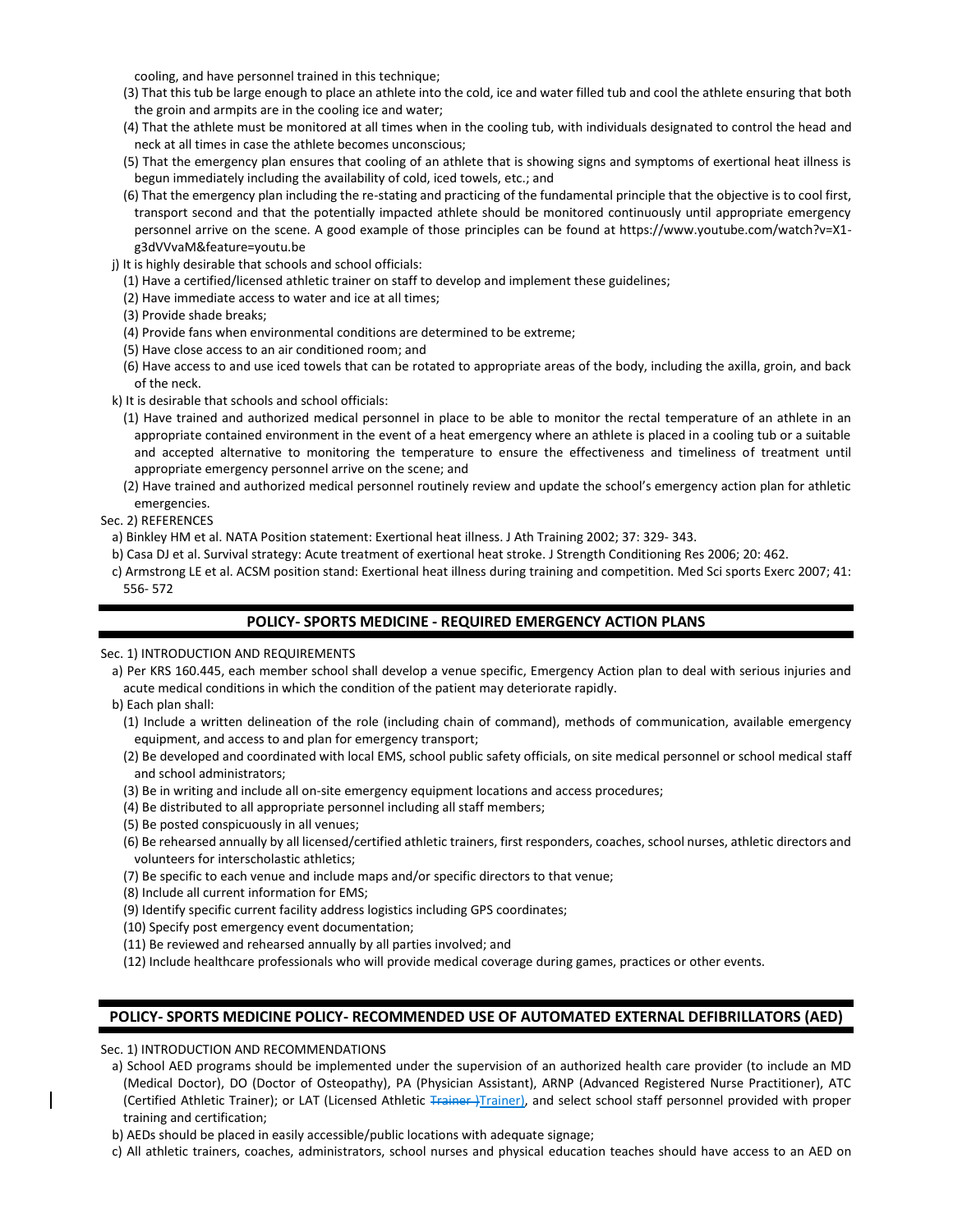school property and at all school sanctioned athletic events/activities;

- d) Schools sponsoring athletic events should have an AED on site or access to one within 3 minutes at each athletic venue for practices, games and other athletic events;
- e) All coaches and other selected staff members should be provided with training and certification in cardiopulmonary resuscitation (CPR) and AED use;
- f) The location of AEDs should be in well-marked, publicized places, and known among all staff;
- g) An AED should be retrieved and applied to any collapsed and unresponsive athlete or necessary individual while EMS is called and CPR started; and
- h) AEDs should be inspected frequently (according to manufacturer recommendations) to ensure proper working order, making sure batteries are charged, and wires and pads are in good condition.

## **POLICY- SPORTS MEDICINE - WRESTLING MINIMUM WEIGHT PROGRAM**

#### Sec. 1) INTRODUCTION

a) The health hazards associated with excessive weight reduction through food deprivation and/or dehydration are well documented. These hazards include, but are not limited to, reduced regulation of body temperature, kidney failure, and acute and/or chronic fatigue. The KHSAA urges all to consider the information contained herein in making decisions regarding competitive weight of wrestlers.

b) The purpose of this plan is to develop and determine an athlete's minimum weight, not necessarily best weight, as those are individual decisions. This only forms a limitation for competition, not an artificial standard for normal practice. In order to participate in wrestling, all participants must have a minimum weight determination made by a designated assessor. The establishment of a minimum weight class is based on a body fat measurement of 7% for male wrestlers and 12% for female wrestlers. This determination must be made through a four-part process:

- (1) The determination and validation of the proper hydration level of the athlete;
- (2) The determination of the athlete's body fat percentage;
- (3) The determination of the athlete's minimum weight were his/her body fat percentage reduced to the minimum level; and
- (4) The projection and stipulation for the point in time when a wrestler could actually wrestle at that minimum weight.
- c) Questions about the program or its implementation should be directed to Assistant Commissioner Michael Barren at the KHSAA offices in Lexington.

## **POLICY- SPORTS MEDICINE - WRESTLING WEIGHT MANAGEMENT REGULATION AND POLICY**

### Sec. 1) BACKGROUND AND FUNDAMENTALS

- a) An accepted method of determining ideal body weight shall be used for wrestling and the Commissioner shall approve the method. Any one of the following four approved methods may be used in accordance with the weight management procedures, including:
	- (1) BOD POD® air displacement;
	- (2) skin-fold caliper testing;
	- (3) Bioelectrical Impedance Analysis; and
	- (4) Hydrostatic (under water) determination.
- b) The NWCA (National Wrestling Coaches Association) online system shall be used to record and track the procedures.

### Sec. 2) PROCEDURES

- a) The KHSAA remains concerned for the safety of the young people who participate in our wrestling program. The establishment of minimum weight classes along with a maximum weight loss per week limit allows high school wrestlers to participate in a most healthy manner.
- b) Each school is required to certify minimum weights of all wrestlers and comply with all aspects of the compliance package chosen to monitor wrestling weights for the KHSAA.
- c) The establishment of a minimum wrestling weight, based on 7% body fat for males and 12% for females is required for all high school wrestlers. The KHSAA does not advocate that a wrestler's established minimum weight is the athlete's best weight but simply the minimum weight at which the athlete will be allowed to compete.
- d) No wrestler representing a KHSAA member school may compete in a match against an outside team without a weigh-in and without adhering to NFHS weight class rules.
- e) To be entered in a specific weight class in the post season tournament series, each wrestler is required to make weight prior to a specified date in the desired postseason weight class.
- f) All weigh-ins must be recorded using the approved recording system or they do not count toward postseason eligibility.
- Sec. 3) WEIGHT LOSS PER WEEK
- a) A weight loss of 1.5% of a wrestler's total body weight per week (or 3.5 pounds per week whichever is greater) has been established and therefore that is divided to get the allowable loss per day (.015 of Alpha weight / 7) for the first week or.5 pound per day.
- b) A wrestler will not be allowed to wrestle at any time in a weight class that would require him/her to lose more than this amount. Sec. 4) DESIGNATION/SELECTION/QUALIFICATIONS OF AN ASSESSOR
	- a) When an individual is listed with the KHSAA as an "Assessor", there is always a concern about professional responsibility. There is an expectation of the highest professional and ethical conduct relative to performing assessments on the young wrestlers.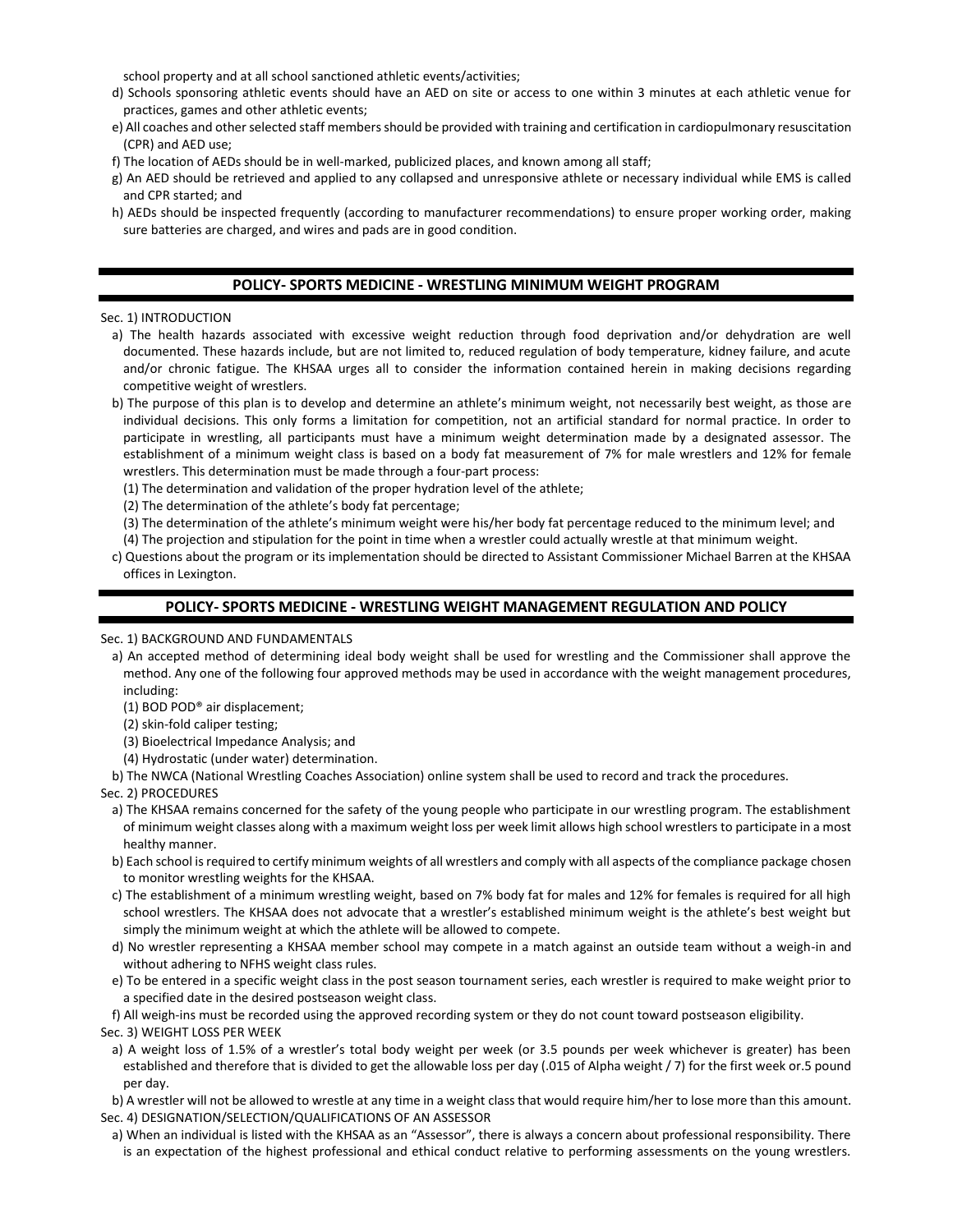These young wrestlers MUST be treated with the highest regard for their right to privacy, and for the confidentiality of all data collected with the program.

- b) Assessors are required to conduct themselves in a manner such that there will be no questions about the positive contribution to the program and to the sport of wrestling. There will be times when professional judgment will be involved to clarify and validate the assessment process; the greater the depth of understanding the program, the more likely you are to represent the best interests of both the KHSAA and the student-athlete.
- c) Each school may select an individual to serve as the Assessor for this program within their wrestling program. Multiple schools may utilize the same assessors.
- d) Schools must submit the name of the assessor to be used to the KHSAA using the appropriate KHSAA form IN ADVANCE of the testing.
- e) Assessors may not be members of school coaching faculty in any sport.
- f) Assessors must have medical background by definition, employed in the healing and health care profession Registered Nurse, Licensed Practical Nurse, Advanced Registered Nurse Practitioner, Doctor, Physical Therapist, Physician Assistant, Doctor of Osteopathy, Certified or Licensed Athletic Trainer, nutritionist or an exercise physiologist.
- g) To be eligible to become a KHSAA approved assessor an individual must have demonstrated training and experience in skin-fold measurement or other approved assessment method.
- h) Schools may utilize any individuals for the compilation of the data, but must use a designated assessor to perform the actual measurements.
- i) Schools may use someone not in one of the categories in Item 1(c) with permission of the Association by requesting such permission in advance.
- Sec. 5) ESTABLISHING MINIMUM WEIGHTS
- a) The lowest weight class a wrestler may compete at will be determined as follows:
- (1) If the predicted weight, at 7% male/12% female is exactly that of one of the weight classes, that weight class shall be the wrestler's minimum weight class.
- (2) If the predicted weight falls between two weight classes, he/she must wrestle at the higher weight class.
- (3) Any male or female wrestler whose body fat percentage at the time of measurement falls below 7%/12% must obtain, in writing on the prescribed KHSAA form, a licensed physician's clearance stating that the athlete is naturally at this sub 7%/12% body fat level. A physician's clearance is valid for one season and expires April 1 of each year. A copy of this form shall be submitted to the KHSAA with the minimum weight spreadsheet for each applicable wrestler.
- (4) Any wrestler who first reports to a team after the posted deadline date shall have his minimum weight determined by his first scale weigh-in and he/she may not wrestle at a lower class the remainder of the season.
- b) There are four methods of determining the body fat percentage of a wrestler.
- (1) Bioelectrical Impedance Analysis using electronic methods to determine the body fat percentage. The end result of the body fat calculation is entered into the minimum body weight calculations in order to determine the minimum body weight. This is programmed to calculate lean body mass and percent body fat. The appovedapproved devices are the InBody 120, InBody 270, Tanita TBF-300WA;
- (2) Traditional skin-fold testing, using specific measurements. In this case, skin-fold measurements will be utilized to determine each wrestler's body fat percentage. Only measurements taken by KHSAA approved assessors will be accepted. This method is based on the relationship between subcutaneous fat and total body fat and its inverse relationship to body density. The regression equations have been derived for the specific population of the wrestling community and these formulas calculate body density. The KHSAA will accept measurements using these different methods with the Lange or Harpenden calipers. These are medium priced calipers and can be obtained for around \$200.00 from most health care product suppliers;
- (3) BODPOD air displacement system of measurement. This advanced method uses air displacement technology and is as accurate as underwater weighing; yet, it is very safe and fast for the wrestlers. It also provides the wrestler and coach with an immediate calculation for any allowable weight loss and the allowable schedule for the loss. This device (named the BODPOD) is available for testing at several sites. If you wish to learn more about the BODPOD in the meantime, go to www.bodpod.com on the web. The end result of the body fat calculation is entered into the minimum body weight calculations in order to determine the minimum body weight; and
- (4) Underwater or Hydrostatic body fat analysis in a supervised clinical setting. The end result of the body fat calculation is entered into the minimum body weight calculations in order to determine the minimum body weight. This method involves the submersion of an individual to determine the subject's underwater weight that is used along with the weight on land to calculate the body density. It utilizes the concept that muscle mass and fat have specific known densities relative to water. This method can be fairly accurate, although it is usually more expensive. In the event that multiple calculations are made using this method, the Brozek method shall be the final determinant. There is no appeal from the body fat percentage determination used in this method.
- (5) Competitors wishing to appeal the determination of body fat level as determined in (1), (2) or (3) above may do so by using method (4) within two weeks of the original test administration. The costs of such appeal shall be borne by the athlete.

#### Sec. 6) DEFINITIONS

- a) SKIN-FOLD ASSESSMENT TERMINOLOGY The use of skin-fold assessment in the process of determination of body composition requires some standardization of terminology used in this field. The following is an attempt to accomplish this standardization: (1) Total Body Weight (TBW): weight of the body on a certified, calibrated scale;
	- (2) Body Density (BD): the mass of the body per unit of volume. (The fat free component is assumed to have a density of 1.100 gm/cm3, the mass of fat is considered to be about.90 gm/cm3);
	- (3) Percent Body Fat (%BF): the proportion of total body weight that is fat weight and expressed as a percentage. %BF = (TBW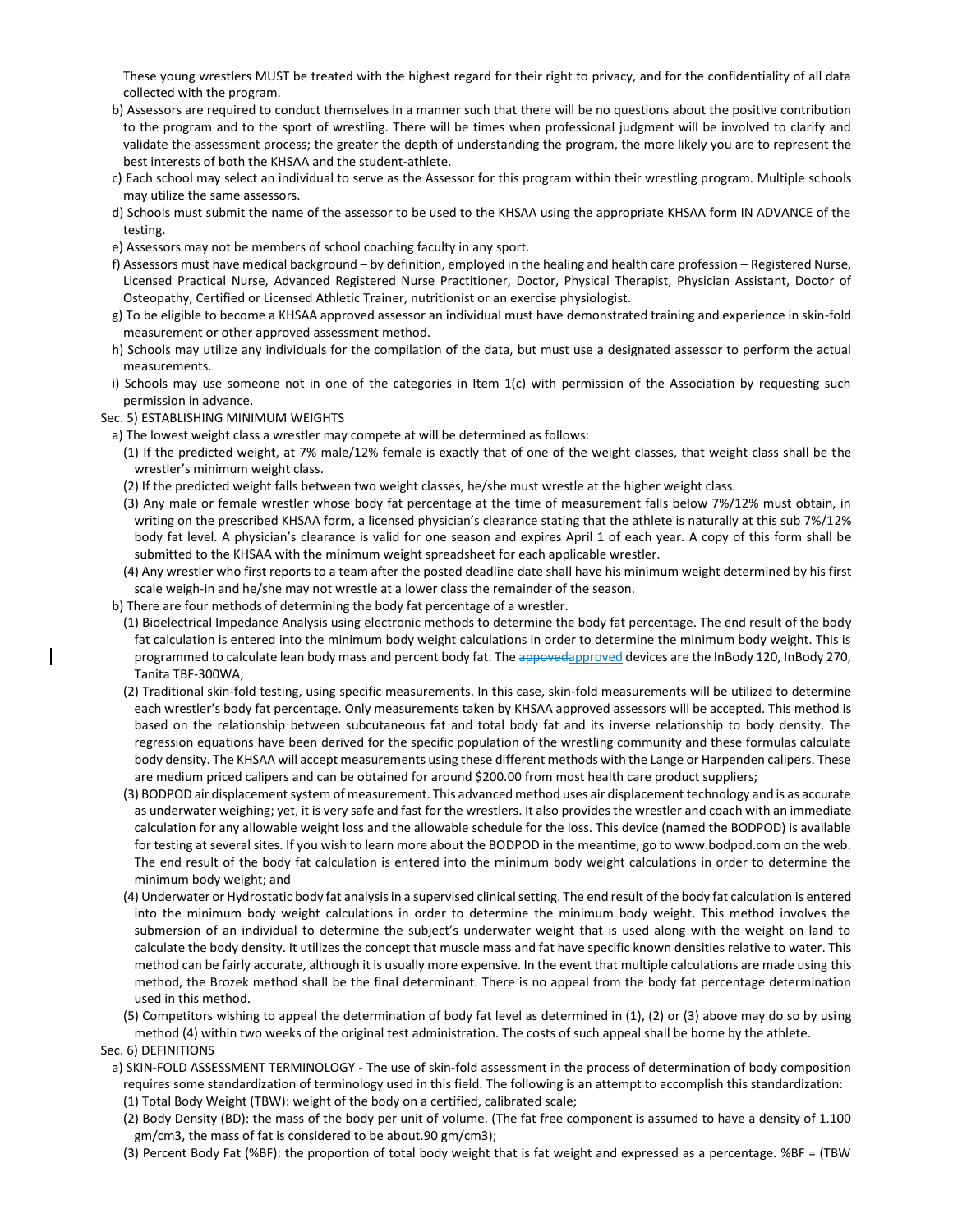LBM)/(TBW) x 100;

- (4) Lean Body Mass (LBM): the weight of the lean tissue of the body such as muscle, bone, and blood. The weight of the body without the fat weight. LBM = TBW FW;
- (5) Fat Weight (FW): the weight of the fat tissue of the body. Includes both essential and stored fat tissue. FW = TBW x %BF;
- (6) Minimum Wrestling Weight (MWW): the lowest weight at which a wrestler may compete, determined to be 7 % body fat for the Kentucky Wrestling Minimum Weight Program less a 3% margin of error;
- (7) Ideal Body Weight: a body weight selected for a specific individual or group based on both empirical and scientific evidence that provides an optimum level of performance;
- (8) Minimum Weight: a body weight selected for a specific individual or group based on a specific percent body fat. A minimal, but not necessarily ideal or optimum body weight;
- (9) Regression Equations: equations that express the relationship (based on correlation) between the criterion measure (GOLD STANDARD) and the prediction measure. In skin-fold assessment these are determined for specific combinations of sites, and specific populations;
- (10) Population Specificity: the attempt to make prediction calculation (equations) on representative subjects from specific groups of individuals, the results of which are intended to be applied to a similar, larger population. In skin-fold assessment for body composition the important specific factors are sex, age, national origin, maturation and hydration;
- (11) Biological Variability: variation that will contribute to error due to such factors as hydration and deposition-sites;
- (12) Technical Variability: variability that will contribute to error due to such factors as lack of standardization of procedures among assessors;
- (13) Reliability: reproducibility, the consistency and dependability of a measure. >.9 with experienced assessors. Increases with fewer sites and monitored practice; and
- (14) Validity: degree to which an assessor obtains an accurate measure. How well the group being assessed matches the group from which the regression equation was obtained and is dependent upon: age, activity level, population specific, and body composition status.
- Sec. 7) PHYSICIAN'S CLEARANCE FOR EXCESSIVELY LEAN WRESTLERS

a) Any wrestler who naturally is below the 7%/12% minimum measurement must have a documented physician's clearance. Sec. 8) NUTRITION EDUCATION

- a) While it is not required, it is highly recommended that each school participate in a nutrition education program with their student-athletes and incur all costs of the program. Many times, wrestlers are making decisions regarding weight management and weight reduction that would be different if they were better educated as to the long-term consequences.
- b) The National Wrestling Coaches Association has an excellent nutritional model available for a nominal cost per school.

## **POLICY- SPORTS MEDICINE - WRESTLING WEIGHT MANAGEMENT COMPETITION RULES**

Sec. 1) WEIGHT MANAGEMENT, CERTIFICATION AND CONTROL

- a) All athletes shall meet eligibility requirements including the development of a set minimum body weight. Only competitors whose minimum weight has been determined using the NWCA online weight management system (including all recording and tracking) are eligible to compete. Athletes without a minimum weight determination may not wrestle in competition or in practice after the first date for competition during the regular season.
- b) The minimum weight class for each wrestler shall be determined using the National Wrestling Coaches Association (NWCA) online system between October 15 and the first regular season match.
- c) The Head Coach of the team is responsible for maintaining a signed copy of the Alpha Report as the wrestling permission form. Each athlete subject to the sub-7% (sub-12% for females) physician permission shall have a properly completed form processed, and the Head Coach shall send a copy of that form to the KHSAA prior to the first competition. Once properly received, the KHSAA will authorize the wrestler to compete using the online system and until such is done, the wrestler may not compete.
- d) A wrestler may not compete on the day of the minimum body weight testing.
- e) A wrestler desiring to appeal the original minimum weight certification results shall complete the hydrostatic weight appeal within two (2) weeks of the original test.
- f) A wrestler may never be certified into a class which is below the minimum body weight determined by the wrestler, his/her parents, his/her coach and his/her doctor and verified by using the proper calculation forms.
- Sec. 2) WEIGHT CLASSES, WEIGH-INS AND RECORDS
- a) Competition shall be divided into weight classes for regular and postseason competition as defined in the NFHS Wrestling Rules Book.
- b) The two-pound growth allowance will be added to each class boundary on December 25, thereby shifting the bounds of the class. The individual wrestler does not "receive" two pounds, the class weight limit is simply increased by two pounds.
- c) For each round of the KHSAA postseason tournament, the two pound weight/growth allowance provisions from the National Federation Rules shall be used and such shall be added on December 25.
- d) A certified scale shall be used to verify weight at all matches (regular and postseason). Scales which do not display current certification or for which current documentation is not available shall not count toward the wrestler's weigh-in requirements but shall count as though the wrestler weighed 288.
- e) If an athlete competes in a match where no certified scale was available, the weigh-in counts as a "miss" in all fourteen weight classes with respect to achieving a desired weight class weigh-in.
- f) A member school representative may not compete in any match where a weigh-in is not conducted and recorded.
- g) The Head Coach of each team shall be responsible for entering the complete competition schedule of the team prior to the first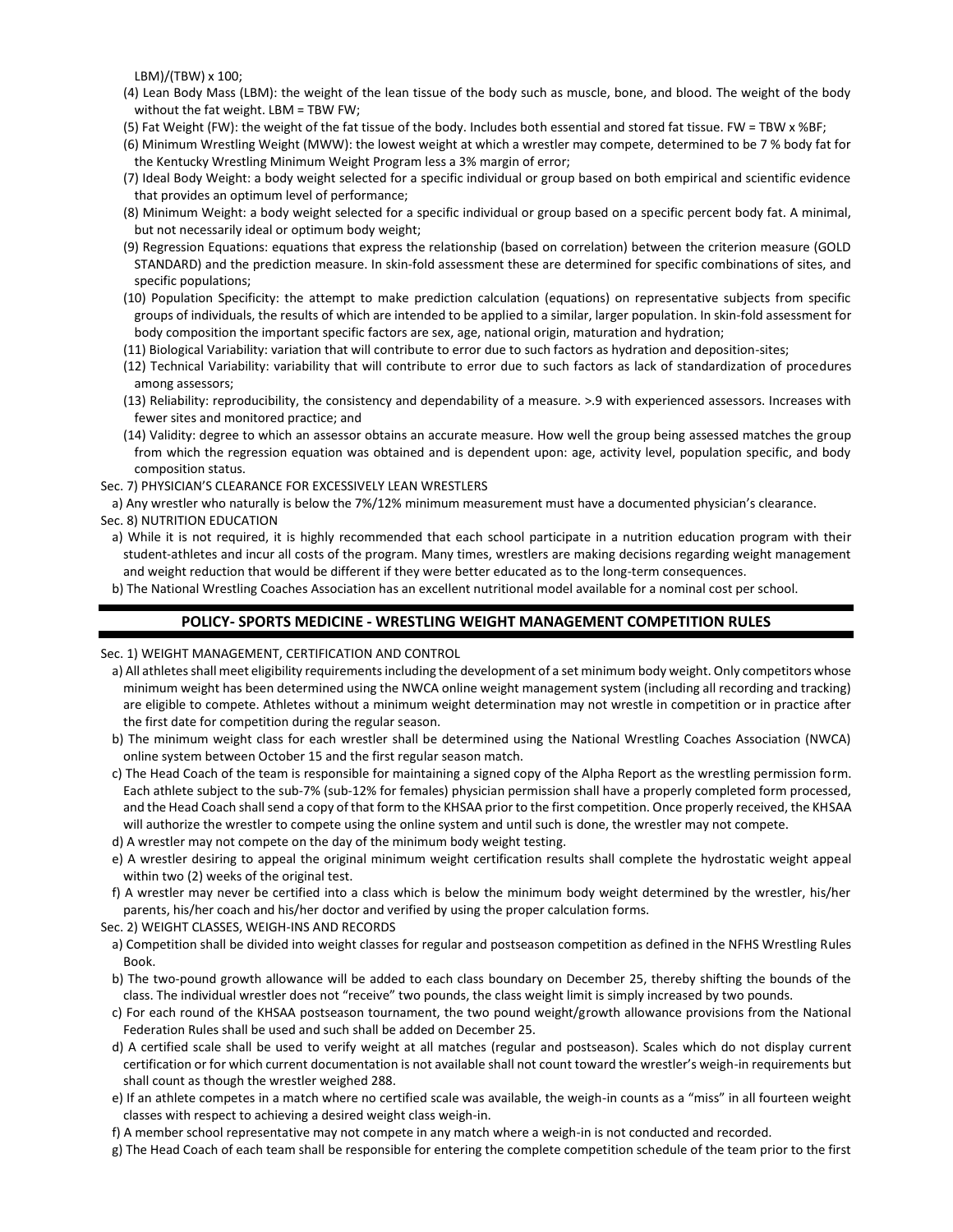competition date, using the NWCA online system and shall maintain the accuracy of that schedule throughout the season.

- h) The Head Coach of each team shall provide, for each competition weigh-in, a match weigh-in form produced by the NWCA online system showing the lowest applicable weight for each competing wrestler on the actual date of competition.
- i) Local event managers should have in place an option to produce such listing in the event that the competing coach does not produce this report at weigh-ins.
- j) Any coach failing to produce this report shall have the weigh-ins recorded on an alternate form, and such shall be provided, by an opposing coach, to the KHSAA for review.
- k) Repeated failure to produce these required weigh-in reports shall be cause for suspension of the Head Coach from regular or post season competition or other penalty contained in KHSAA Bylaw 27 and may subject the team to ineligibility to enter the regional wrestling tournament.
- l) Following each match, and prior to the next competition for the squad, each coach shall enter the actual scale weights of each wrestler who weighed in for the competition, using the NWCA online system. For multiple day competition within the same event, only the first day weigh-in is to be recorded.
- m) Repeated failure to enter scale weights prior to the next competition shall be cause for suspension of the Head Coach from regular or post season competition or other penalty contained in KHSAA Bylaw 27 and may subject the team to ineligibility to enter the regional wrestling tournament.
- Sec. 3) CERTIFICATION INTO A WEIGHT CLASS
	- a) A wrestler is certified into a particular weight class at any regularly scheduled match or tournament any time on, or prior to, the Saturday of NFHS week 30 by making base weight (including growth allowance after December 25) at an official weigh-in on a certified scale, as long as that certified weight is not below the documented minimum weight and is at a time allowed by the minimum weight calculations. A wrestler weighing in on, or prior to, the Saturday of NFHS week 30 is continually certifying at the weigh-in weight.
	- b) Once a wrestler is certified into a particular weight class as of the Saturday of NFHS week 30, he/she may weigh-in only in that class and one class above. He/she is automatically re-certified into a higher weight class after the Saturday of NFHS week 30 by weighing in and qualifying for that class, but never into a lower weight class. After the Saturday of NFHS week 30, making base weight (including growth) two classes above any previously certified weight class automatically renders that wrestler ineligible for the remainder of the year to wrestle in the lower weight class (previous certified weight).
- c) Please note that this rule is for weigh-ins, not matches. It is possible that a wrestler weighed in at a certain class weight for a match, but wrestled up during that match. That weigh-in would count for the lower weigh-in class.

### Sec. 4) WEIGHT CONTROL

- a) All coaches are cautioned that rapid reduction in weight can endanger the health of the student-athlete and coaches are encouraged to keep current with all research in this area.
- b) The manager of each meet is to have each participant weighed and it is highly recommended that a physician examine each participant.

# **POLICY- SPORTS MEDICINE - SEVERE WEATHER/LIGHTNING POLICY FOR ACTIONS BY OFFICIALS AT OUTDOOR EVENTS**

Sec. 1) LIGHTNING POLICY BACKGROUND INCLUDING PRACTICE

- a) Preparedness is the key to execution of any policy designed to help safeguard all individuals at a scrimmage, contest or practice. b) The following is a suggested list of steps that should be taken in advance of any practice or contest.
- c) These represent optimal standards and where they cannot be logistically implemented, best practice alternatives shall be developed as part if the Emergency Action Plan (EAP) for after school activities.
	- (1) Assign staff to monitor local weather conditions before and during practices and contests.
	- (2) Develop an evacuation plan, including identification of appropriate nearby safer areas and determine the amount of time needed to get everyone to a designated safer area:
		- a. A designated safer place is a substantial building with plumbing and wiring where people live or work, such as a school, gymnasium or library.
		- b. An alternate safer place from the threat of lightning is a fully enclosed (not convertible or soft top) metal car or school bus.
		- c. For scrimmages and contests, this information should be relayed to the game officials and representatives of all competing teams.
	- (3) Develop criteria for suspension and resumption of practice which should mirror the policy directives in Sec. 2 for scrimmages and contests.
		- a. When thunder is heard or lightning is seen, the leading edge of the thunderstorm is close enough to strike your location with lightning.
		- b. If such sight or sound is observed, suspend play for at least 30 minutes and vacate the outdoor activity to the previously designated safer location immediately.
		- c. Once play has been suspended, wait at least 30 minutes after the last thunder is heard or lightning is witnessed prior to resuming play.
		- c. Any subsequent thunder or lightning after the beginning of the 30-minute count will reset the clock and another 30-minute count should begin.
		- d. When lightning-detection devices or mobile phone apps are available, this technology could be used to assist in making a decision to suspend play if a lightning strike is noted to be within 10 miles of the event location and sight or sound has not been detected.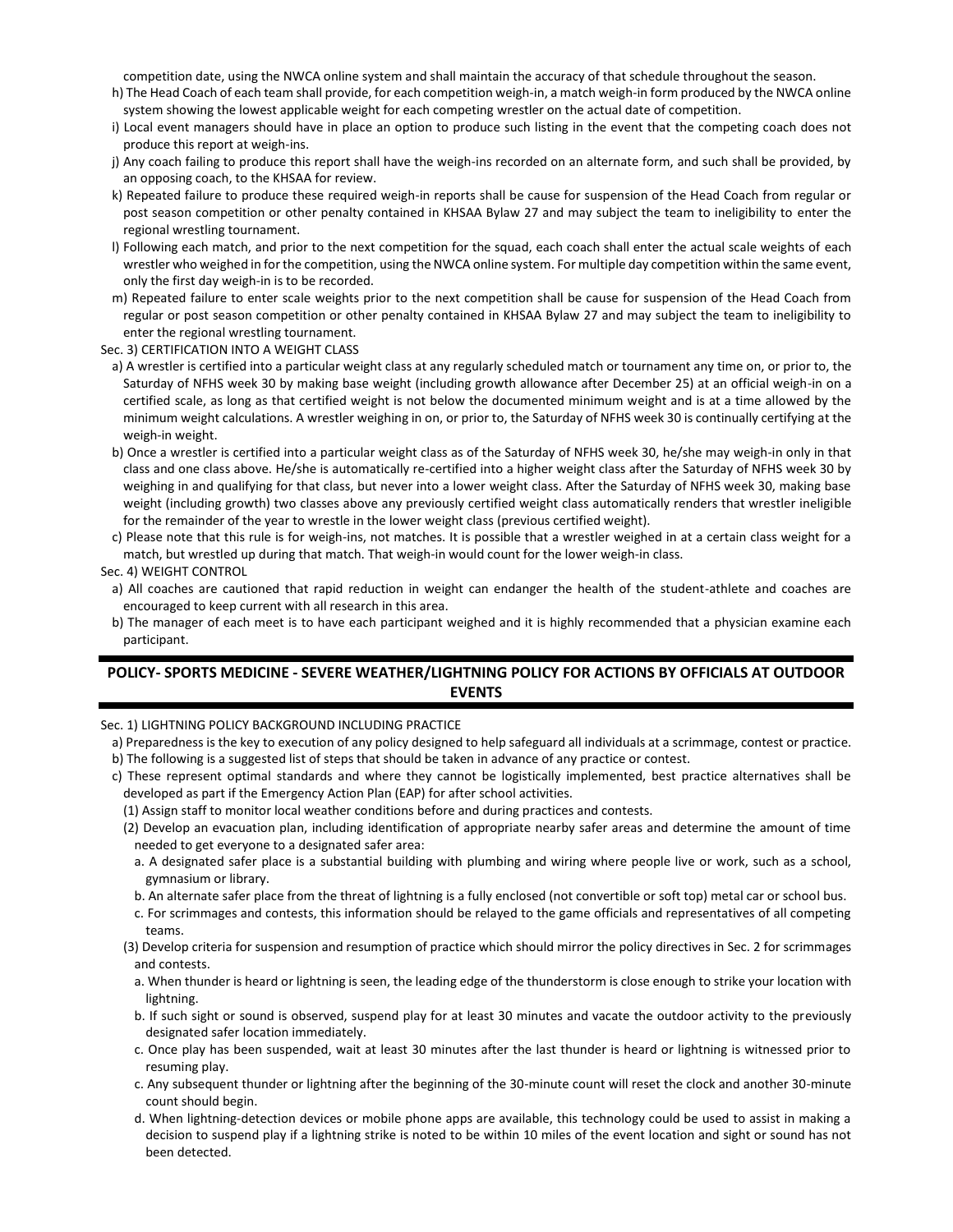- e. Event managers should never depend on the reliability of these devices and, thus, hearing thunder or seeing lightning should always take precedence over information from a mobile app or lightning-detection device.
- f. Event managers shall determine, through all available data, the optimum time to begin returning individuals to the competition areas for warming up, etc., but in no case may play (competition) resume until the 30-minutes count has elapsed. (4) Review the lightning safety policy annually with all administrators, coaches and game personnel and train all personnel.
- (5) Inform student-athletes and their parents of the lightning policy at start of the season

### Sec. 2) LIGHTNING POLICY IMPLEMENATION

- a) Contest officials are encouraged to learn the weather forecast prior to contest time and to work cooperatively with home contest administration prior to making weather-related decisions.
- b) The Referee (Lead Official/Crew Chief) has authority once jurisdiction has begun as to suspensions and play resumption.
- c) The Referee (Lead Official/Crew Chief) shall stop play in a contest or scrimmage at the first sound of thunder or sight of lightning at the site and ensure adherence to this policy.
- d) When thunder is heard or lightning is seen, the leading edge of the thunderstorm is close enough to strike your location with lightning.
- e) If such sight or sound is observed, suspend play for at least 30 minutes and vacate the outdoor activity to the previously designated safer location immediately.
- f) Once play has been suspended, wait at least 30 minutes after the last thunder is heard or lightning is witnessed prior to resuming play.
- g) Any subsequent thunder or lightning after the beginning of the 30-minute count will reset the clock and another 30-minute count should begin.
- h) When lightning-detection devices or mobile phone apps are available, this technology could be used to assist in making a decision to suspend play if a lightning strike is noted to be within 10 miles of the event location but only if sight or sound has not been detected and such has been reported by game management to the Referee (Lead Official/Crew Chief).
- i) Contest officials and event managers should never depend on the reliability of new technology and, thus, hearing thunder or seeing lightning shall always take precedence over information from a mobile app or lightning-detection device.
- j) Event managers shall determine, through all available data, the optimum time to begin returning individuals to the competition areas for warming up, etc., but in no case may play (competition) resume until the 30-minutes count has elapsed.
- k) If severe weather appears to be of great length or intensity, the Referee (Lead Official/Crew Chief) shall work collaboratively with home contest administration and participating teams on decisions related to the resumption of play.
- l) All involved in suspension/resumption decisions should be familiar with any sport-specific rules that might be contained in the KHSAA Competition Rules.
- m) Final authority for the decision to resume rests within home contest administration in collaboration with the game officials.
- n) Safety of the public and participants is the most important factor in any decision of this type.

# **POLICY- POSTSEASON EVENT MEDIA**

#### Sec. 1) BACKGROUND

- a) The KHSAA strives to assist the media in a professional and timely manner to help facilitate coverage of high school athletics.
- b) The KHSAA Media Policies and Guidelines were established with that in mind, and were put in place as a helpful reference for media outlets across the state.
- Sec. 2) OBTAINING PRESS CREDENTIALS
	- a) Credentials to each KHSAA state championship event are issued by the KHSAA to working members of the media that regularly cover high school athletics, for the purpose of covering the events.
	- b) Credentials grant the bearer, and only the bearer, access to KHSAA championship events, and are non-transferrable.
	- c) Credentials must be requested prior to the established deadline for each sport through the online credentialing system (credentials.khsaa.org).
	- d) Credentials should be requested by the sports editor/director for all members of his/her organization needing to attend an event.
	- e) Credentials for freelance photographers and stringers must be requested by the sports editor/director at the outlet the freelancer will be representing.
	- f) No credentials will be issued outside of the online credentialing system.
	- g) The KHSAA reserves the right to limit the quantity of credentials issued to media outlets when space is at a premium.
	- h) Failure to adhere to the KHSAA policies and guidelines, as well as unauthorized use of the media credential, will result in the revocation of the credential and non-issuance of future passes.

#### Sec. 3) COMMERCIAL MEDIA

- a) KHSAA media credentials will be issued to the state's recognized media outlets under the following conditions:
	- (1) Credentials will be provided to established and recognized media outlets that cover high school athletics on a regular basis (including, but not limited to, timely reports of regular season competitions);
	- (2) No athletic recruiting organizations or media outlets that can be construed as recruiting publications will be credentialed;
	- (3) Media passes will not be issued to persons under 18 years of age (with the exception of a School Media Pass);
	- (4) Passes may be revoked at any time for behavior deemed inappropriate for the intended use of the pass, including transferring a credential to someone other than its intended recipient, or using the pass to help others gain access to an event. A credential grants the bearer, and only the bearer, access to KHSAA events, and does not include admission for children and family members;
	- (5) Media members are expected to act professionally and objectively at all times. Cheering or cheerleading during an event is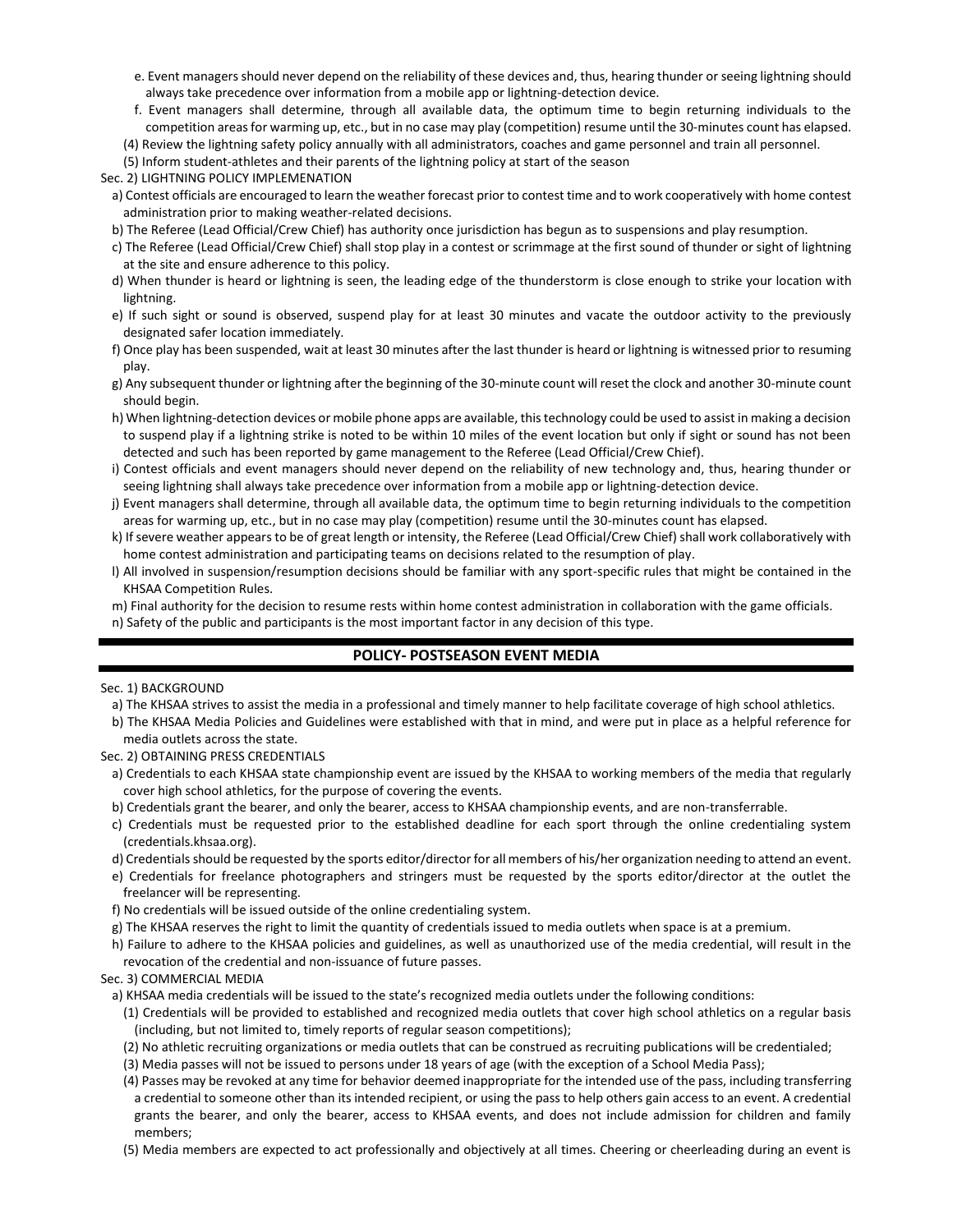strictly prohibited and can result in removal from the press area;

- (6) At any time, the KHSAA may request proof of a media outlets' legitimacy. To help the KHSAA protect access to its events, media members applying for credentials may be asked to provide samples of their work as well as information such as circulation numbers (newspapers/magazines), Arbitron Ratings numbers or similar information (broadcast), page views/hits (online entities); and
- (7) Freelance photographers not working for a media outlet will be treated as Commercial Photographers, and will only gain access to an event by paying the media rights fee for the event in question;

#### Sec. 4) SCHOOL MEDIA

a) Each team advancing to a state championship event can be represented by one (1) radio broadcast team.

- (1) The station originating the broadcast will be subject to a Radio Rights Fee, which is paid online as part of the online credentialing system and must be paid prior to the event;-
- (2) The school advancing to the state championship event will designate to the KHSAA which radio station is permitted to broadcast its game;-
- (3) Radio stations not permitted to originate a broadcast at the football, basketball or baseball championships can make arrangements with the Association to carry the KHSAA Network feed via the KHSAA online streaming partner; and-
- (4) A radio station not chosen to broadcast by the participating school may apply for an auxiliary credential.
- b) Schools are permitted one (1) School Media Pass at each championship event, which is limited to students or full-time staff members at the participating school.
	- (1) Each school that is represented by a team or individual at a state championship event is permitted one School Media Pass.
	- (2) The use of the School Media Pass is restricted to students or full-time staff members at the participating school.
	- (3) The School Media Pass can be used for non-commercial photography, student journalism and/or video production.
	- (4) Professional photographers are not permitted to gain access to a state championship event by using a school pass.
- (5) The School Media Pass must be requested in advance of the start of the championship using form SI103, which can be downloaded off the KHSAA website.

### Sec. 5) COMMERCIAL PHOTOGRAPHERS

- a) Photographers not covering a state championship event for an established media outlet (either as full-time staff members or as free-lancers) will be subject to a Media Rights Fee to gain access to the event.
- b) The Media Rights Fee must be paid online by the applicant in advance of the event. A link to the online payment system is automatically generated by the online credential system, and sent to each applicant by the system via email.

#### Sec. 6) TEAM RADIO BROADCASTS

a) Each team advancing to a state championship event can be represented by one (1) radio broadcast team.

b) The station originating the broadcast will be subject to a Radio Rights Fee, which is paid online as part of the online credentialing system and must be paid prior to the event.

c) As part of the Radio Rights Fee, a phone line will be provided for each radio broadcast team at the championship venue. Sec. 7) PHONE/DATA SERVICE AT CHAMPIONSHIPS

a) The KHSAA provides wireless internet access for working media members at each of its state championship events.

- b) Arrangements for phone lines for radio broadcast teams are made by the KHSAA and provided as part of the Radio Rights Fee.
- c) Any media member needing phone or data service above and beyond what is normally provided, should contact the KHSAA well
- in advance of the championship event.

## Sec. 8) FACILITY MANAGEMENT

a) The KHSAA is responsible for all media accommodations and operations at state championship events.

- b) These services include arrangements for press seating, designated interview areas, statistical data and internet service, among others.
- Sec. 9) LOCKER ROOM ACCESS
- a) The KHSAA has a closed door policy in respect to locker room access at its championship events.

b) No media members are permitted inside a team's locker room to conduct interviews.

c) This includes media members who obtain a team/participant pass at a state championship event.

Sec. 10) KHSAA RADIO NETWORK/KHSAA.TV/NFHS NETWORK

a) The KHSAA has developed a network for both radio broadcasts and video webcasts.

b) The KHSAA holds the rights to all broadcasts at the state level, but permits participating teams to have one (1) radio station originate its own broadcast as detailed in Section 4.

- c) The KHSAA Radio Network originates broadcasts at all football, and basketball championships.
- d) Video webcasts produced by the KHSAA may be delayed at the discretion of the KHSAA.
- e) The KHSAA is a contributing partner to the NFHS Network.

f) If video is produced by the KHSAA, following the conclusion of a championship event, videos will be available for on-demand viewing, and DVD copies will be made available for consumer purchases.

## **POLICY- MEDIA, INTELLECTUAL PROPERTY AND VIDEO RECORDING**

### Sec. 1) OWNERSHIP OF RIGHTS

a) The intellectual property, corporate, broadcasting and media rights to all State championship rounds of the Kentucky High School Athletic Association (KHSAA) postseason championships belong exclusively to the KHSAA, including titling agreements and sponsorships. No member school may approve or sign an agreement that includes rights to state contests (delayed or live). The KHSAA will be the sole provider of any webstreaming of KHSAA state championship play. The Commissioner is the manager of all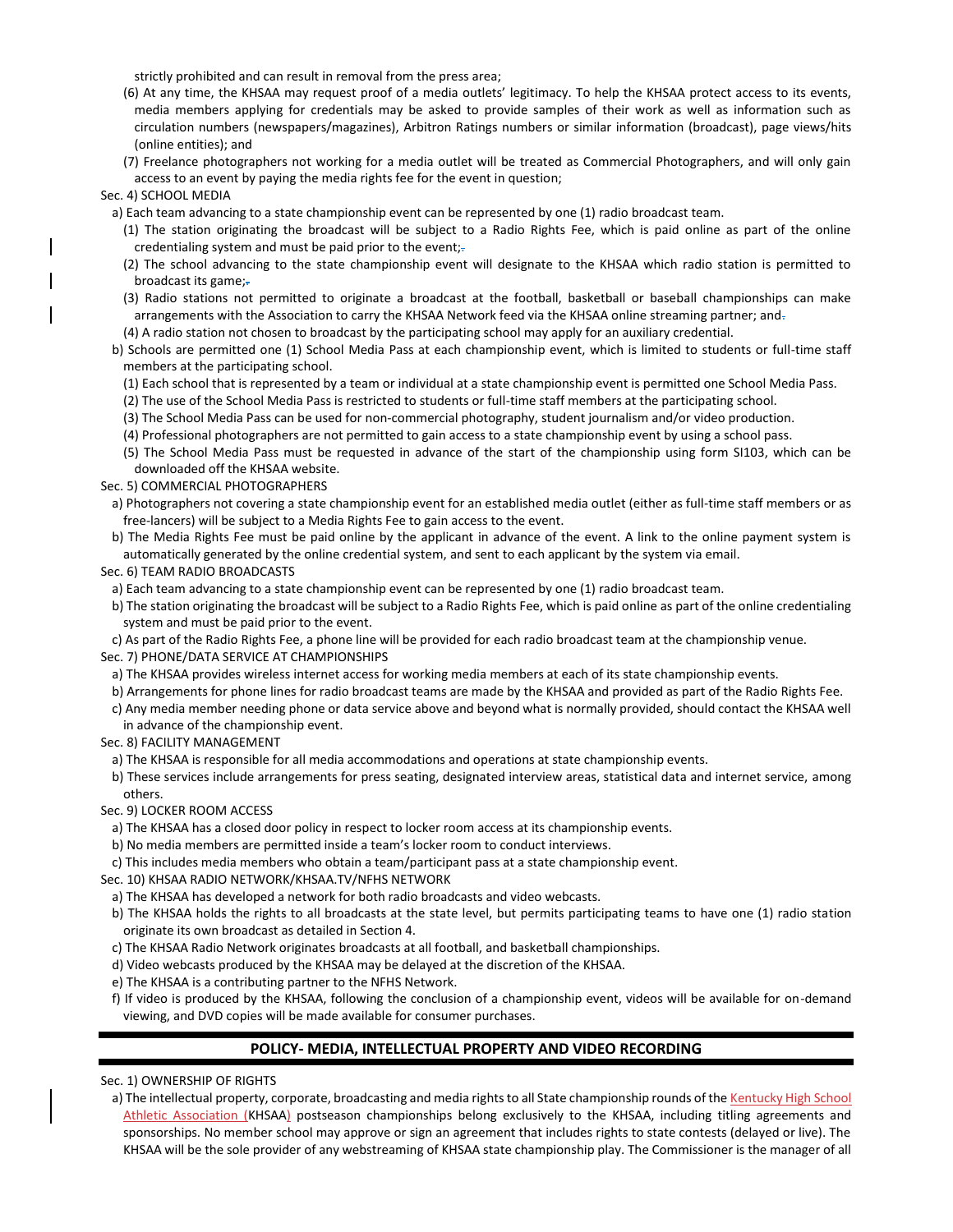State Championship play.

- b) The intellectual property, corporate, broadcasting and media rights to the postseason rounds prior to the state finals belong exclusively to the KHSAA, including titling agreements and sponsorships. No member school can sign an exclusive agreement for a postseason round (district, region, sub-section, section) without agreement between the schools and approval of the KHSAA Office including full compliance with the restrictions of the NFHS Network and the KHSAA participation in the network. The Commissioner is the manager of all rounds of other championship play, but in accordance with adopted Competition Rules, may designate a manager to assist at the local level. No streaming may be approved for any outlet without the payment of the requisite fee as mandated by the KHSAA / NFHS Network agreement, with the sole exception of a waiver for those schools participating in the School Broadcast Program of the NFHS Network. The fee schedule will be published annually by the Commissioner's office.
- c) The rights to regular season competition involving schools of the KHSAA belong to the KHSAA. Such rights shall, in the normal course of business, be assigned to the Principal of the member school for management. No member school shall sign an exclusive regular season agreement that would "Shut out" its opponent from any audio, video streaming or having the opportunity to do so.
- d) At all levels of competition during postseason play, control of media access and location at those contests is with the KHSAA. In general, the management of those rights may be assigned to the manager at the host KHSAA member school for the district, regional and sectional (semi-state) competition.
- e) At all levels of competition, including district, regional, sectional, and state competition in KHSAA sponsored tournaments and meets, managers are encouraged to make allowances for members of the television media to tape the contests at no charge to the media outlet, as long as the taping is for the sole purpose of newscast highlights.
- f) Entities desiring to tape the contest for delayed rebroadcast shall receive the permission of the event manager.
- g) At the state level, all negotiations for rights to a delayed broadcast, as well as any live telecast, shall be initiated with the Communications Director and Assistant Commissioner, and shall be approved by the Commissioner of the KHSAA.
- Sec. 2) PARTICIPATING TEAMS VIDEO RECORDING AT KHSAA EVENTS
	- a) At the discretion of the event manager, and if space is available and if such taping does not violate existing, acknowledged, written copyright protection or intellectual property agreements, participating teams in KHSAA events shall be allowed space, for the purpose of recording the contest.
	- b) If space is deemed to be available, the tournament manager has the right to designate a specific area for the purpose of taping, and allow taping only in that area.
	- c) It shall be solely the determination of the event manager as to space availability.
	- d) The manager of all state final championships is the Association Commissioner.
	- e) If the tournament manager deems that space is available, each participating school choosing to tape or film is required to sign a waiver indicating that the Association shall be held blameless for any and all liability to those parties involved in the taping, and that the school shall make no copies of the tape or film.
- Sec. 3) FANS AND THE GENERAL PUBLIC VIDEO RECORDING (INCLUDING CONTINUOUS STREAMING) AT STATE CHAMPIONSHIP EVENTS
	- a) The Association shall allow for the taping of KHSAA sponsored competition by persons whose equipment is totally self-contained, is for personal use, shall not be duplicated and the equipment can be operated from the confines of the seat that the person occupies.
	- b) However, at the discretion of the event manager, taping may be prohibited if attendance figures or ticket sales indicate that the allowance of taping would impose on the comfort and view of other paying patrons.
	- c) No support equipment, i.e., electric power supplies, tripods, etc. shall be allowed.
	- d) The determination as to space availability and other technical requests shall be solely to the discretion of the event manager.
- e) If space is deemed to be available, the tournament manager has the right to designate a specific area for the purpose of taping, and allow taping only in that area.
- f) All requests for tape and film space at levels below the state championships shall be directed to the event manager, and his or her decision as to space availability shall be final.
- Sec. 4) ASSOCIATION TAPING PRIVILEGES
	- a) The Kentucky High School Athletic AssociationKHSAA reserves the right to tape any of its state championship rounds, and to make the tapes available in a reasonable amount of time and at a reasonable rate.
	- b) The Association list of events to tape includes all championship events sponsored by the KHSAA.
- Sec. 5) REGULAR SEASON VIDEO RECORDING PRIVILEGES
- a) During the regular season, when granted authority by the KHSAA, the local contest manager (member school Principal) must approve any video recording of the contest.
- b) Parties taping without permission of the member school will be in violation of KHSAA Bylaw 15, and shall be subject to penalty under Bylaw 27.

# **POLICY- TITLE IX COMPLAINTS**

### Sec. 1) BACKGROUND

- a) The Kentucky Department of Education complies with all Federal laws and regulations prohibiting discrimination, and with all requirements of the U.S. Department of Education and U.S. Department of Agriculture
- b) Any person alleging sexual discrimination by the Kentucky High School Athletic Association (KHSAA) or its staff may file a complaint with the KHSAA administrative offices in Lexington.
- c) Any complaints alleging discrimination by local school districts, schools or their staff should be directed to the local level and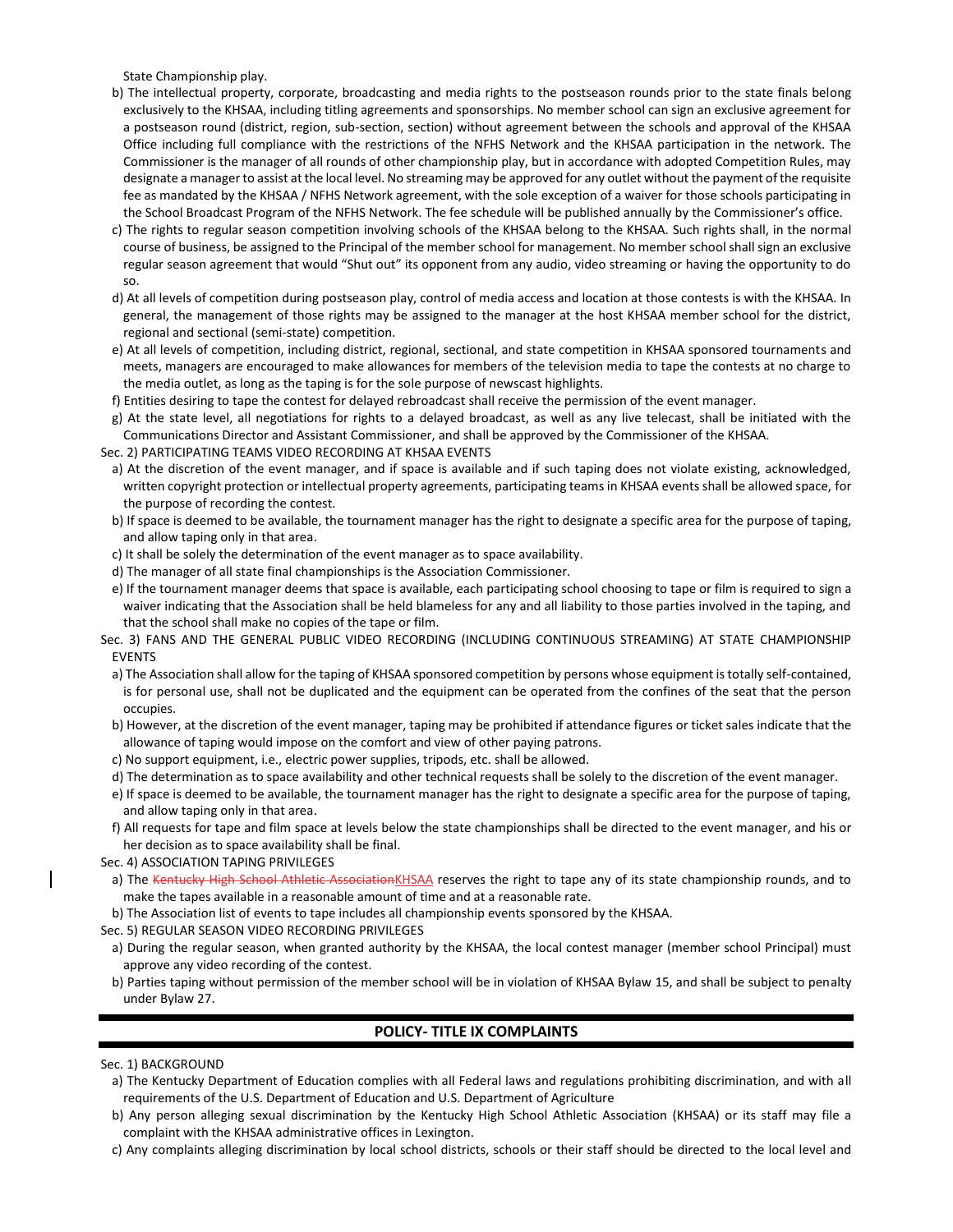handled according to local board policy.

- d) Complaints alleging discrimination by local school districts, schools or their staff that are submitted to the KHSAA will be referred to the Principal and Superintendent of the member school per the policies of the KHSAA Board of Control.
- e) The KHSAA is in compliance with Title IX of the Education Amendments of 1972, as amended, 20 U.S.C. 1681 et seq. (Title IX), and its implementing regulation, at 34 C.F.R. Part 106, which prohibits discrimination based on sex. The KHSAA, while not a recipient of federal financial assistance from the United States Department of Education (USDOE) or other entity, voluntarily subjects itself subject to the provisions of Title IX. KHSAA does not discriminate based on gender in employment or in any program or activity that it operates.

Sec. 2) FILING OF COMPLAINTS

a) Complaints alleging discrimination under Title IX of the Education Amendments of 1972 by the KHSAA or its staff may be filed with:

Compliance Coordinator Darren Bilberry, Assistant Commissioner Kentucky High School Athletic Association 2280 Executive Drive Lexington, KY 40505 Phone: (859) 299-5472

b) All complaints must be in writing. Complaints must be filed within one hundred eighty (180) days of the alleged discrimination and should contain the following information:

- (1) Name, address, and telephone number of the complainant if known;
- (2) The location and name of the entity or person delivering the service;
- (3) The nature of the incident that led the complainant to feel discrimination was a factor;
- (4) The basis of the complaint;
- (5) Names, addresses and phone numbers of people who may have knowledge of the event; and
- (6) The date or dates on which the alleged discriminatory event or events occurred.

Sec. 3) COMPLAINT PROCESS

- a) Upon receipt of the complaint by an individual or at the time of the compliance coordinator becomes independently aware of the actions that may constitute sexual discrimination, the compliance coordinator shall send an acknowledgment of the complaint and shall direct and investigation of the claim.
- b) The compliance coordinator will render a determination and recommend specific actions to resolve the complaint within ninety (90) days of receipt.
- c) The compliance coordinator shall file a report to the KHSAA Commissioner.
- d) Any complaints received by the compliance coordinator will be maintained in a log including date of receipt, determination, and action taken. The complaint log will be retained for a period of the current school year plus four (4) years.
- e) The complainant shall be notified in writing within thirty (30) days of completion of the investigation the results of the investigation and any actions taken. The KHSAA shall maintain the confidentiality of the complaint and the name of the complainant as allowed by law.
- f) Any corrective actions shall be implemented within thirty (30) days of receipt and acceptance of a final report by the compliance coordinator.

Sec. 4) WITHDRAWAL OF COMPLAINT

- a) The complainant may withdraw his/her complaint at any time during the process by notifying the compliance coordinator in writing.
- Sec. 5) APPEALS
- a) The complainant may file a written appeal of the compliance coordinator's resolution of the complaint within thirty (30) days of receipt of the written notice of resolution.
- b) Appeals shall be filed with the KHSAA Commissioner, 2280 Executive Drive, Lexington, KY 40505.
- c) The complainant shall be notified of the final resolution of the appeal within sixty (60) days receipt of the appeal.
- d) This appeal opportunity constitutes the second and final level in the agency's complaint process.

# **POLICY- TITLE IX (TITLE 20, U.S.C. TITLES, 1681-1688, ET. SEQ.) EDUCATION PROGRAM**

Sec. 1) BACKGROUND

- a) Title IX refers to a portion of the education amendments of 1972, a federal law that prohibits gender discrimination in education programs that receive federal funds and includes athletic programs. The Title IX statute as amended became law June 23, 1972 with the implementation of the regulation for high schools effective in July of 1978.
- b) The Kentucky High School Athletic Association (KHSAA) Board of Control fully supports facilitating the requirements of Title IX for all KHSAA member schools.
- c) The KHSAA began monitoring and auditing equity within KHSAA member school athletic programs (boys and girls) at the beginning of the 1999-2000 school year.
- e) The annual internal Title IX school audits are conducted by KHSAA staff members as well as outside contractors.
- Sec. 2) KHSAA TITLE IX MONITORING PER 702 KAR 7:065
	- a) Duties of the KHSAA in managing high school athletics are set forth in 702 KAR 7:065. The regulation includes the following: "As a condition present to membership, require each member school and superintendent to annually submit a written certification of compliance with 20 USD Section 1681-83 (Title IX).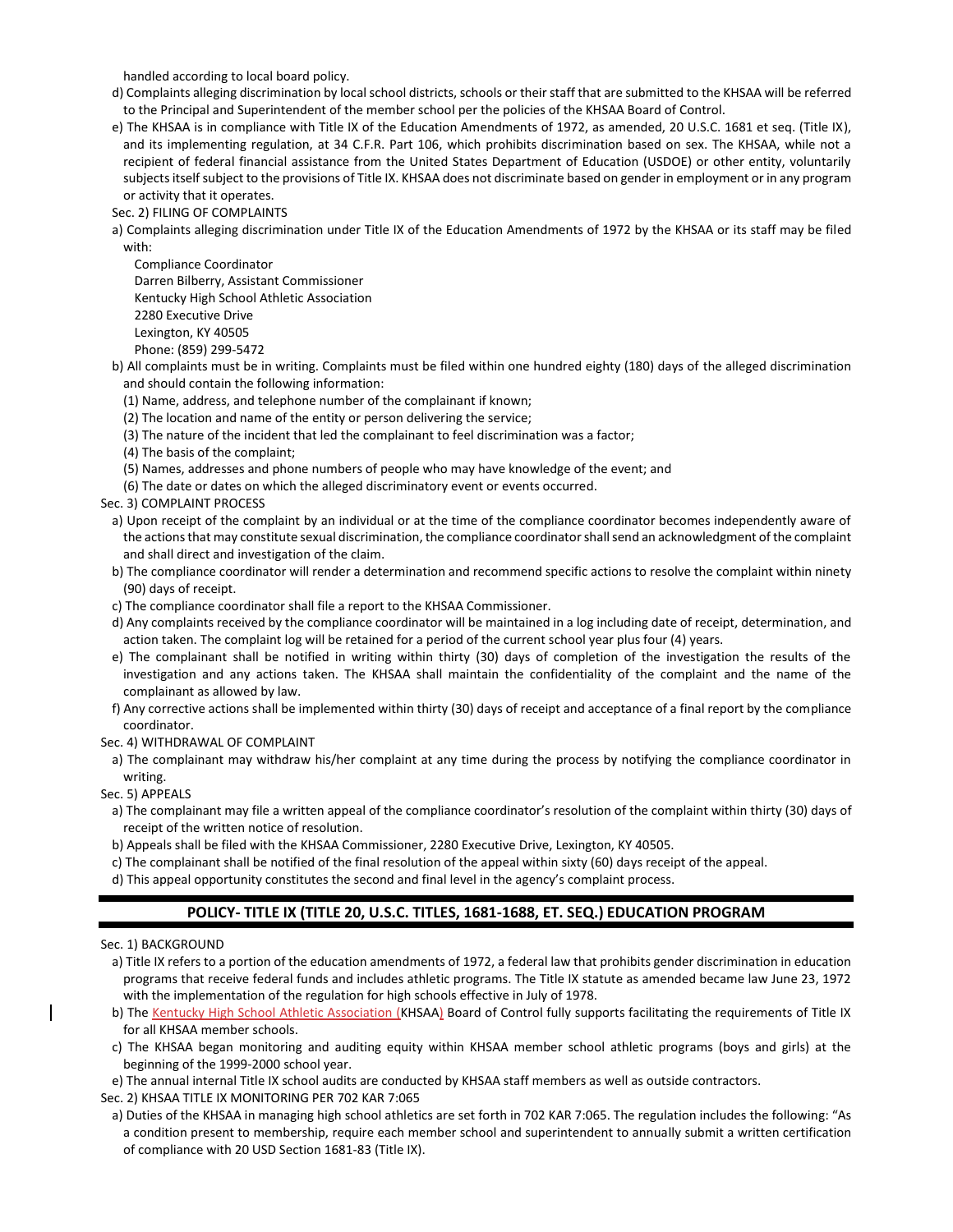- b) Initially, during the 1999-2000 school year, each school received a publication entitled, Title IX Guidelines for Compliance at the High School Level as well as the KHSAA Title IX Audit Document.
- c) The original document contained forms and instructional material to allow personnel to evaluate the athletics program within the guidelines of Title IX, and submit this document to the KHSAA for review.
- d) As of 2011-2012, the process for submitting the reports is totally automated, with roster and participation data based on the rosters maintained by the membership throughout the school year.
- Sec. 3) MAJOR COMPONENTS OF TITLE IX
- a) In its simplest form, Title IX is about providing participation opportunities for students as well as the evaluation of the benefits they receive while participating in sports, and measures these items in two basic areas, Opportunities and Benefits.
	- a) Opportunities. To assess participation opportunities a school may examine or determine if they comply with Title IX under one of three tests. To be compliant, a school shall pass one of the three tests:
		- (1) Athletic participation at a school is substantially proportionate to enrollment;
	- (2) School personnel shall demonstrate a history and continuing practice of program expansion that is responsive to the developing interests and abilities of the underrepresented sex; or
	- (3) School personnel shall fully and effectively accommodate the interest and abilities of the underrepresented sex.
	- b) Benefits. Once it is determined that equivalent opportunities are provided, an examination of the 12 major athletics program components is made to determine if equivalent/comparable benefits are provided to all athletes. There are twelve major areas of benefits to be analyzed:
		- (1) Equipment and Supplies (i.e. uniforms, shoes, bats, balls, replacement schedules, etc.);
		- (2) Scheduling of Games and Practice Times (i.e. prime date basketball playing opportunities for girls, comparable prime practice times and length, equivalent number of contest contests for comparable sports, etc.);
		- (3) Travel and Per Diem Allowances (i.e. comparable modes of transportation, meal monies, room accommodations, etc.);
		- (4) Coaching (i.e. comparably skilled and experienced coaches, comparable coaching salaries, comparable coaching staff size, etc.);
		- (5) Locker Rooms, Practice and Competitive Facilities (i.e. comparable size locker rooms and amenities, lockers, practice facilities, etc.);
		- (6) Medical and Training Facilities and Services (i.e. comparable numbers of trainers, medical doctors [home and away], equal access to training facilities and weight rooms, etc.);
		- (7) Publicity (i.e. schedule cards, game programs, media guides, cheerleading quality, pep bands, mascots, trophy cases, recognition banners, dance teams [home and away], etc.);
		- (8) Support Services (i.e. support for coaches administrative needs, booster clubs, etc.);
		- (9) Tutoring;
		- (10) Athletic Scholarships (\*);
		- (11) Housing and Dining Facilities and Services (\*); and
		- (12) Recruitment of Student-Athletes (\*).
		- (\*) NOTE: Items j, k, l do not normally apply at the high school level.
- Sec. 4) ESTABLISHING AND MONITORING A LOCAL TITLE IX PLAN
	- a) As part of the KHSAA compliance model, each member school/school district shall be required to form a Gender Equity Review Committee (GERC) for the purpose of evaluating the total athletics program and handling issues at the local level.
	- b) Each school or school district shall create a Title IX plan and a timetable for improvements at the local level. The plan shall include an evaluation of the entire athletic program and improvements if necessary on items such as practice times, facilities, coaching stipends and athletic budgets.
- Sec. 5) ANNUAL REPORTING
- a) The KHSAA requires its member schools to annually submit Annual Report forms on or before April 30 for review by the KHSAA.
- b) Member school personnel shall establish a Title IX plan for regular review and for necessary improvements along with a timetable for completion.
- c) If a school is found to have serious Title IX compliance issues, the local school GERC shall be given the initial opportunity to correct the inequities and submit a timetable for such action.
- d) The recommended time period for such implementation shall be determined by the Commissioner and may vary depending upon the nature of the noncompliance issues and financial implications.
- Sec. 6) REQUIREMENT TO MAINTAIN FILE
	- a) In an on-going effort to assist in Title IX compliance, Kentucky public school districts are required to maintain a permanent Title IX File that is subject to review by the Kentucky High School Athletic Association (KHSAA), the Kentucky Board of Education's designated agent to manage inter-scholastic athletics in Kentucky.
- b) As part of that file, each year, all public school districts must submit an annual Title IX report to the KHSAA for review.
- c) In addition, the KHSAA conducts systematic on-site reviews for items related to Title IX, and submits a compiled report of those visits to the Kentucky Board of Education on an annual basis.
- Sec. 7) LOCAL TITLE IX COORDINATORS
- a) The Kentucky Board of Education requires that each school district designate two coordinators, a School District Title IX Coordinator and a High School Title IX Coordinator.
- b) The District Title IX Coordinator's main responsibility is oversight and monitoring of each high school within their district so that the district complies with Title IX.
- c) The primary responsibility of the School Title IX Coordinator is to coordinate the activities at the school level that are designed to promote gender equality in athletics.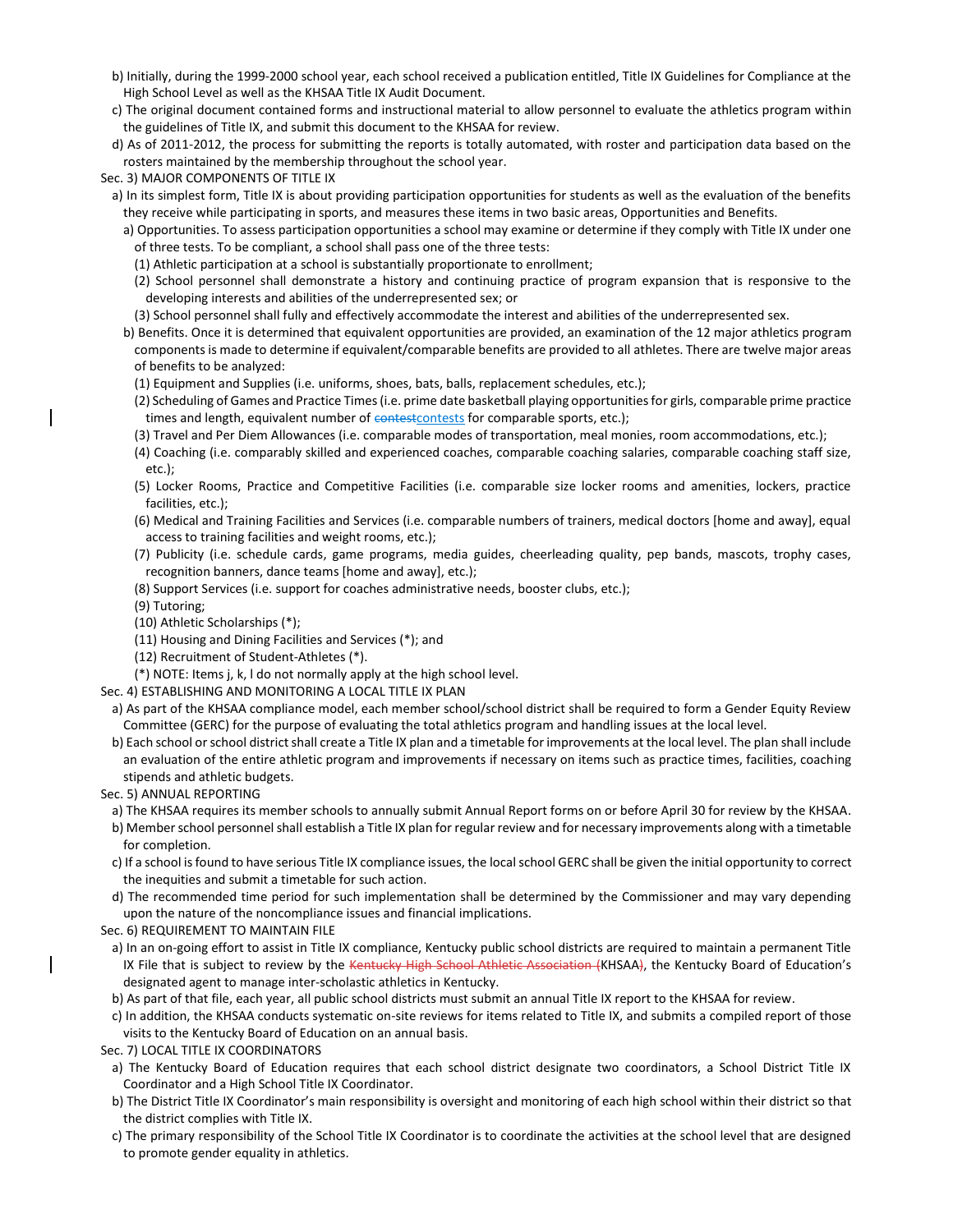d) Together these individuals are responsible for ensuring that their schools meet the standards for Title IX compliance. Sec. 8) GRIEVANCES

- a) To file a Title IX complaint for a failure to provide equal opportunity in athletics, the complaining party has the option of filing the complaint with either the local district that sponsors or manages the athletic program in which the alleged violation has occurred and/or with the U. S. Department of Education, Office of Civil Rights (USED, OCR).
- b) When filing a complaint with a local school district, the complaining party must review local board policies to determine the proper grievance procedure for that district.

Sec. 9) COMPLAINTS RECEIVED BY KHSAA

- a) The Kentucky Department of Education has a Title IX Compliance Officer, but that Title IX Compliance officer is responsible for complaints that relate specifically to programs that it sponsors or operates.
- b) If the Kentucky Department of Education or the KHSAA receives a complaint that relates to failure to provide equal opportunity in athletics at the school district level, the KDE Title IX Compliance Officer of the KHSAA will refer the complaint to the local district.
- c) The KHSAA reserves the right to directly report any situation discovered through its education and reporting process directly to the Office of Civil Rights in Philadelphia.

Sec. 10) SUMMARY

- a) Title IX of the Education Amendments of 1972 prohibits discrimination based on sex in education programs and activities that receive federal financial assistance.
- b) The U.S. Department of Education gives grants of financial assistance to schools and colleges, therefore, Kentucky public schools are mandated by law to ensure Title IX compliance.
- c) The Title IX regulation (34 CFR Part 106) includes not only the failure to provide equal opportunity in athletics, but also sexual harassment and discrimination based on pregnancy, and employment discrimination.
- d) The KHSAA staff continues to report regularly to the Kentucky Board of Education regarding this project, and in particular, with areas that may be identified as potential compliance issues. This report routinely includes an overall review of the Association's progress in assisting the member schools in achieving equity within the sports programs of the underrepresented gender.
- e) The KHSAA shall publish on its website, resource information related to the proper application of Title IX, and procedures to be followed in the event that individuals desire to seek remedy to alleged violations or noncompliance.
- f) The KHSAA, KBE, Kentucky Department of Education and Kentucky School Boards Association continue to work together to provide continuing education to the member school administrators to assist the schools in achieving gender equity in interscholastic athletics.

## **POLICY- TRANSGENDER PARTICIPATION**

- Sec. 1) The Kentucky High School Activities Association recognizes and promotes the ability of transgender student-athletes to participate in the privilege of interscholastic sports and sport-activities free from unlawful discrimination based on sexual orientation.
- Sec 2) This policy is designed to guide member school personnel as they create an environment free from discrimination and provide an equal opportunity for participation in athletics in accordance with applicable state and federal laws, rules and regulations.
- Sec. 3) This policy is specific to eligibility to participate in the privilege of interscholastic athletics:
- a) Each student-athlete shall participate according to the gender as listed on their birth certificate unless they were legally reassigned.
- b) Reassignment may be demonstrated through the use of a birth certificate, driver's license, passport or other certified medical record as verified to the member school.
- c) Each member school is responsible for making this initial determination for its student-athlete.
- d) A student-athlete who has undergone sex reassignment is eligible to compete in the reassigned gender, provided such is not precluded by additional adopted bylaw or policy, when:
	- (1) The student-athlete has undergone sex reassignment before puberty, or
	- (2) The student-athlete has undergone sex reassignment after puberty under all of the following conditions:
		- a. Surgical anatomical changes have been completed, including external genitalia changes and gonadectomy;
	- b. Hormonal therapy appropriate for the assigned sex has been administered in a verifiable manner and for a sufficient length of time to minimize gender-related advantages in sports competition; and
	- c. If a student-athlete stops taking hormonal treatment, they will be required to participate in the sport consistent with their birth gender.

Sec. 6) Per the KHSAA Due Process Procedure, any appeals of this specific policy shall be considered as "Board matters".

## **POLICY- CROSS-GENDER PARTICIPATION POLICY**

### Sec. 1) BACKGROUND

For the purposes of athletics, each properly enrolled and otherwise eligible student-athlete has sport and sport-activity-specific opportunities with respect to the privilege of participation.

Sec. 2) BASEBALL AND SOFTBALL

- a) These sports are not "like" in terms of participation opportunities.
- b) If a girl desires to tryout for a baseball team, such tryout opportunity shall be allowed.
- c) A boy may not play on a girls' softball team.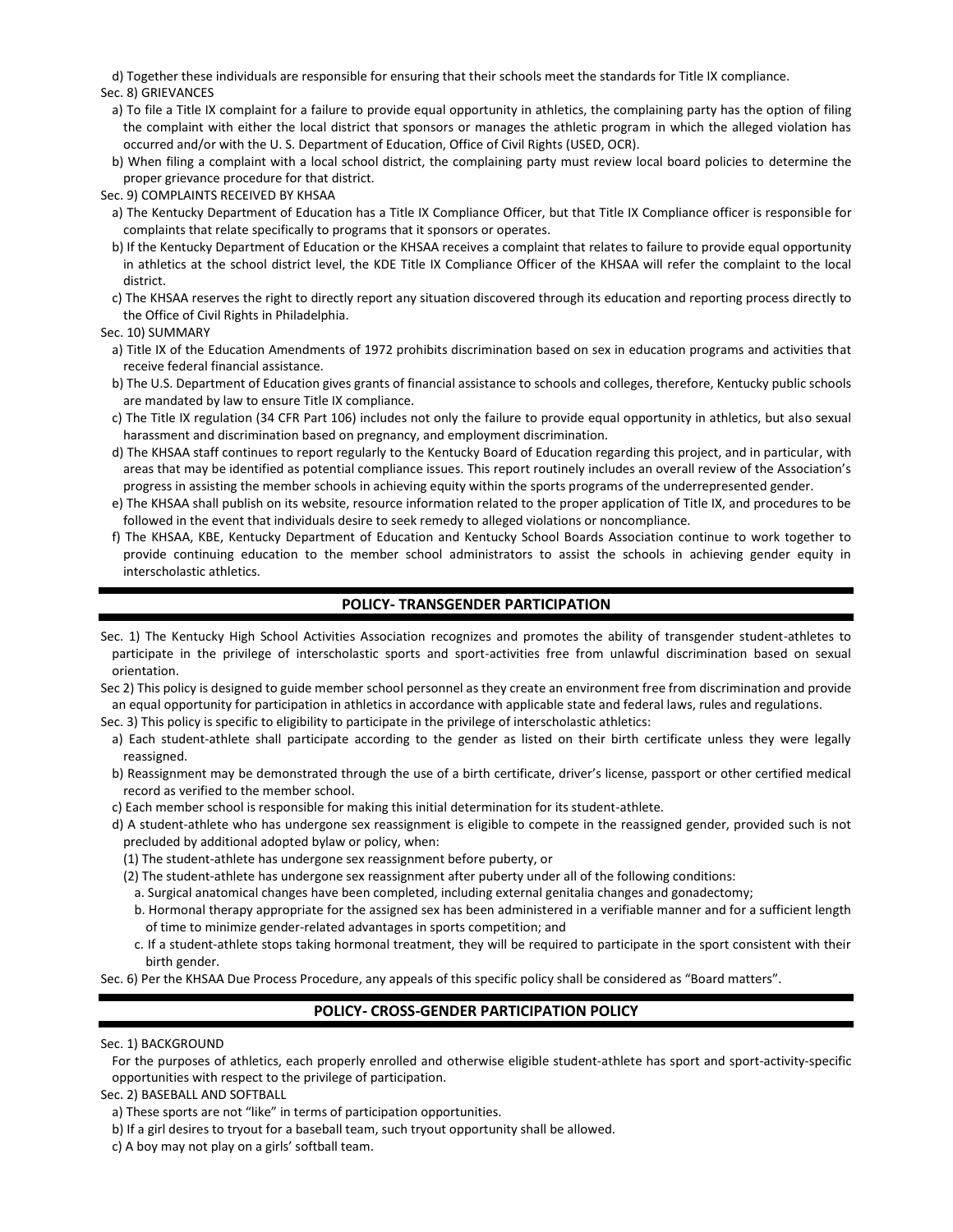Sec. 3) BASKETBALL

a) If a school sponsors both a boys' and girls' team in basketball, students may only play for the gender specific team (girls may only play for the girls' team, boys may only play for the boys' team).

b) If a school sponsors only a boys' team and does not sponsor a girls' team, female students may play for the boys' team.

c) A boy may not play on a girls' basketball team.

Sec. 4) FOOTBALL/WRESTLING

a) If a girl desires to tryout to participate on a football or wrestling team, such tryout opportunity shall be allowed.

b) If a school develops a wrestling team for girls, a boy may not compete on a girls' wrestling team.

Sec. 5) SOCCER/LACROSSE

a) If a school sponsors both a boys' and girls' team in soccer or lacrosse (2021-2022), students may only play for the gender specific team (girls may only play for the girls' team, boys may only play for the boys' team).

b) If a school sponsors only a boys' team and does not sponsor a girls' team, female students may play for the boys' team.

c) A boy may not play on a girls' soccer or lacrosse (2021-2022) team.

d) A boy may not accept awards specifically designated for girls.

Sec. 6) VOLLEYBALL AND FIELD HOCKEY

a) The Association sponsors volleyball and field hockey only for girls.

b) A boy may not play on a girls' volleyball or field hockey team.

c) A boy may not accept awards specifically designated for girls.

Sec. 7) CROSS COUNTRY/GOLF/SWIMMING/TENNIS/TRACK AND FIELD

a) A student may only compete in the gender-specific competition when participating in these individual sports.

b) A boy may not accept awards specifically designated for girls.

Sec. 8) ARCHERY AND BOWLING

a) If both genders compete on the same team, they are considered to be a boys' team for the purpose of competition.

b) A boy may not compete in the girls' competition.

c) A boy may not accept awards specifically designated for girls.

Sec. 9) BASS FISHING, DANCE AND ESPORTS

a) There is no gender specific competition in these sport-activities.

Sec. 10) COMPETITIVE CHEER

a) A boy may not compete in the All girls' competition.

Sec. 11) APPEALS

Per the KHSAA Due Process Procedure, any appeals of this specific policy shall be considered as "Board matters".

## **POLICY- DISQUALIFIED STUDENT-ATHLETES AND NON-PLAYERS (COACHES, ETC.)**

KHSAA Bylaw 15 addresses sportsmanship. In order to ensure consistency in terms of suspensions and penalties, the Board of Control has adopted the following policies relative to the ejection of student-athletes and non-players (coaches). Sec. 1) PROTESTS/APPEALS

a) Per Bylaw 21, there are no appeals of judgment calls by game officials, including the judgment call making the determination that unsportsmanlike conduct should result in ejection. At the discretion of the Commission, review may be conducted in the event that the consequences of a rule are misadminstered or in the case of ejection, the ejection party has been numerically misidentified.

b) Human error is a part of coaching, playing and officiating, and the decision of the official, right or wrong, shall prevail.

Sec. 2) REPORTING EJECTIONS

- a) The KHSAA shall develop and maintain an online system for managing ejections.
- b) The administrators at a member school shall be sent a report via email regarding the ejection with directions in the email to login to the secure KHSAA online system and request reinstatement.
- c) The game official(s) shall complete the ejection report via the KHSAA website within twenty-four hours of the ejection.
- d) The member school principal or designated representative of the school with whom the player or coach is affiliated shall complete the required information on the KHSAA website requesting reinstatement.
- e) The player or coach is disqualified from further competition at that level until reinstated by a member of the Commission.
- f) An official or school may be fined, suspended or otherwise penalized in accordance with Bylaw 27 for failing to properly and timely report a disqualification or request reinstatement.
- g) KHSAA member school representatives are obligated to impose the minimum suspension penalty for the ejection per these published guidelines, even in those rare cases when an ejection is not reported in a timely manner, including ejections which occur during out of state contests or those during school breaks. School administrators should contact the Association office with any questions.

Sec. 3) PENALTIES FOR EJECTION OF ADULT NON-PLAYERS AND COACHES

- a) The suspension is considered immediate and indefinite when the ejection occurs.
- b) The suspension is in effect for any further interscholastic competition on that day at all levels of play (i.e., the freshmen coach ejected during the first game may not be in the gym for the subsequent varsity game, baseball/softball coach ejected in first game of multiple game tournament may not be at the field during any subsequent games that day).
- c) The suspended coach or non-player may not participate in another contest at that level until being reinstated by a member of the Commission.

d) Following review, the Commission may extend the suspension.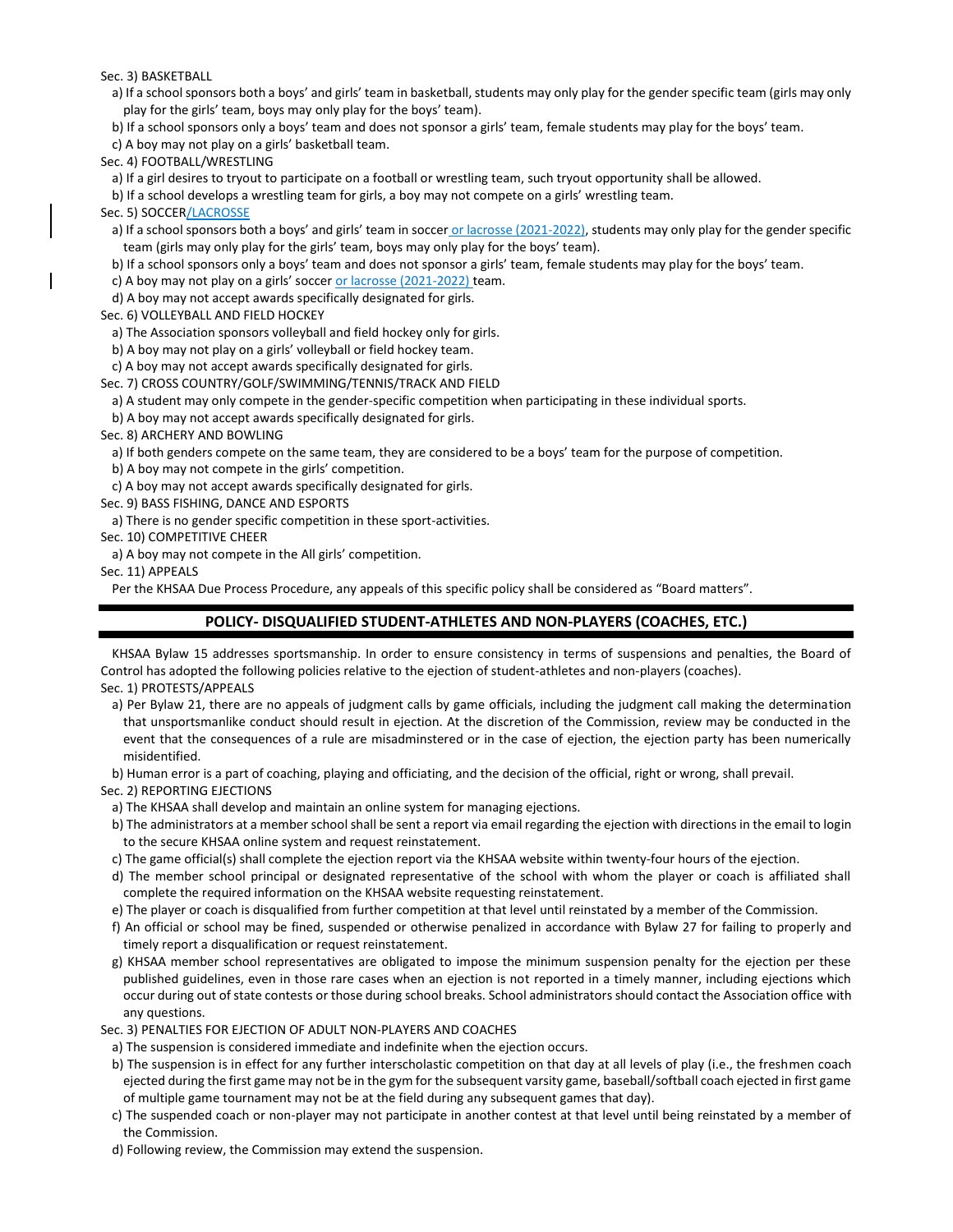- e) When a coach is ejected from a scrimmage or contest, the coach is to leave the vicinity of the playing area and remove himself/herself completely from the area of the playing facility. In football and soccer for example, this means to leave the field and stadium area; in basketball, this implies leaving the building altogether (not simply relocating to another room); in other sports, completely leaving the venue.
- f) An ejected coach may not have any further communication with the game officials following the game.
- g) During the subsequent suspension period of any non-player (coach, administrator, etc.) the coach may not be on school property where the contests are being played and may not be at the venue if contests are played at a non-school site. The non-player may not communicate with the team at any point from the beginning of the contest until the end of the contest.
- h) For all sports and sport-activities except football, following the date of ejection, there shall be a minimum three additional games/meets/contests suspension for any coach or non-player ejected from a contest and shall be served in consecutive games/meets/contests that count against the limit of games/meets/contests contained in Bylaw 23.
- i) For football, following the date of ejection, there shall be a minimum two additional games suspension for any coach or nonplayer ejected from a contest and shall be served in consecutive games that count against the limit of games contained in Bylaw 23.
- j) For all coaches or non-players sitting out in an individual sport such as swimming, track or wrestling due to suspension, the penalty shall be for the entire meet schedule, not for a single event.
- k) If the ejection was during one of the preseason scrimmages, the penalty shall be served during the first regular season contest(s).
- l) If the ejection was for the final game/contest of the season and was a coach or non-player, the person ejected shall serve the required suspension in the next varsity level contest(s) at the member school for the suspended individual.
- m) For the second ejection during a sports season, the suspension shall be an additional game/contest/meet beyond the minimum suspension and may be cause for additional penalties that may include suspension for the remainder of the season.
- n) For the third ejection during a sports season, the suspension shall be cause for additional penalties including suspension for the remainder of the season.
- Sec. 4) PENALTIES FOR EJECTION OF STUDENT-ATHLETES AND OTHER STUDENT MEMBERS OF THE SQUAD
- a) The suspension is considered immediate and indefinite when the ejection occurred.
- b) The suspension is in effect for any further interscholastic competition on that day (i.e., a freshmen ejected during the first game may not be in the gym for the subsequent varsity game, baseball/softball participant ejected in first game of multiple game tournament may not be at field during any subsequent games that day).
- c) The ejected participant may not participate in another contest at that level (JV, Freshmen, Varsity, etc.) until being reinstated by a member of the Commission.
- d) Following review, the Commission may extend the suspension.
- e) When a participant is ejected from a scrimmage or contest, the participant is to leave the vicinity of the playing area and remove himself/herself completely from the area of the playing facility unless the specific playing rules of the sport call for a different penalty option or the student would be placed in a position of not being supervised. In those cases, the administration of the player's team is responsible for ensuring that the student participates in no other unsportsmanlike activity or the school itself may face additional penalty under Bylaw 27.
- f) An ejected participant may not have any further communication with the game officials following the game.
- g) During the subsequent suspension period, suspended players may attend contest(s), but may not be in the game uniform or other school identifiable clothing and may not participate in any sport-related activity (warm-up activity) prior to or during the game, and will be classified as non-player personnel during that contest as it relates to playing rules enforcement. It is a local school determination as to whether or not this student may be in the vicinity of the bench or team area.
- h) For all sports and sport-activities except football, following the day of ejection, there shall be a minimum two additional games/meets/contests suspension for any participant ejected from a contest and shall be served in consecutive games/meets/contests that count against the limit of games/meets/contests contained in Bylaw 23.
- i) For football, following the day of ejection, there shall be a minimum one additional game/meet/contest suspension for any participant ejected from a contest and shall be served in the next game/meet/contest that counts against the limit of games/meets/contests contained in Bylaw 23.
- j) For participants sitting out in an individual sport such as swimming, track or wrestling due to suspension, this penalty shall include the entire meet schedule not for a single event.
- k) If the ejection was during one of the two preseason scrimmages, the penalty shall be served during the first regular season contest(s).
- l) If this was the final game/contest of the season, the ejection was for a student, and the ejected participant is a senior, the full penalty shall carry forward to the next varsity interscholastic contest(s) in any KHSAA sanctioned sport.
- m) If this was the final game/contest of the season, the ejection was for a participant, and this was in varsity (first team) competition and the ejected student is not a senior, the full penalty shall carry over to the next varsity season in the sport in which the participant was participating when ejected.
- n) If this was the final game/contest of the season, the ejection was for a student, and this was NOT a varsity (first team) contest, the full penalty shall carry forward to the next interscholastic varsity level contest(s) in any KHSAA sanctioned sport.
- o) For the second ejection during a sports season, the suspension shall be an additional game/contest/meet beyond the minimum suspension and may be cause for additional penalties that may include suspension for the remainder of the season.
- p) For the third ejection during a sports season, the suspension shall be cause for additional penalties including suspension for the remainder of the season.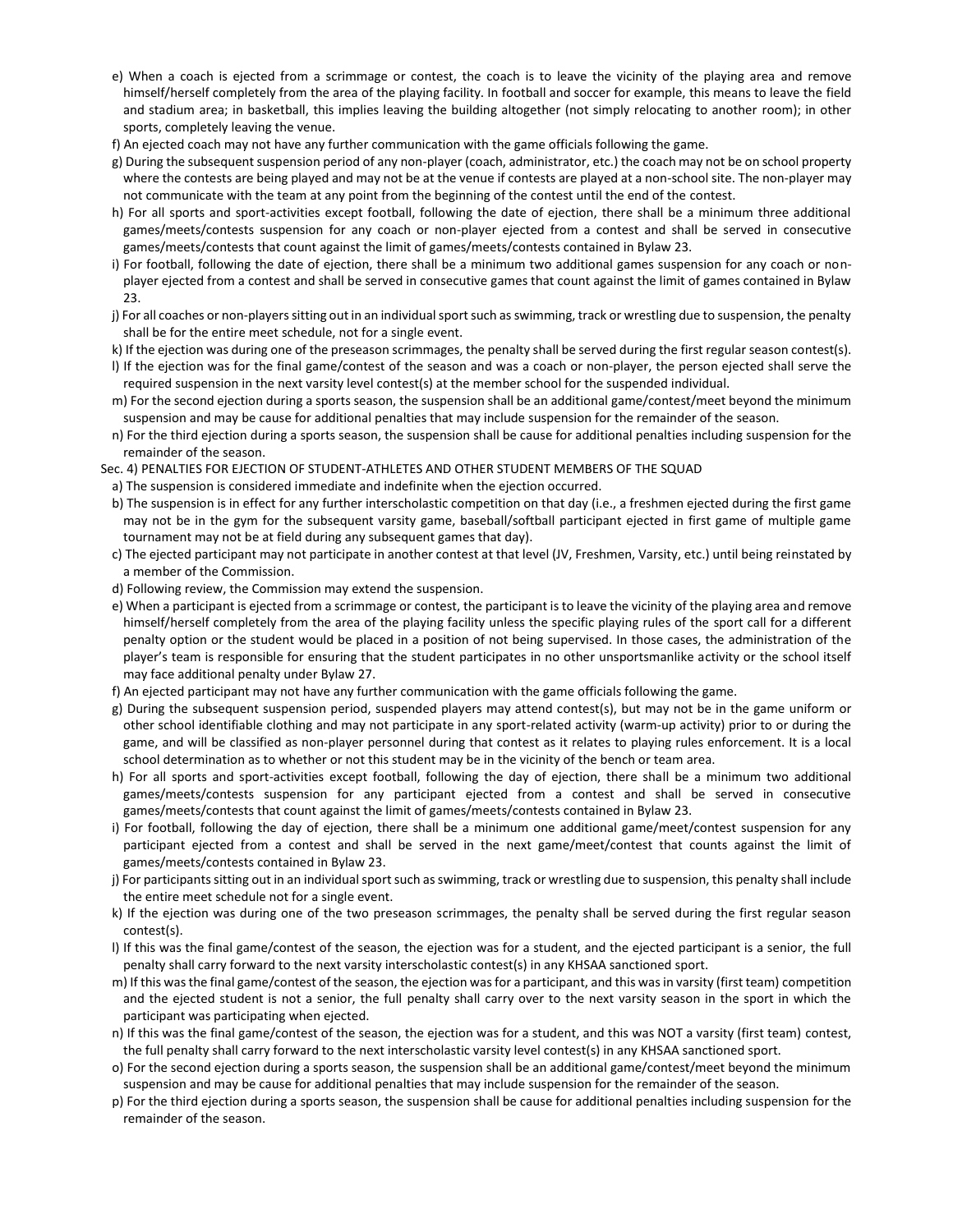## **POLICY ON SPECTATOR EJECTION**

### Sec. 1) BACKGROUND AND POLICY

a) Any adult spectator (adult who is not listed on the current roster of coaches for the school) at any KHSAA sanctioned interscholastic event (scrimmage, regular or postseason contest) who is removed by school administrators or by law enforcement for unsportsmanlike conduct (whether or not referred by an official) shall be suspended from attending, at minimum, the next contest at that level of competition and all other contests at any level in the interim.

## **POLICY- STAFF REVIEW OF VIDEO**

### Sec. 1) REVIEW OF CONTEST VIDEO

- a) Upon request of a member school or contest official, a member of the Commission will review selected play situations and provide interpretations as to the proper application of the playing rules.
- b) If requested, the results of such a review will be shared with the member school or requesting official and the appropriate Assigning Secretary. The video may also be retained for future training purposes, not to indict any school or official, but to ensure consistent rules application and serve as a resource for training material;
- c) Video SHALL NOT BE USED (per KHSAA Bylaw 21) to appeal/protest the judgment call of an official, and will not be used to revise or adjust that judgment, or the subsequent penalties that may have arisen or shall arise from that judgment;
- d) Video SHALL NOT BE USED during any contest for the purpose of assisting officials with making a game decision;
- e) Video MAY be used at the discretion of the Commission to appropriately and properly identify the offenders in a situation where it is possible that misidentification (officials unable to get number, transposition of number, etc.) and where either the member school or game official has requested such review or the Commission has been made aware of the possibility from another source. Video may also be used, at the discretion of the Commission, to review the possible misadministration/misapplication of the consequences of a rule or in the case of ejection, the ejection party has been numerically misidentified.;
- f) Video MAY be used at the discretion of the Commission and in compliance with NFHS playing rules, in a situation involving a fight, physical confrontation or ejection where the circumstances are potentially unable to be accurately observed and reported by the game officials.) and where either the member school or game official has requested such review or the Commission has been made aware of the possibility from another source. This could include identifying individuals that were not previously identified, correcting the numbers/names of incorrectly identified individuals, identifying individuals, including non-players or substitutes, who enter the playing area during an altercation, or assessing different levels of involvement in the incident for the purpose of administrative action.

## **POLICY- VENUE VIDEO BOARDS/REPLAY BOARDS**

### Sec. 1) RESTRICTIONS AND ALLOWANCES ON VIDEO BOARDS

- a) It is recognized that as technology advances, more facilities are adding video capability to the assets utilized at contests. To ensure the proper conduct of contests, and to ensure that such video is not used to the detriment of any school, coach, participant or contest official, the following specific restrictions shall be in place:
- b) Any live action being shown during the contest may only be the simulcasting of a media broadcast of the event, and no audio from the simulcast can be projected via the venue sound system;
- c) In the event of officials holding any type of conference to properly interpret or apply a game situation, video replays may NOT be shown during that conference and may not be shown until later in the contest or during a charged conference;
- d) Any replay of game action that is shown on the video board, shall be shown only once immediately following the play, only at full game speed, and without announcing commentary from any source;
- e) Replays of specific scoring plays and contest highlights may be shown during charged conferences or during breaks between periods, but should reflect a balance between participating teams and may not include announcer commentary;
- f) Game administration is continually expected to exercise prudent judgment and ensure that nothing shown on the video boards can serve to incite the crowd against either team or the contest officials. Failure to perform this expected discretion may result in penalties against the school for a violation of Bylaw 15, Practice of Sportsmanship.

## **POLICY- PUBLIC ADDRESS ANNOUNCERS**

### Sec. 1) ROLE OF PUBLIC ADDRESS ANNOUNCERS – REGULAR SEASON

- a) The public address announcer shall be considered a bench official for all events.
- b) He/she shall maintain complete neutrality at all times and, as such, shall not be a "cheerleader" for any team.
- c) Schools are highly encouraged to follow the protocol for postseason public address announcers, and to prompt the announcer

to complete professional development available through a wide variety of athletic related services such as NASPAA and NIAAA Sec. 2) ROLE OF PUBLIC ADDRESS ANNOUNCERS – POSTSEASON

- a) The public address announcer shall be considered a bench official for all state series events. He/she shall maintain complete neutrality at all times and, as such, shall not be a "cheerleader" for any team.
- b) The announcer will follow the provided script for promotional announcements, player introductions and awards ceremonies.
- c) Other announcements are limited to:
	- (1) Those of an emergency nature (e.g., paging a doctor, lost child or parent, etc.);
	- (2) Those of a "practical" nature (e.g., announcing that a driver has left his/her vehicle lights on);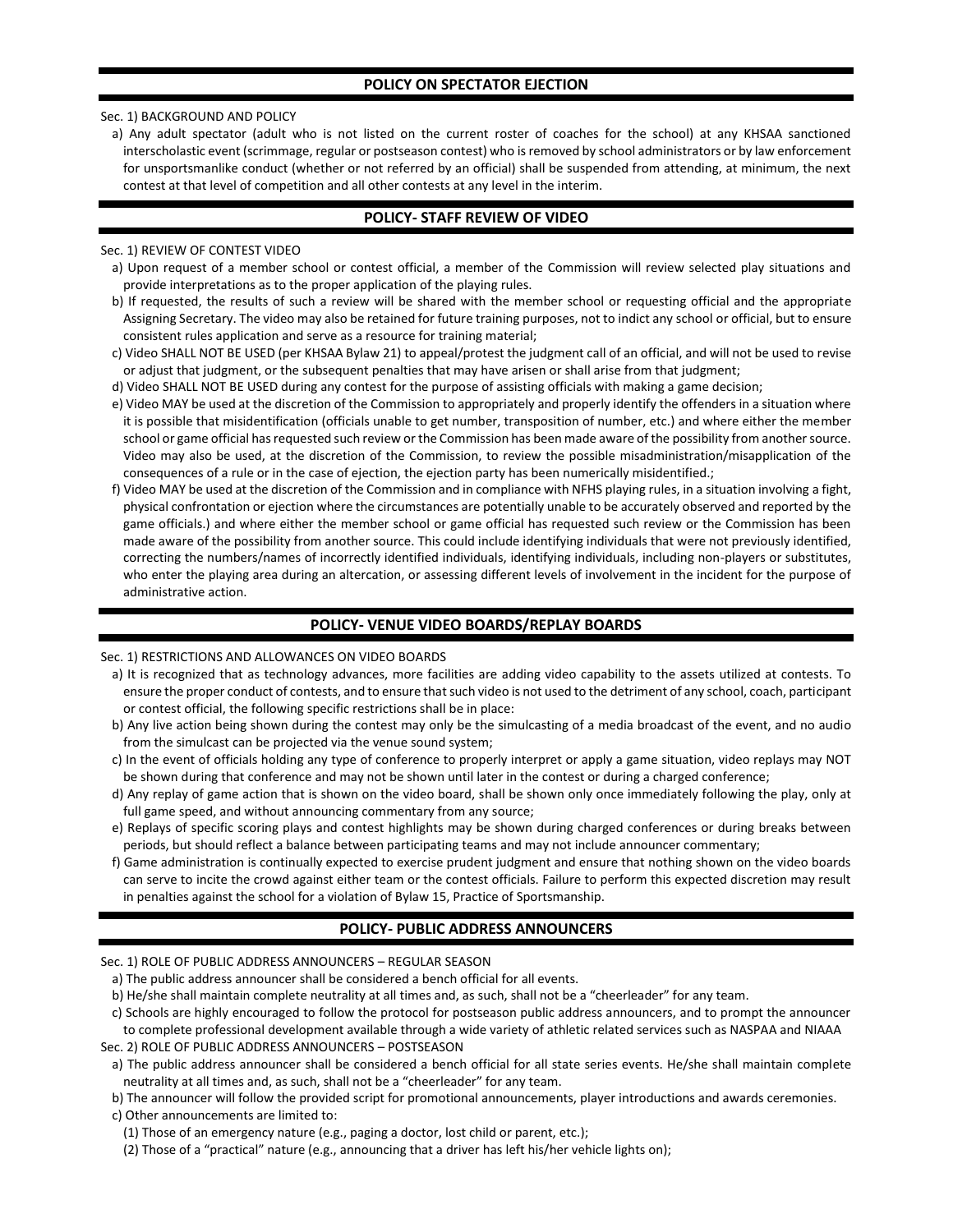- (3) Starting lineups or entire lineups of both participating teams (what is announced for the home team shall be announced for the visiting team);
- (4) Messages provided by host school management; and
- (5) Announcements that assist fans such as the fact that souvenir merchandise, souvenir programs and concessions are on sale in the facility.
- d) During the contest, the announcer:
- (1) Should recognize players about to attempt a play (e.g., coming up to bat in baseball, punting, kicking or receiving a punt or kick in football, serving in volleyball, etc.);
- (2) Should recognize player(s) making a play (e.g., "Basket by Jones" in basketball, "Smith on the kill" in volleyball, etc.) unless specifically precluded by playing rules;
- (3) Should report a penalty as signaled by the referee including the proper identification of the offender;
- (4) Should report substitutions and time-outs;
- (5) Shall not call the "play-by-play" or provide "color commentary" as if he/she were announcing for a radio or television broadcast;
- (6) Shall not make any comment that would offer either competing team an unfair advantage in the contest;
- (7) Shall not make announcements unnecessary to the conduct of the contest such as birthdays and other commemorations;
- (8) Shall not make any comment critical of any school, team, player, coach or official; or any other comment that has the potential to incite unsporting conduct on the part of any individual; and
- (9) Shall be certain of the accuracy of his/her statements before making them. When in doubt, the announcer should remain silent.

# **POLICY- DISTRIBUTION OF TICKETS TO KHSAA EVENTS**

### Sec. 1) TICKETS - BASKETBALL (BOYS AND GIRLS)

- a) Board of Control/Staff.
	- (1) Each current Board of Control member and currently employed KHSAA staff member shall receive two (2) complimentary tickets to each tournament.
	- (2) Each person shall sign a statement upon receipt of the tickets that they are for personal use and will not be sold.
	- (3) The Board of Control and staff also have the option of purchasing two seats adjacent to the complimentary tickets, and additional seats in a more desirable location in the arena.
	- (4) Any tickets other than the complimentary tickets shall be purchased for full face value.
- b) Complimentary Tickets Boys' Basketball.
	- (1) The Board of Control authorizes the Commissioner to issue a maximum of 425 complimentary sets of tickets to the Boys' Tournament, to be distributed in a manner decided by the Commissioner.
	- (2) Included in this allotment would be the tickets listed above for the Board of Control and staff and other complimentary tickets deemed in the best interest of the Association.
	- (3) Specifically approved are a maximum of forty-eight (48) tickets to be used in exchange sponsorships with automobile dealers in exchange for furnishing the association automobiles (eight (8) per automobile);
	- (4) In addition, the Commissioner may issue two (2) tickets upon request for any former member of the Board of Control or staff member who retires following service to the Association office as a full-time employee.
	- (5) The Commissioner shall designate a section of seating to accommodate these seats.
- c) Complimentary Tickets Girls' Basketball.
	- (1) The Board of Control authorizes the Commissioner to issue a maximum of 425 complimentary sets of tickets to the Girls' Tournament, to be distributed in a manner decided by the Commissioner.
	- (2) Included in this allotment would be the tickets listed above for the Board of Control and staff and other complimentary tickets deemed in the best interest of the Association.
	- (3) Specifically approved are a maximum of forty-eight (48) tickets to be used in exchange sponsorships with automobile dealers in exchange for furnishing the association automobiles (eight (8) per automobile), and two (2) tickets upon request for any staff member who retires following service to the Association office as a full-time employee.
- (4) In addition, the Commissioner may issue up to two (2) complimentary tickets upon request of any living former member of the Board of Control who purchases at least (2) additional tickets at full price (or  $\theta$ ne(one (1) seat if only one additional seat is purchased).
- (5) The Commissioner shall designate a section of seating to accommodate these seats.
- d) Priority Sales for Schools.
- (1) Priority location tickets shall be sold to member school principals (limit 4), and member school superintendents (limit 2), for full face value for the entire tournament.
- (2) These seats shall be located in the most desirable sections of the lower/side arena if requested by the published deadline.
- (3) All requests for priority seats received after the published deadline shall lose seating priority.
- Sec. 2) TICKETS FOOTBALL AND BASEBALL
	- a) Board of Control/Staff.
		- (1) Each current Board of Control member and currently employed KHSAA staff member shall receive two (2) complimentary tickets to each tournament.
		- (2) Each person shall sign a statement upon receipt of the tickets that they are for personal use and will not be sold.
		- (3) The Board of Control and staff also have the option of purchasing two seats adjacent to the complimentary tickets, and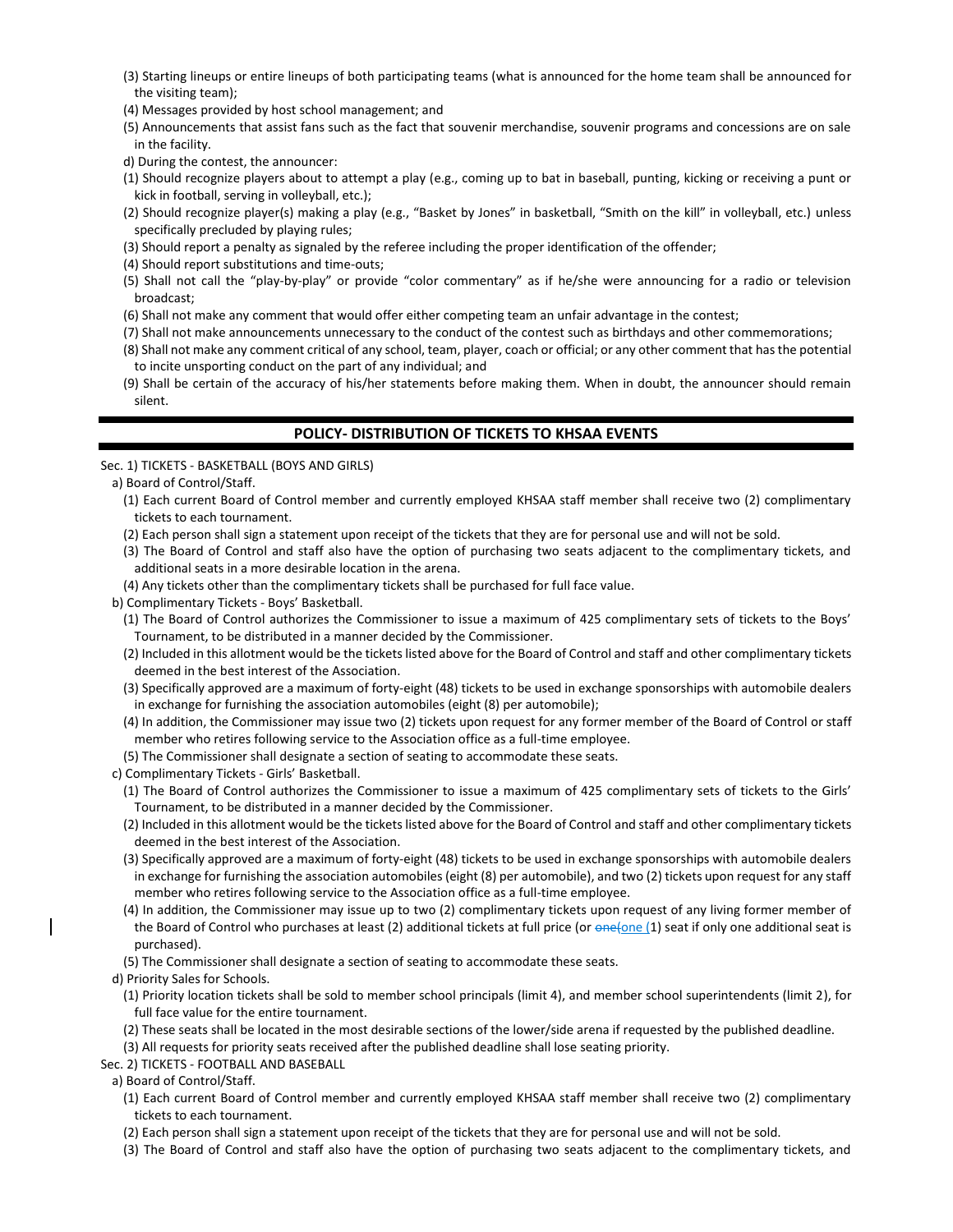additional seats in a more desirable location in the stadium.

(4) Any tickets other than the complimentary tickets shall be purchased for full face value.

b) Other Complimentary Tickets.

- (1) The Board of Control authorizes the Commissioner to issue a maximum of 400 passes to all championship games to be distributed in a manner decided by the Commissioner in the best interests of the Association.
- (2) Included in this allotment would be Board of Control members and staff members and any corporate exchange agreements.
- (3) In addition, the Commissioner may issue up to two (2) complimentary tickets upon request of any living former member of the Board of Control who purchases at least (2) additional tickets at full price (or  $\frac{one_{\{O\}}{1}}{one_{\{1\}}}$  seat if only one additional seat is purchased).
- (4) The Commissioner shall designate a section of seating to accommodate these seats.

Sec. 3) TICKET PRICES AND POLICIES ON OTHER SPORTS

- a) Ticket prices in all sports are reviewed annually by staff and reported to the Board of Control.
- b) The Board of Control authorizes the Commissioner to enter into special agreements to sell reduced price admission in an effort to promote the tournament or to promote future attendance with no cost programs for younger students.
- c) The Commissioner may implement additional programs to charge a sponsorship fee for specific location privileges at KHSAA championships, and such shall be reviewed annually by staff and reported to the Board of Control.
- d) All other tickets shall be sold at the full face value based on the published prices.
- Sec. 4) ADMISSION OF CHAMPIONSHIP QUALIFYING TEAM SPORTS TRAVELING PARTY
	- a) In the team sports of baseball, basketball, field hockey, football, soccer, softball and volleyball, a traveling party to include the team members (and cheerleaders as a support unit as appropriate to the sport) in uniform and an additional eighteen (18) individuals shall be admitted.
	- b) At reserved seat events, the band members shall be required to hold a ticket and an instrument for admission, with the adult supervisors to be included in the eighteen (18) member traveling party.
	- c) At general seating events, the Commission may permit admission of the band (in uniform or carrying an instrument) and necessary adult supervision.
	- d) Bus drivers working for qualifying teams with appropriate identification shall be admitted through the designated pass gate and expected to assist with event ingress and egress of school representatives.
- e) All others within the school shall be expected to purchase admission.
- Sec. 5) ADMISSION OF CHAMPIONSHIP QUALIFYING INDIVIDUAL SPORTS TRAVELING PARTY
- a) In the individual sports of cross country, golf, swimming and diving, tennis, track and field and wrestling, the qualifying individuals shall be admitted to the state finals with appropriate roster verification.
- b) Qualified coaches listed on the KHSAA online data system and current with the requirements of the coaching education course, rules clinic and sports safety course shall be admitted to the state finals with proper verification.
- c) The Superintendent, Principal and Athletic Director holding a valid current year Commonwealth Card issued by the KHSAA shall be admitted to the state finals with that card.
- d) All others within the school shall be expected to purchase admission.

# **POLICY- TOBACCO USE**

Sec. 1) POLICY AT KHSAA OFFICES

The KHSAA maintains a smoke- and tobacco-free office. No smoking or other use of tobacco products (including, but not limited to, cigarettes, pipes, cigars, snuff, or chewing tobacco) is permitted in any part of the building or in vehicles owned, leased, or rented by the KHSAA. Employees may smoke outside of the building in designated areas during breaks and only in compliance with local regulations.

### Sec. 2) POLICY AT KHSAA STATE CHAMPIONSHIP EVENTS

KHSAA events are smoke- and tobacco-free. No smoking or other use of tobacco products (including, but not limited to, cigarettes, pipes, cigars, snuff, or chewing tobacco) is permitted in any part of the facility inside the admission area. Patrons may smoke or use tobacco produces outside of the admission area only in compliance with local regulations and venue and policies. POLICY ON ALCOHOL AND TOBACCO

### Sec. 1) RESTRICTIONS ON SALES/DISTRIBUTION

- a) No alcohol is to be sold at any KHSAA state tournament venue (including district, region, section, subsection and state) that is leased or provided to the KHSAA for the purpose of conducting a state championship while such championship is being conducted.
- b) The Board of Control recommends that member schools make all school property, vehicles used by participants, and all contest and practice sites "alcohol-free zones."
- c) The Association, and any of its agents acting on behalf of the Association, shall not accept free or paid advertising in any form from any manufacturer of tobacco or alcoholic beverages, or entity whose primary sales focus is on the sale of these products.

d) All KHSAA events shall observe relevant and applicable laws and regulations regarding smoking on the facility grounds.

# **POLICY- ALIGNMENTS AND REALIGNMENTS**

### Sec. 1) ONGOING ALIGNMENT OF TEAMS

- a) On a perpetual basis, the Commissioner shall ensure that staff maintains a current alignment of teams in each sport with the following review points considered:
	- (1) If a single school adds a team (or individuals) or deletes a team (or all individuals), the alignment may be revised on an ongoing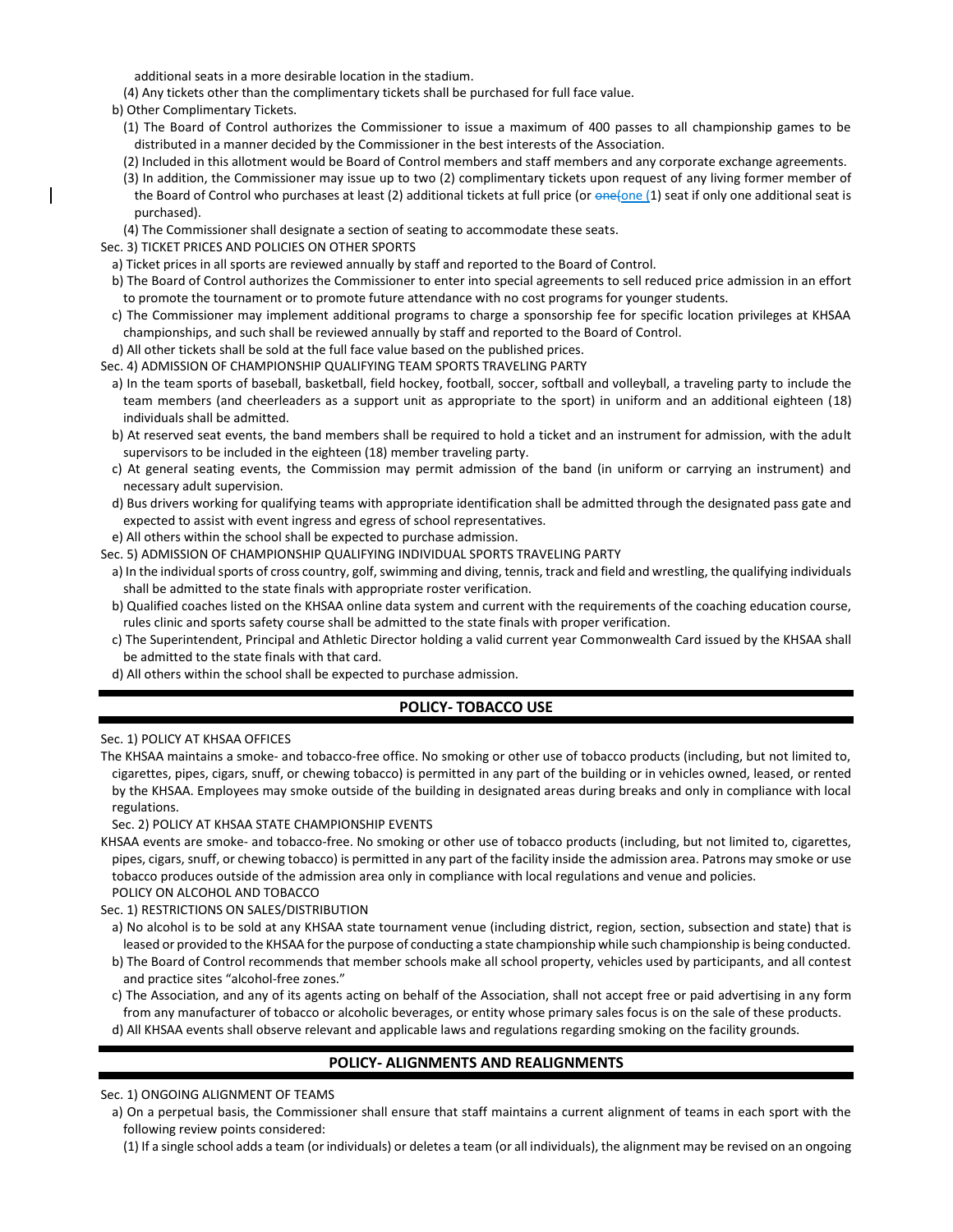basis by the Commissioner;

- (2) The Board of Control may, at its own discretion, choose to realign all teams participation in a sport or sport activity based on input from the Commissioner;
- (3) A realignment may also be caused by a previously adopted alignment having an expiration of its valid period. This is especially important in the enrollment based sports (classified sports). Cross Country/Track and Field and Football are aligned on a fouryear alignment period;
- (4) Cross Country and Track and Field shall have the same alignment;
- (5) Football shall be aligned based on the average four-year enrollment of boys in the school, including the year in which the realignment project is completed, and the final alignment shall attempt to result in a final product being adopted six  $(6)$  to) to twelve (12) months notice to the member schools for scheduling purposes;
- (6) Cross Country/Track and Field shall be aligned on a not less than every four year basis, using the average four-year enrollment of total students in the school, including the year in which the realignment project is completed; and

(7) Specific parameters about each sport alignment shall be contained in the Competition rules for the Sport or Sport Activity.

Sec. 2) REALIGNMENT EFFECTING MULTIPLE TEAMS

- a) Whenever a sport or sport activity is to be realigned, the Board shall direct the Commissioner to produce the necessary information as to seed discussion by the Board of Control. The criteria and factors to be used in developing a draft alignment shall adhere to the following steps:
	- (1) Identification as to whether or not enrollment classifications will be used;
	- (2) Plot/Diagram the location of all competing schools;
	- (3) Begin by looking at geographic clusters of schools. Geography (including specific travel route information) is an important criteria for placement in groups (regions, districts, etc.), but is not the sole determinant for placement;
	- (4) Travel routes must be reviewed as a potential factor, as well as the identification of the existence of multiple travel routes;
	- (5) In the non-classified team sports (baseball, basketball, field hockey, soccer, softball, volleyball), the basketball alignment should be an initial framework, specifically the region boundaries;
	- (6) If possible in the non-classified team sports, the district boundaries should be important element, but the level of participation of the schools in the district must be factor;
	- (7) The unique factors of each sport, particularly the individual sports, must be reviewed including facilities; and
- (8) The participation and alignment history, both individual and teams, is a factor in consideration, but not the final determinant; b) When reviewing alternative suggestions for alignments, the Board shall prioritize the requests from the membership that effect
- the requesting school over those suggestions that result from suggestions about other schools without effecting the suggesting school.
- c) The following factors are NOT to be considered:
	- (1) Past success or failure;
	- (2) Enrollment (in a non-classified sport);
	- (3) Socio-economic status and student body composition;
	- (4) Type of school (A1, D1, F1, J1, M1, R1); and
	- (5) Specific desires of coaches (input must be from administrative level).

# **POLICY- USE OF DRONES AT KHSAA MEMBER SCHOOL SPORT AND SPORT-ACTIVITY EVENTS**

## Sec. 1) BACKGROUND AND POLICY

- a) After considering the factors detailed in NOTAM 91.145 (b) and NOTAM 9/5151 (10/2010) as updated by NOTAM 4/3621 (10/2014), and until additional prescriptive regulations are adopted by the FAA, the KHSAA shall operate congruently with the FAA regulations and NOTAMs on model aircraft irrespective of the seating capacity of the facility (TFR 14 CFR 91.145 and Special Notes FDC NOTAM 9/5151 and NOTAM 4/3621). This means that at KHSAA sanctioned events (scrimmage, regular and postseason) there may be no use of drones for any reason, whether or not the facility has a capacity of 30,000 individuals.
	- b) The published unofficial plain language interpretation is as follows:
	- (1) The FAA prohibits flight at and below 3,000 feet above ground level within a 3 nautical mile radius of all sporting event stadiums having a seating capacity greater than 30,000 people.
	- (2) This temporary flight restriction includes all Major League Baseball stadiums, National Football League stadiums, NCAA division one football stadiums, NASCAR Sprint Cup races, and INDY Car races.
	- (3) The temporary flight restrictions begin one hour prior to the start of the sporting event and end one hour after the sporting event has concluded.
	- (4) The KHSAA policy removes the restriction on seating capacity, and as a result includes all KHSAA sanctioned events (scrimmages, regular and postseason contests).
	- c) Until further amendment by FAA regulations, if these devices are detected at a KHSAA sanctioned event (scrimmage, regular and postseason), contest officials are to stop play/activity and notify game/contest management.
	- d) It is the responsibility of the contest management to ensure that, unless the device is a permitted exception under FAA rules (a broadcast rights holder with permission who should have documentation to verify this fact, Department of Defense device with applicable permits, law enforcement or air ambulance flight operations, it is not operating at the facility prior to the resumption of play.
	- e) The specific FAA information is detailed on the FAA website at www.faa.gov.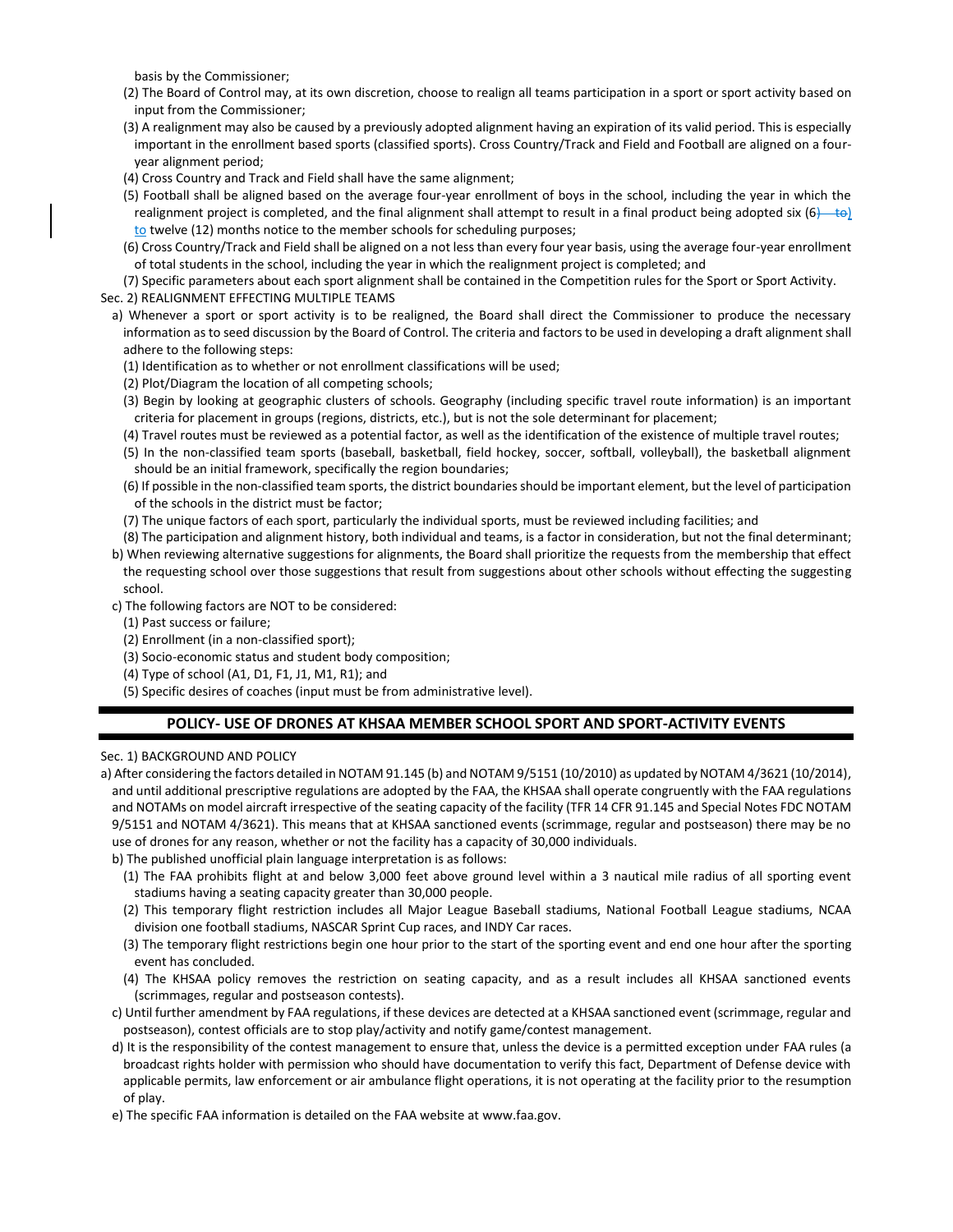## **POLICY- CATASTROPHIC INSURANCE COVERAGE**

Sec. 1) CATASTROPHIC INSURANCE

- a) The Kentucky High School Athletic Association (KHSAA) shall maintain, at no additional cost to the member schools, catastrophic insurance coverage for all participants in interscholastic athletics while traveling to or from, practicing for, or participating in, an athletic contest sanctioned by the KHSAA during the period governed and defined by Bylaw 23.
- b) The policy is to be administered by a Kentucky based broker. The policy is only in effect during the defined Limitation of Seasons (Bylaw 23) and only during permissible activity.
- c) The policy carries a \$25,000 deductible for regular season contests, and is considered "excess" insurance, which does not take force until all other existing sources of insurance by the participants' family and school have been exhausted.
- d) This coverage specifies that student-athletes are insured while representing a member school during the prescribed Limitation of Seasons and in compliance with all adopted KHSAA policies in the sports of baseball, basketball, cross country, field hockey, football, golf, soccer, softball (fastpitch), swimming, tennis, track and field, volleyball and wrestling and the sport-activities of archery, bass fishing, bowling, competitive cheer and dance.
- e) The specifics about policy limitations and allowances are available by contacting the General Counsel of the KHSAA.

Sec. 2) SPORTS AND SPORT-ACTIVITIES COVERED AND NOT COVERED

- a) At the present time, this policy shall cover -
- (1) Those students participating in all sports during the time defined by Bylaw 23 for which the KHSAA sponsors a state high school championship,
- (2) Those students participating in all sports-activity programs for which the KHSAA sponsors a championship during the time as defined by Bylaw 23.

Sec. 3) INSURANCE COVERAGE BELOW THE CATASTROPHE DEDUCTIBLE

- a) According to Bylaw 12, a school shall ensure that all of its student-athletes are insured up to the deductible amount of the KHSAA Catastrophe policy before participation.
- b) While there is no obligation on the school or school system to purchase insurance, it is required that the member school ensure that each athlete has appropriate coverage per Bylaw 12.

# **POLICY- LEGAL ASSISTANCE AND CONTINUATION OF LITIGATION**

### Sec. 1) RETENTION OF COUNSEL

- a) The Board of Control may authorize the employment of a staff attorney and establish the salary, benefits and other details of the position.
- b) If a staff attorney is authorized by the Board, the person shall be employed by the Commissioner pursuant to 702 KAR 7:065, Sections 8 and 9 and the KHSAA Constitution.
- c) The Commissioner, with approval of the Board of Control shall have the authority to engage an outside legal firm(s) in defense of Association rules and for consultation.

Sec. 2) CONTINUANCE OF LITIGATION

a) Any case proceeding past the Kentucky Court of Appeals would require additional Board of Control approval to proceed.

# **POLICY- CONDUCT OF RULES INTERPRETATION CLINICS**

### Sec. 1) BACKGROUND AND POLICY

- a) The online rules clinics are administered in all sports and sport-activities as a tremendous cost savings to the membership compared with traveling to central sites.
- b) The online meetings also allow for consistent messaging and provide an additional layer of liability protection for the Association. Sec. 2) CONDUCT OF MEETINGS
- a) The rules clinic requirements contained in regulation for both officials and coaches may be satisfied with the KHSAA online clinic production.
- b) Staff may conduct, at the discretion of the staff member based on the timing of the request and available rules information, one clinic at a statewide coaches association meeting in each sport, which shall count toward the clinic requirement.
- c) Staff will continue to be available upon request to conduct update sessions and rules discussions at various other meetings, but that attendance at such meetings will not count for the rules clinic requirement

# **POLICY- CORPORATE PARTNERSHIPS/SPONSORSHIPS**

Sec. 1) CORPORATE SALES

- a) The Association actively seeks Corporate Partnerships/Sponsorships for its activities to help with the funding of the Association's operations.
- b) All new contracts for Corporate Partners are to be approved by the Board of Control.
- c) The Board shall receive sales and status reports not less than three times annually from the staff and any retained outside sales consultants.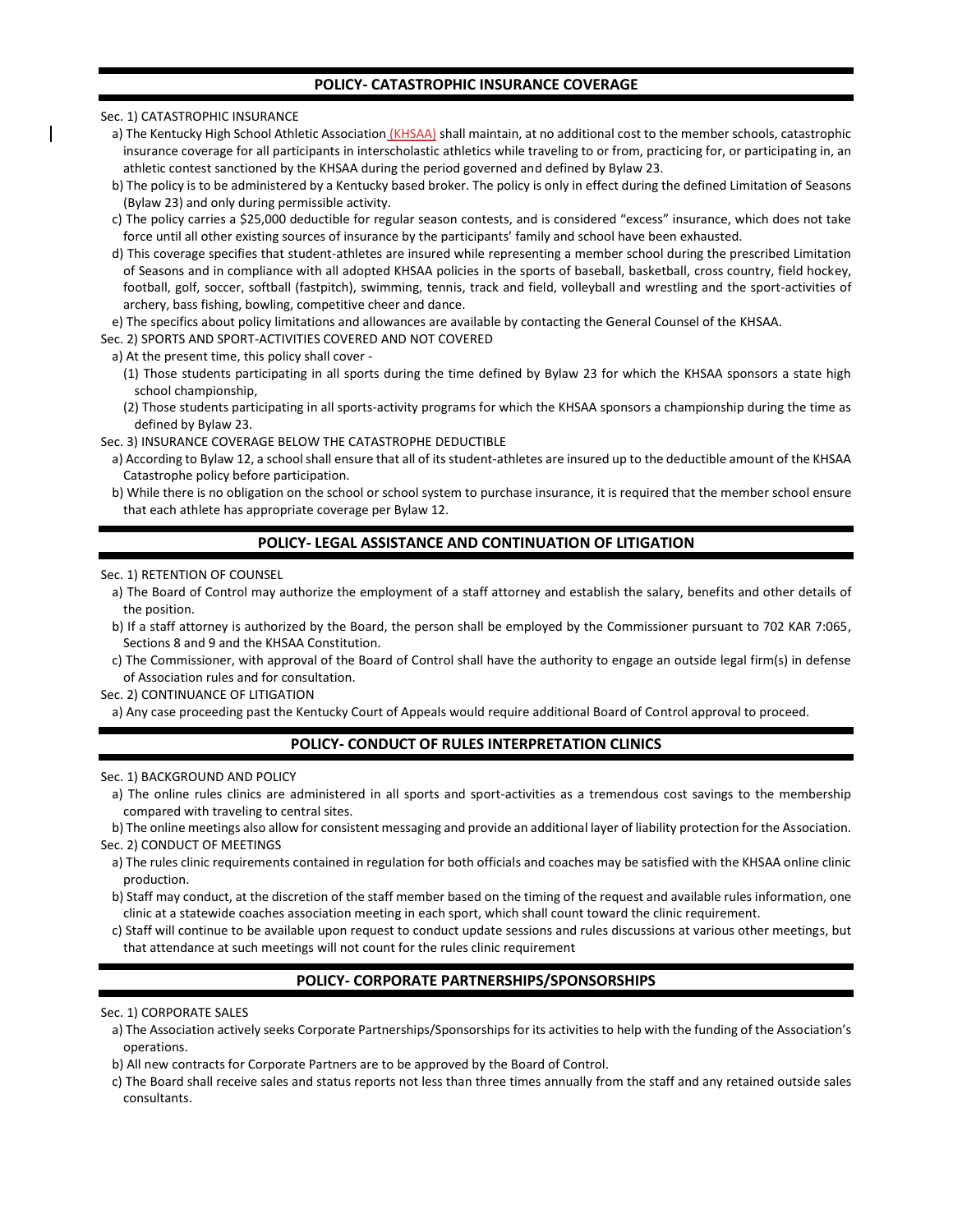## **POLICY- RESTRICTIONS ON ADVERTISING/ SPONSORSHIP SALES**

Sec. 1) ADVERTISING OR SPONSORSHIP PARTNERS/VENDORS RESTRICTIONS

a) Advertising that is false, misleading, deceptive, offensive or in poor taste shall be subject to rejection and/or a requirement that it be edited.

b) All advertisements must comply with the applicable laws, rules and regulations of the countries or territories covered by the applicable transmission/broadcast.

Sec. 2) PROHIBITED ADVERTISING OR SPONSORSHIP PARTNERS/VENDORS

a) Without limiting the generality of the provisions, certain categories of advertisements will not be accepted without the prior consent of the Board of Control.

b) These prohibited categories include the following:

(1) Advocacy Advertisements. An advocacy advertisement is any advertisement that advocates a political, religious or controversial public position;

(2) Cigarettes or Tobacco Advertisements, or advertising for entities whose primary sales focus is on cigarettes;

(3) Betting or Gambling Advertisements;

(4) Firearms Advertisements;

(5) 900 Phone Number Advertisements;

(6) Contraceptive Advertisements;

(7) Tattoo Parlor and Body Piercing Advertisements;

(8) "NC-17" Rated Movie Advertisements;

(9) Adult Entertainment Advertisements;

(10) "R" Rated Movie Advertisements;

(11) "M" Rated Electronic (computer or video) Games Advertisements;

(12) Hard Liquor Advertisements, or advertising for entities whose primary sales focus is on alcohol products;

(13) Beer, Wine, or other Alcoholic Beverage Advertisements, or advertising for entities whose primary sales focus is on alcohol products;

(14) "High Risk" Investments (e.g., commodities, options, foreign exchange) Advertisements;

(15) "High Risk" Business Opportunities (e.g., "get rich quick" schemes and business opportunities) Advertisements; and

(16) "High Risk" Health Offerings.

c) The Kentucky Lottery Corporation shall not be considered a gambling entity as in (3) above, or high risk as defined in (14), (15) or (16) above.

# **POLICY- OTHER FUND RAISING**

Sec. 1) FUND RAISING PROJECTS

a) The Association, through the Commissioner and with knowledge of the Board of Control, may approve fund raising projects not included in the operating budget of the Association.

b) Any new fund raising project shall be projected to receive no revenue for the first year to eliminate any budgetary dependence on the item.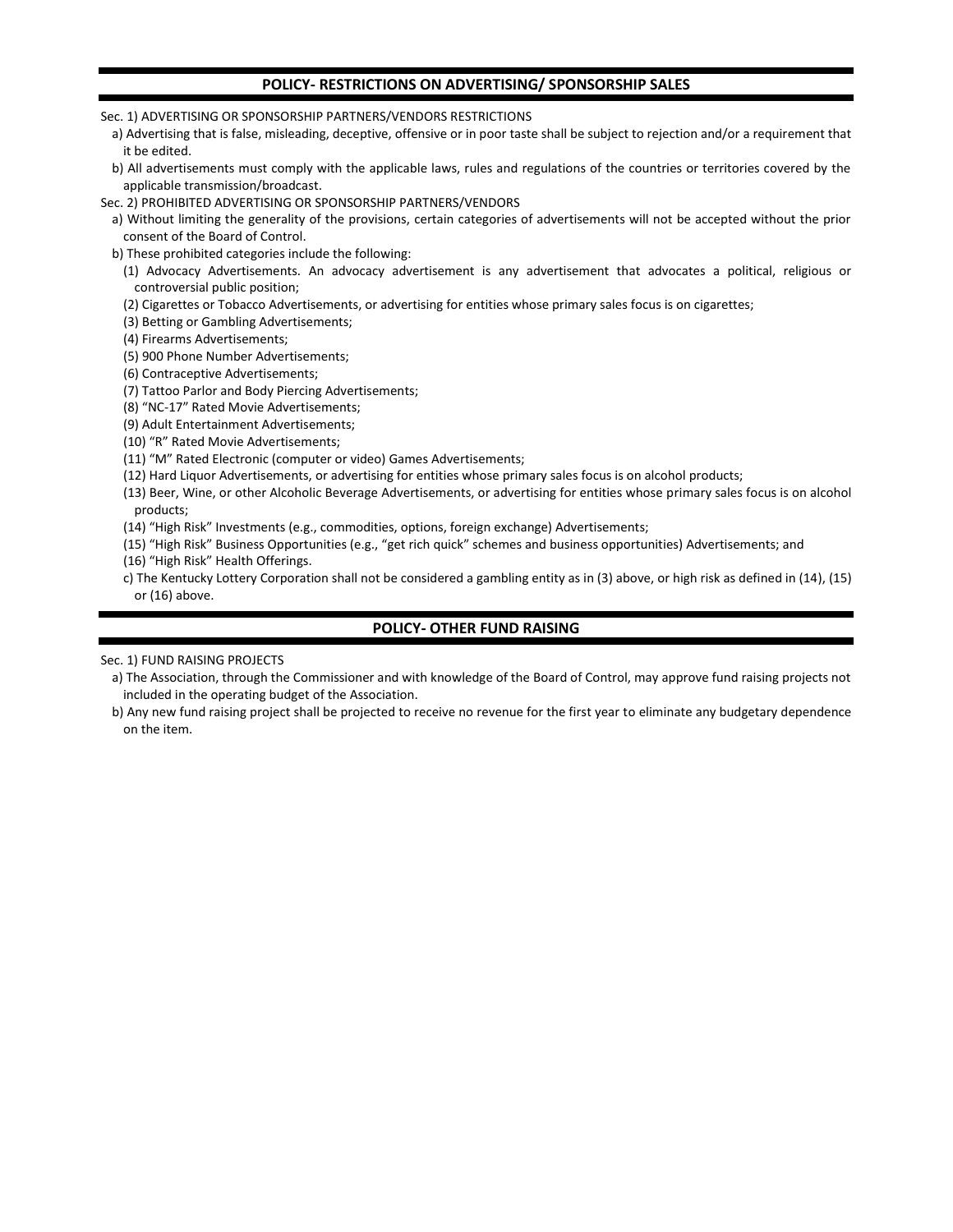## **POLICY- OPERATING PROCEDURES FOR THE DAWAHARES/KHSAA HALL OF FAME**

The Kentucky High School Athletic Association entered into an agreement with the Dawahares clothing stores for that company to sponsor the Dawahares/<del>Kentucky High School Athletic Association</del>KHSAA Hall of Fame. Since that time, more than 400 individuals have been inducted into this special group of athletes, coaches, officials and contributors to interscholastic athletics in the Commonwealth.

Sec. 1) NAME

Until such time as a new title sponsor is obtained requiring a change, the name of this program shall be the Dawahares/KHSAA High School sports Hall of Fame (hereinafter "Hall of Fame"), a program of the KHSAA under the jurisdiction of the Board of Control, and shall be located in Lexington, Kentucky.

Sec. 2) TITLE SPONSORSHIP

a) For the period covering the induction classes of 1988 through 2012, such title sponsorship was contracted with Dawahares, Inc.

b) The Association continues to seek a new title sponsor for this project.

c) The Association may approve a "presenting sponsor" to appear following the title of the event in published references.

Sec. 3) BASIC PURPOSE

- a) The Hall of Fame is organized as a means of recognizing, preserving and promoting the heritage of interscholastic sports in Kentucky.
- b) Many individuals have made extraordinary contributions and have had superb accomplishments in high school sports.
- c) The Hall of Fame honors the contributions and accomplishments of these individuals who are worthy of statewide recognition as examples for others to emulate.
- Sec. 4) GOVERNANCE
	- a) The KHSAA Board of Control shall govern the Hall of Fame.
	- b) The two-level selection process shall be governed and under the control of the Hall of Fame Screening Committee and the Hall of Fame Selection Committee as directed by the Commissioner.
- Sec. 5) CATEGORIES FOR NOMINATION
	- a) Individuals may be nominated representing four categories. The categories of Athlete, Coach, Official and Contributor are included on the nomination form for expediency in understanding the primary area in which an individual is to be considered for one's achievements in interscholastic athletics.

b) The grouping is for screening purposes to assist those making the nominations in understanding the type of information required as detailed below:

- (1) Athlete: A former high school athlete whose achievements as a high school athlete were extraordinary and merit statewide recognition. Such athlete shall have completed high school eligibility in all sports at least ten years prior to being eligible for induction. Athletes who are being nominated are to be considered solely for their achievements in interscholastic athletics in this state.
- (2) Coach: A current (age 65 or over) coach whose accomplishments as a high school coach merit state recognition or former high school coach who has been inactive as a coach for a minimum of three school years whose accomplishments as a high school coach merit statewide recognition. Coaches would be considered on the merits of their high school coaching achievements alone.
- (3) Contest Official: A former high school contest official, or current official who qualifies for fee-free licensing (more than 25 years in a single sport), whose contributions as a high school contest official merit statewide recognition. Contest officials are to be considered solely on the basis of their service as a high school official.
- (4) Contributor: An individual who has made outstanding contributions to interscholastic athletics on a statewide scale in some capacity other than Athlete, Coach or Official, including such areas as athletic administration, state association administration, sports medicine and sports media.

Sec. 6) DESIRED BALANCE OF DEMOGRAPHICS IN SELECTION CLASS

- a) In addition to the nomination criteria and classes listed in Section 5, the Board of Control has as a stated objective, other criterion to fulfill the desire of proper and adequate representation.
	- (1) Senior: An individual who is deceased, or at the time of consideration, has reached the age of 65.
	- (2) Sections: For purpose of the selection process, the sections of the state shall be bounded by the regional tournament boundaries in basketball. Section 1 shall be regions 1-4, Section 2 shall be regions 5-8, Section 3 shall be regions 9-12, and Section 4 shall be regions 13-16.
	- (3) Underrepresented Populations: It shall be the objective of this project to seek to identify, nominate and select a balance of individuals including those from previously underrepresented populations. Such populations shall include female participants in all categories in Section (a) of this Article and minority (African American and others) participants in all categories in Section 5, subsection (b).

Sec. 7) DESIRED SIZE AND DEMOGRAPHICS OF INDUCTION CLASS

- a) The Selection Committee shall select the induction class for the following year. Each group of inductees shall include at least:
	- (1) A selection class consisting of a minimum of eight (8) inductees that shall be the pre-determined desired number each year;
	- (2) A minimum of one representative from each section as defined in subsection (2) of Section 9; and
	- (3) An appropriate demographic balance of all populations including those defined in subsection (3) of Section 9 with a minimum of one from each category.

Sec. 8) REQUIREMENTS FOR NOMINATION

a) In order to maintain the integrity of the program, the following criteria are established for nominations.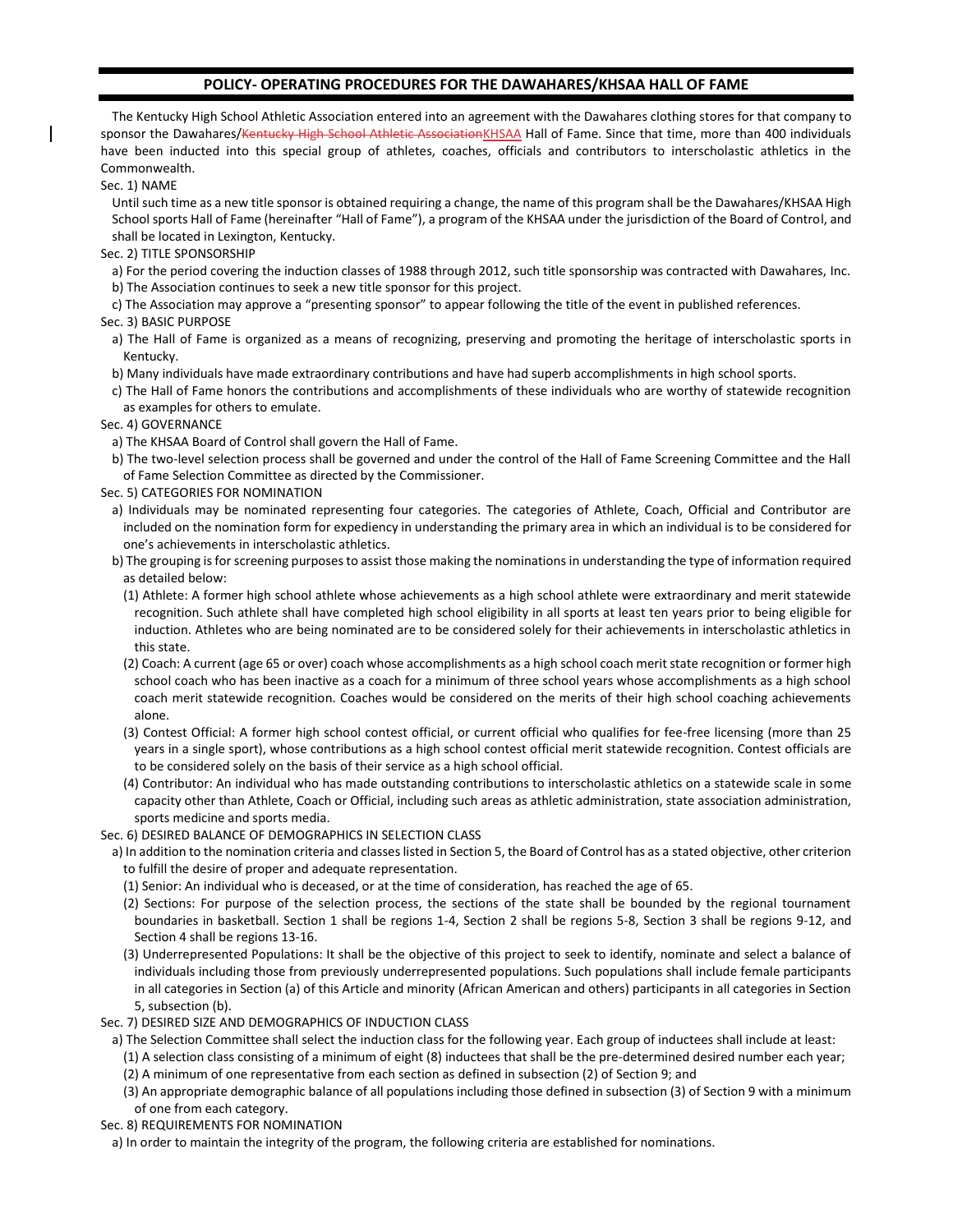- (1) Nominees shall exemplify the highest standards of sportsmanship, ethical conduct and moral character.
- (2)All candidates shall be judged on their significant or long-term contributions to interscholastic athletics.
- (3) Candidates whose careers ended 50 or more years ago and who are deceased shall be considered against the accomplishments of their contemporaries, as much as is possible. It is suggested that additional support material be included, such as letters from individuals who had some involvement with the nominee.
- (4) All applications shall clearly indicate the status of each candidate as it relates to the defined categories in subsection (b) of Section 5 to allow for accurate comparison and consideration.

Sec. 9) NOMINATIONS PROCEDURES

a) The following procedures shall be utilized for nominations to the Hall of Fame.

- (1) The Official Nomination Form shall be completed and submitted to and received by the KHSAA along with appropriate support materials three weeks prior to the meeting of the Screening Committee each school year for a candidate to be considered for the following year's class. Any nomination received by the Association that does not contain active and current address and contact information for the nominee (or family if deceased) shall not be considered.
- (2) In addition to the Official Nomination Form, the following materials may be submitted for an individual to be considered for induction.
- a. Letters of Recommendation. A completed nomination form may be accompanied by letters of recommendation from the person making the nomination, and other letters of support from appropriate individuals from the nominee's related high school career;
- b. In cases where other support material is difficult to obtain, additional letters may be in order to substantiate the individual's accomplishments or contributions. Letters of recommendation for other awards of honors may not be used as substitute for this requirement;
- c. A limited number of newspaper clippings, magazine articles, copies of scorebooks and statistics may be included to help substantiate the accomplishments and contributions of the nominee. These materials shall focus on high school accomplishments and contributions and be listed in chronological order; and
- d. A head and shoulders photograph, preferably black and white, is to be submitted with the nomination form.
- (3) Additional information and support documentation may be submitted with this form or may be requested by Association staff in order to process the nomination;
- (4) All support material is to be submitted with the nomination in order to be considered at the next screening session.
- (5) The completed nomination form and support materials may be submitted online
- (6) Once the information forms are received by the KHSAA, all actions necessary to the selection process shall remain confidential.
- (7) The Hall of Fame shall retain all information submitted.

Sec. 10) NOMINATION ELIGIBILITY

- a) Nomination of the Hall of Fame may be made by
	- (1) Representatives of Kentucky High School Athletic AssociationKHSAA member schools
	- (2) Appropriate Coaches, Officials, Administrators and Athletic Director Associations or members
	- (3) Anyone else with connection or relation to the high school community
	- (4) A representative of the KHSAA staff or Board of Control.
- b) Nomination of Board of Control/Staff Members
	- (1) A currently seated member of the KHSAA Board of Control shall not be eligible for induction until such time as their term in office has expired.
	- (2) A currently employed member of the KHSAA staff shall not be eligible for induction until such time as they are no longer employed.
	- (3) Any such member of the Board of Control or staff that has been nominated for the Hall of Fame shall have the materials retained by the KHSAA, and the processing of the nomination, including all deadlines, shall be held in abeyance until the member is eligible to be considered. This period of abeyance shall not be included in any time periods that would result in the expiration of a nomination.
- c) Term of Nomination
	- (1) Following initial nomination, a candidate shall remain eligible for induction for the following five years (July to June).
	- (2) After this time has expired, the candidate's name shall be required to be re-submitted on a new nomination form in order for that individual to be considered.
- Sec. 11) AMENDING THE INDUCTION CRITERIA
- The Board of Control may amend or otherwise revise the induction criteria at any time.
- Sec. 12) HALL OF FAME SCREENING COMMITTEE
	- a) The Hall of Fame Screening Committee shall meet annually to screen candidates based on the criteria approved by the Board of Control to be submitted to the Hall of Fame Selection Committee.
	- b) The Hall of Fame Screening Committee shall have voting members as follows:
		- (1) Up to nine (9) members of the KHSAA Board of Control, appointed annually by the President. It shall be the normal practice that Board of Control members in their first year, and rising to the third year of their term on the Board, serve on the Screening Committee;
		- (2) The Commissioner shall serve on the Screening Committee;
		- (3) At least three (3) additional members of the KHSAA executive staff appointed by the Commissioner shall serve on the Screening Committee;
		- (4) At least three (3) members of the media; and
		- (5) The Commissioner shall replace any vacancies that occur on the Screening Committee prior to the conclusion of terms, or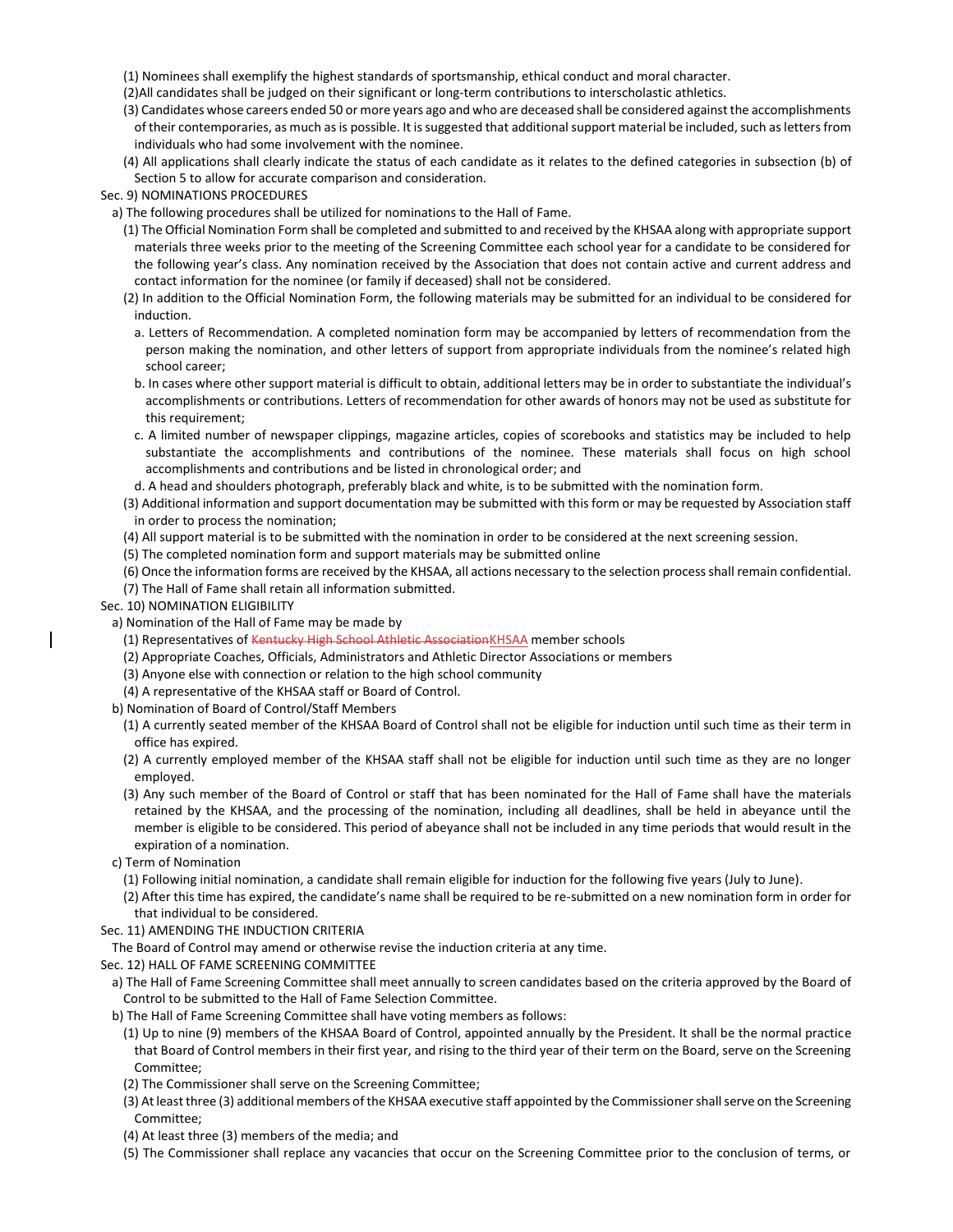resulting from any termination of Screening Committee membership.

- c) The duties and responsibilities of the members of the Hall of Fame Screening Committee shall be as follows:
	- (1) Attend the annual meeting of the Screening Committee, either in person or by electronic conference;
	- (2) Annually evaluate nominations of individuals submitted to the KHSAA by the prescribed deadline date;
	- (3) Approve only those individuals who had significant and or long-term contributions or accomplishments in high school sports and who meet the defined criteria;
	- (4) Evaluate and recommend changes to the induction criteria and guidelines on an annual basis
	- (5) After approving all worthy nominees, the Screening Committee shall recommend any changes to the numbers of candidates in each category, for both selection and screening, to the Board of Control; ; and

(6) Keep all action of the Screening Committee confidential. Violation of this provision shall result in removal from the committee. d) The voting procedures of the Hall of Fame Screening Committee shall be as follows:

- (1) KHSAA staff shall provide to the Screening Committee members a compilation of all nominees eligible for consideration and all support material at the upcoming Screening Committee meeting;
- (2) Such listing of nominees shall be listed in a format where categorical representation is easily recognized;
- (3) These listings shall be cross-referenced to ensure that each person eligible is listed in all applicable categories;
- (4) This listing shall be provided to the members of the Screening Committee not less than twenty-one (21) days prior to the Screening Committee meeting to allow for ample time to consider all candidates;
- (5) Screening Committee members shall rank candidates in order of desired screening preference, with the top listed person receiving the higher number of points;
- (6) The Screening Committee shall review candidates based on information available at the time of the Screening Committee meeting;
- (7) The Screening Committee shall meet at a time and place designated in conjunction with a spring Board of Control meeting to conduct the screening process;
- (8) The Screening Committee, provided adequate numbers of non-inducted nominees exist, shall forward not less than twentyfour (24) names (including those that remain eligible having been screened before) to the Hall of Fame Selection Committee for final consideration. It shall be the objective of this committee to keep the total number of screened individuals at or near the desired twenty-four (24) in order to offer continual consideration given the turnover in screening committee membership;
- (9) The Screening Committee, by majority vote or consensus, may forward groups of individuals en masse in an effort to meet the requirements of subsection 3 of Section 6. If this step is taken in order to ensure a balanced pool of nominees to be considered by the selection committee, then the Screening Committee shall by majority vote or consensus, determine how this group screening impacts the policy of having twenty-four (24) forwarded to the Selection Committee; and
- (10) No candidate shall be considered who is not part of the material distributed as detailed in item 1 above.
- Sec. 13) HALL OF FAME SELECTION COMMITTEE
- a) The Hall of Fame Selection Committee shall conduct balloting annually to screen candidates based on the list of candidates forwarded by the Screening Committee. This balloting shall be held near the time of the spring KHSAA Board of Control meeting. b) The Hall of Fame Selection Committee shall have voting members as follows:
	- (1) Up to nine (9) members of the KHSAA Board of Control, appointed annually by the President. It shall be the normal practice that Board of Control members rising to the second and fourth year of their term on the Board, serve on the Selection Committee;
	- (2) At least three (3) additional members of the KHSAA executive staff appointed by the Commissioner shall serve on the Selection Committee;
	- (3) At least three (3) members of the media;
	- (4) Other members may be added as necessary to ensure the integrity of the process; and
	- (5) The Commissioner shall ensure that the balloting is conducted in an anonymous fashion.
- c) The Selection Committee shall utilize the following voting procedures:
	- (1) At the discretion of the Commissioner and President of the Board of Control, the Hall of Fame Selection Committee may meet as a group or may choose to do its balloting by proxy ranking;
	- (2) Hall of Fame Selection Committee members complete rating sheets which shall be viewed as preliminary notes to the process and return these to the KHSAA for tabulation or such may be done by any other form of electronic balloting;
	- (3) No candidate failing to be forwarded by the Screening Committee shall be considered;
	- (4) Selection Committee members shall rank candidates in order of desired induction preference, with the top listed person receiving the higher number of points;
	- (5) After the initial tabulation of results, additional candidates beyond the desired class maximum size may be selected to ensure that each of the desired populations is represented;
	- (6) Totaling the votes for each candidate and applying the ratios established by the Screening Committee determines the induction class;
	- (7) The annual voting results of the Selection Committee shall be confidential;
	- (8) Inductees shall be announced at a pre-determined time following the final selection process and after the individuals have been contacted and indicated that they will be present or represented at the induction ceremony; and
	- (9) Prior publicity concerning nominees is not appropriate and may result in elimination from future involvement in any phase of the selection process.
- Sec. 14) APPOINTMENT AND PROCEDURES FOR VETERANS COMMITTEE
	- a) At the discretion of the Commissioner and President of the Board of Control, a Veterans Committee shall be appointed to review the list of those candidates selected for induction.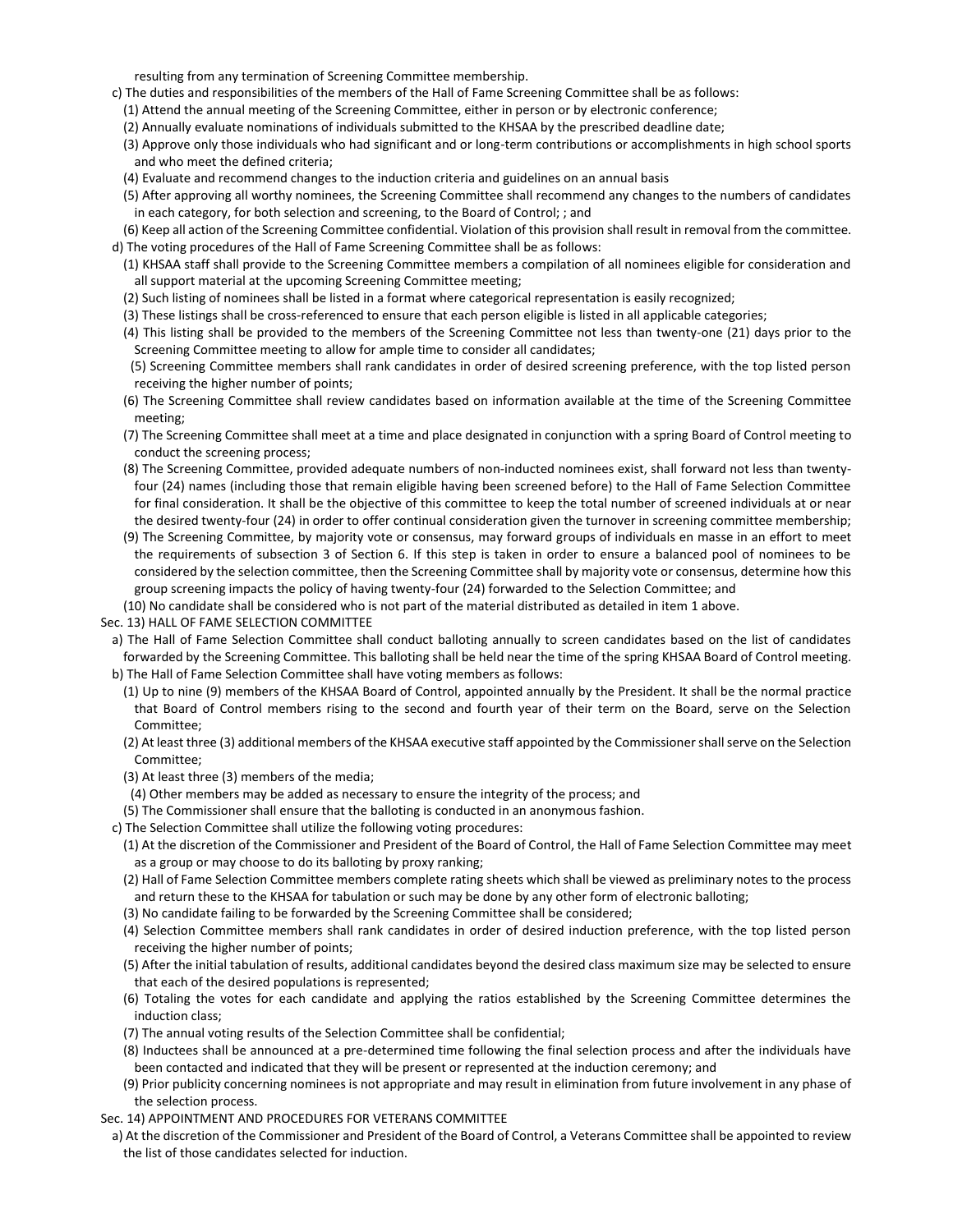b) This committee shall review the list of persons selected for induction, as well as those screened and eligible for nomination.

c) The Veterans Committee shall ensure that at least two (2) individuals are selected to the induction class whose career as a participant (as a coach, player, official or contributor) includes the time period of fifty (50) or more years prior to the induction ceremony.

d) The Veterans Committee, from the list of screened and eligible nominations, has the authority to select these individuals and add them to the selection class prior to the formal announcement of the induction class.

Sec. 15) AMENDING THE SELECTION PROCEDURES

The Board of Control may amend or otherwise revise the selection procedures at any time.

Sec. 16) INDUCTION CEREMONY

a) The Hall of Fame Induction Ceremony is held each year at a pre-determined date.

b) Inductees shall be notified in writing if selected for the following year's class.

Sec. 17) PAST INDUCTEES

Information about the past induction ceremonies of the Dawahares/KHSAA Hall of Fame can be found on the KHSAA website, www.khsaa.org.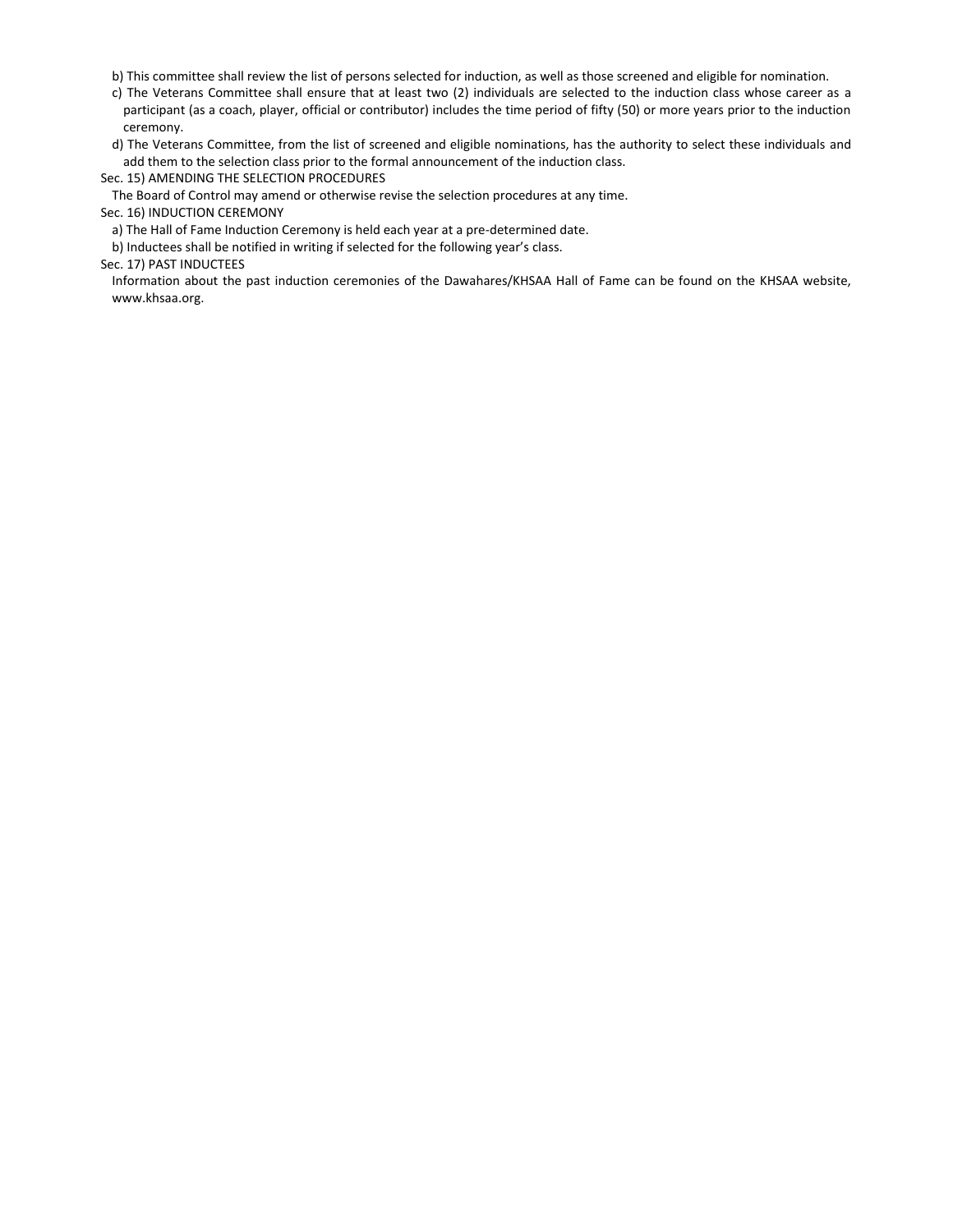## **POLICY- KHSAA LICENSED OFFICIALS GUIDELINES AND REQUIREMENTS**

#### Sec. 1) BACKGROUND

- a) In compliance with the Federal Court Decree of 1971 as amended, the Kentucky High School Athletic Association (KHSAA) has guidelines to govern the licensing and assignment of high school (grades 9-12) sports officials. These policies exist to ensure adherence to that decree.
- b) The KHSAA Board of Control, through the Commissioner's office, provides for the licensing and regulation of contest officials in Baseball, Basketball, Field Hockey, Football, Softball, Soccer, Swimming, Track & Field and Cross Country, Volleyball and Wrestling, for the cancellation of such licensing for just cause, for the setting of licensing fees, and for the establishment of classification levels and requirements for those levels of license. Licensing to officiate other activities may be expanded as offerings are added to the KHSAA.
- c) Officiating is not easy, and certainly not suited for every individual. An effective official needs to possess certain characteristics such as quick reaction time, confidence, calmness, consistency, good judgment, cooperation, knowledge of the rules, duties and mechanics, professional appearance, top conditioning, courtesy, a sense of humor, and courage.
- d) The KHSAA believes that officiating is an important part of the athletic program. For this reason, considerable time, effort and money is spent on clinics, videos and materials designed to be used by officials and organizations to increase the knowledge and improve the techniques of officials.
- e) The KHSAA Board of Control, through the Commissioner, has allowed for the designation of a member of the KHSAA staff to serve as the Supervisor of Officials Licensing for all KHSAA sports. This allows even more emphasis to be placed on recruitment of new officials and the retention of all licensed officials.
- f) In athletics, the official represents the integrity of the contest. By his or her action, on and off the field, court or pool, the official must earn through unquestioned honesty, demonstrated ability, obvious devotion and full understanding of the contest, its players, coaches, fans and newscasters, the confidence and respect which are the all-important attributes for fine officiating.
- g) To achieve officiating excellence, an official must combine his or her knowledge of the playing rules with proper officiating mechanics. The official must be responsible for participants in the contest receiving his or her best effort to the end that he/she will "reach into the rule", refuse to be intimidated by players, coaches or fans, give the play the full flexibility of his/her judgment, and implement his/her knowledge and ability with intelligent, understanding courage.
- h) An official must possess an inner desire to continually improve and strive to be one of the best. Certainly, all officials will not succeed in becoming a top official, but most certainly, the official who lacks this desire to improve has stopped growing as an official.
- i) The Commissioner shall ensure through the Supervisor of Officials Licensing, that these Officials Division Policies are reviewed on a not less than annual basis, and that the Board of Control has final authority on all policy related matters to ensure compliance with the Federal Court Decree of 1971.

## Sec. 2) ASSIGNMENT OF OFFICIALS FOR CONTESTS IN GRADES 9-12

- a) Pursuant to the Amended Decree entered December 22, 1971 in E. Deedom Alston v. Kentucky High School Athletic Association, United States District Court, Eastern District of Kentucky, Lexington Division, No. 2274, where the use of licensed officials is required for an athletic contest in the sports of football, basketball and baseball, said officials shall be selected by a Commission, composed of the KHSAA Commissioner and the Assistant Commissioners.
- b) The Commission has the authority, however, to contract with individuals to assist with this selection. Pursuant to this authority, the Commission may enter into independent contractor agreements with persons to directly assign regular season contests, known as "Assigning Secretaries". The Commission shall assign all officials for all KHSAA sponsored (district, region, semi-state, section and state) championship competition.

### Sec. 3) KHSAA OFFICIALS DIVISION

- a) Under the provisions of the KHSAA Bylaws and in accordance with the provisions of the Federal Court Decree of 1971, as amended, the KHSAA shall define the roles to be played and duties to be performed by persons within the Officials' Division.
- b) All terms of contract positions within the Officials Division shall be set by the Board of Control, including length of appointment and salary.
- c) The Office of the Officials Division shall be at 2280 Executive Drive, Lexington, Kentucky.
- d) The Officials Division shall be responsible for the recruitment, and assignment of officials to events where the use of licensed officials is required and where the KHSAA provides licenses. The KHSAA Commission has the authority, however, to contract with individuals to assist with the assignment of officials per the Federal Court order.
- e) Current specifications for the Officials Division are found in the KHSAA Bylaws. KHSAA administration of each sports program shall remain with the KHSAA Commissioner, Associate Commissioner and the KHSAA Assistant Commissioner with responsibilities for that sport. Programs involving recruiting, retaining and assigning officials in all sports shall be coordinated through the Officials Division.

### Sec. 4) DEFINITIONS

- a) Commission The Commissioner and Assistant Commissioners (including any designated Associate Commissioner) shall comprise the Commission.
- b) Assigning Secretary This refers to the person engaged by the Association in cooperation with the Regional Policy Board (RPB) to assign the scheduled contests for grade 9-12 competition (freshmen, junior varsity and varsity) to the members of a local association, as well as provide/coordinate local training and development efforts.
- c) Basketball Region This term is used generically to define the boundaries of the current basketball regions. These shall serve as reference points throughout the state and are not intended to imply only basketball. All KHSAA schools are within a basketball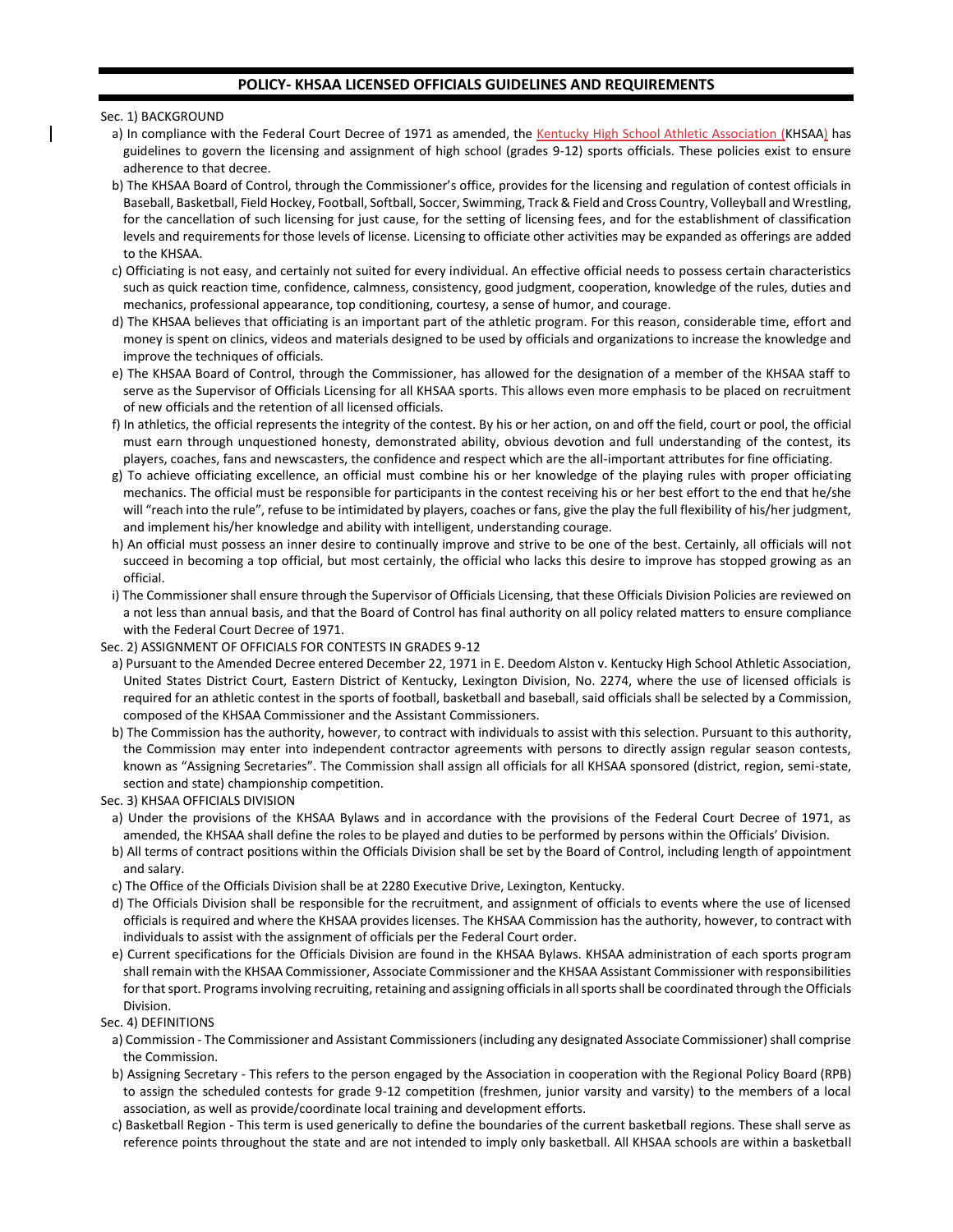region, whether they play basketball or not.

d) Licensing - The process handled by the KHSAA to license an official. It is the prospective official's responsibility to fulfill any and all requirements of the process. This process may be outsourced at the discretion of the Commissioner and Board of Control.

e) Board - The Board of Control of the Kentucky High School Athletic AssociationKHSAA.

f) Local Association - The group of officials formed under the auspices of an RPB and approved by the KHSAA to officiate contests for grade 9-12 competition (freshmen, junior varsity and varsity).

Sec. 5) WORKING CLASSIFICATION OF LICENSED OFFICIALS

(INDEPENDENT CONTRACTOR)

a) Officials licensed by the KHSAA are independent contractors. Officials licensed by the KHSAA are not employees of the KHSAA or a member school when serving as an official and have no insurance, tax withholdings or other benefits consistent with employment.

b) The KHSAA automatically submits the proper membership fee to the National Federation Officials Association (NFOA) for membership in that organization from the license fee as requested by the official or applicant during the application process.

c) Each official shall sign authorization to the following statement:

I hereby agree to join a local officials' association if required in my sport(s) to officiate contests for grade 9-12 competition (freshmen, junior varsity and varsity) and to review for acceptance, as an independent contractor, a schedule of contests assigned by a local assigning secretary. If accepted, I shall work for the fee set by the KHSAA and shall cooperate with the KHSAA as requested by KHSAA Bylaws and Officials Division Regulations. As an independent contractor, I am not an employee of the KHSAA or member school when serving as an official and understand that the KHSAA shall not provide insurance or other benefits consistent with employment. I request that the proper fee be taken from my registration amount and made payable for membership in the NFOA as detailed in KHSAA policies and to properly submit to a criminal background check at the required intervals. I agree by licensing that I shall provide my Social Security number and birth date to the KHSAA solely for the purpose of complying with the elements of a criminal records check.

Sec. 6) REQUIREMENT FOR LICENSING BY OFFICIALS

a) Any person who officiates contests for grade 9-12 competition (freshmen, junior varsity and varsity) in baseball, basketball, field hockey, football, soccer, softball, swimming and diving, volleyball and wrestling between member schools of the KHSAA shall be licensed with the KHSAA.

b) Any person who officiates contests for grade 6-8 competition as detailed in 702 KAR 7:065 shall be licensed with the KHSAA.

- c) Any person who officiates in Cross Country or Track & Field in a meet involving more than four (4) schools shall be licensed as a track and field official with the KHSAA. Schools are recommended to use only those officials in cross country and track and field who are licensed in track and field by the KHSAA regardless of the number of teams.
- d) Each official will be issued an identification number. The use of this and memorization of this number will assist the process of any inquiry.

## Sec. 7) RECRUITMENT OF OFFICIALS

- a) The KHSAA is bound by Federal Court decree as well as by the very nature of its existence to recruit new officials. This has been done by many methods, most at the local level. The Officials Division has adopted the following standard procedures for recruitment of officials:
	- (1) The KHSAA shall ensure that local associations, through the Assigning Secretary, utilize any medium and format possible to recruit new officials;
	- (2) The regional colleges and universities in this state, as well as other institutions of higher learning, are encouraged to offer officiating classes as part of the curriculum. In addition, the KHSAA staff is ready to assist as guest lecturers, clinicians and instructors for these classes;
	- (3) The KHSAA staff and Board of Control are strong advocates of advanced camps to improve the skill of officials and is ready to assist as guest lecturers, clinicians and instructors for these camp, however such camps cannot be used as a required revenue generator for assigning secretaries beyond nominal cost for time and expenses to conduct the activities; and
	- (4) The KHSAA offers a discounted license for full-time college students (12 hours) with verification of a full-time class schedule in an effort to get them involved at an early age.

Sec. 8) QUALIFICATIONS FOR LICENSING

a) The minimum standards for licensing of all officials shall be:

- (1) Applicant for licensing to officiate high school age (grades 9-12, freshmen, JV, varsity) competition and competition for students in grades 6-8 shall be a graduate of an accredited high school or be at least eighteen years of age. The Commissioner, with approval of the Board of Control, may authorize a program to allow for the licensing of high school seniors, who may or not be eighteen (18) years of age and who are otherwise in compliance with licensing requirements and agree to be eligible to officiate only contests involving students below grade nine (9);
- (2) Licensing fee shall accompany application form. The fee shall be returned if applicant does not meet requirements or if the proper amount is not enclosed;
- (3) Able to physically perform the duties of being a sports official prior to officiating grade nine through twelve competition;
- (4) Licensed with KHSAA and in good financial standing; and

(5) Submit to a Criminal Records and Background check upon request by KHSAA in accordance with adopted policy.

Sec. 9) FEES FOR LICENSING AS AN OFFICIAL

a) Each official or prospective official desiring a license shall pay a fee. The licensing fees are intended to cover costs of rules publications, postage and shipping, printed forms, membership in the National Federation Officials Association as requested, rules interpretation meetings, fees for Arbitersports.com usage in assigning, and other costs of administering the officials program.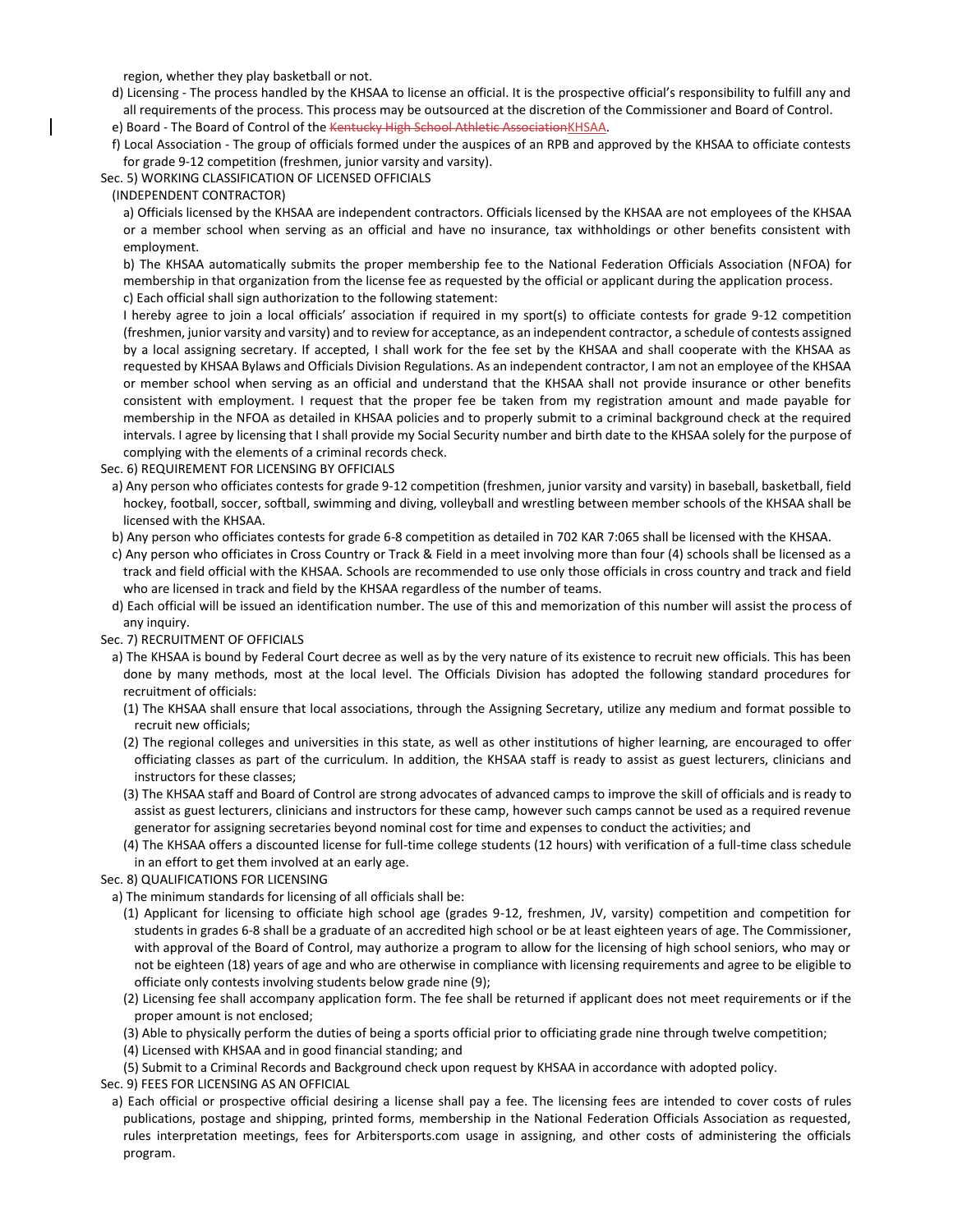- b) The fee which shall be published each year as part of the adoption of the standard minimum officiating fees, in order to license as an official with specific components as listed below:
	- (1) Administrative Fee Each official or prospective official shall pay an administrative fee to license with the KHSAA. From this fee, the official will receive the membership dues into the National Federation Officials Association (NFOA) as requested, as well as other relevant news and mailings general to all officials. This administrative fee also funds the Officials Trust Fund (\$5 per official for recognition programs), and the required Criminal Background Checks, as well as other items designed to promote, recruit and retain licensed officials in all sports;
	- (2) Per Sport Fee for Each Sport Licensed Each official or prospective official shall pay a fee for each sport in which he/she desires to license. For example, a person desiring to license in one sport would pay the Administrative Fee and the fee for the sport. If a currently licensed official desires to add a new sport or renew in a previous sport after the deadline, the fee shall be the same as the re-licensing additional sport fee, and process would be as described for all new officials;
	- (3) College, University, or approved High School Mentor Fees Each full-time student (12 hours) at a college or university (with verification of schedule submitted to the KHSAA) will have the Administrative Fee and the Per Sport Fee reduced;
	- (4) Twenty-Five Year Officials The fees for officials licensing in a single sport into their 26th year or beyond shall be waived for all sports, but each may be assessed the Administrative Fee. The licensing process shall be completed through the KHSAA prior to the acceptance of any assignments;
	- (5) Late Licensure Fee Each re-licensing official shall be charged a late fee for failing to license by the June 30 deadline in all sports. A late fine shall not be assessed for a re-licensing official who desires to add a first-time sport or for a new (prospective) official. Officials licensing after more than one year of lapse in licensing are not subject to the late fee;
	- (6) Late Clinic Fee A fee may be assessed to officials who fail to verify competition of the rules clinics in specific sports during the no-charge period. This fine shall be waived in a sport for first time licensing officials; and
	- (7) NSF (Insufficient Funds) Check or Declined Credit Card A fee will be assessed to any official whose check fails to clear the bank and the transaction results in the KHSAA having a fee assessed by its financial institution. Licensing will be suspended for these officials or prospective officials until this fee is paid.
- Sec. 10) LOCAL OFFICIALS' ASSOCIATIONS
	- a) The KHSAA's officiating program for recruiting and retaining officials depends upon the involvement of local officials' associations.
	- b) It is the ultimate goal of the KHSAA to have every official as an active and participating member of a local officials' association.
	- c) Local associations have many roles, including:
		- (1) The recruitment and encouragement of new officials;
		- (2) Assisting the Assigning Secretary in administering training and rules discussion meetings for officials; and
		- (3) Monitoring the local association to ensure compliance to all KHSAA regulations and standards by member officials
	- d) A local officials' association may be sanctioned by the KHSAA upon following the procedure outlined below:
	- (1) The Association is recognized and sanctioned by the Local RPB. There shall only be one such association for each sport within each local RPB;
	- (2) Only duly licensed KHSAA officials are eligible for membership in a sanctioned local officials organization;
	- (3) The local group may adopt its own name and its proposed Constitution and Bylaws. The Bylaws of the local association may not set aside the rules of the KHSAA nor may these documents conflict with the assigned duties of the Regional Policy Board and Assigning Secretary;
	- (4) A list of the current officers of the local regional organization should be kept on file with the Commission;
	- (5) The local association may not make rules or policies that supersede KHSAA requirements for officials in terms of qualification of varsity roster status or placement in crews or groups or assignment to regular season contests as this is the specific discretion of the Assigning Secretary; and
	- (6) The local association may not make rules or policies that supersede KHSAA requirements for officials in terms of postseason qualification. That is the specific discretion of the Association as all assignments are made by the Commission.
- Sec. 11) REQUIREMENT FOR CRIMINAL BACKGROUND CHECK AND STANDARDS FOR REVIEW
- a) A background check shall be done by the Kentucky High School Athletic Association ("KHSAA") on all licensed officials every five (5) years. The background checks will be doneduring the 2010-2011 school year using the database of the Kentucky Administrative Office of the Courts or other comparable firm.
- b) All new officials (prospective officials) after 2010-2011 shall have a background check done upon initial licensure. This first licensure shall be considered provisional in nature pending the successful completion of the background check. If the report is deemed inaccurate or does not provide sufficient detail of offenses, KHSAA may, at its discretion, request the applicant to provide a background check from the Department of Kentucky State Police. The cost of the Kentucky State Police Background check shall be borne by the appellant.
- c) Once completed, the background checks will be reviewed within the following items leading to PERMANENT SUSPENSION OR DENIAL OF LICENSURE. Permanent Suspension or Denial of Licensure - Licensing shall be denied any official or prospective official when the results confirm that the person has been:
	- (1) Convicted of a sex crime or criminal offense against a minor as defined in KRS 17.500;
	- (2) Listed as a violent offender as defined in KRS 17.165;
	- (3) Convicted for an unlawful transaction with a minor as set forth in KRS 530.064 or KRS 530.065; or
	- (4) Listed as a convicted felon, including being on probation, who has not had his or her civil rights restored.
- d) Once completed, the background checks will be reviewed within the following items leading to TEMPORARY SUSPENSION OF LICENSURE. The Commission may, upon presentation of competent evidence, suspend the ability of a licensed official to be offered game assignments by local assigning secretaries for the following reasons: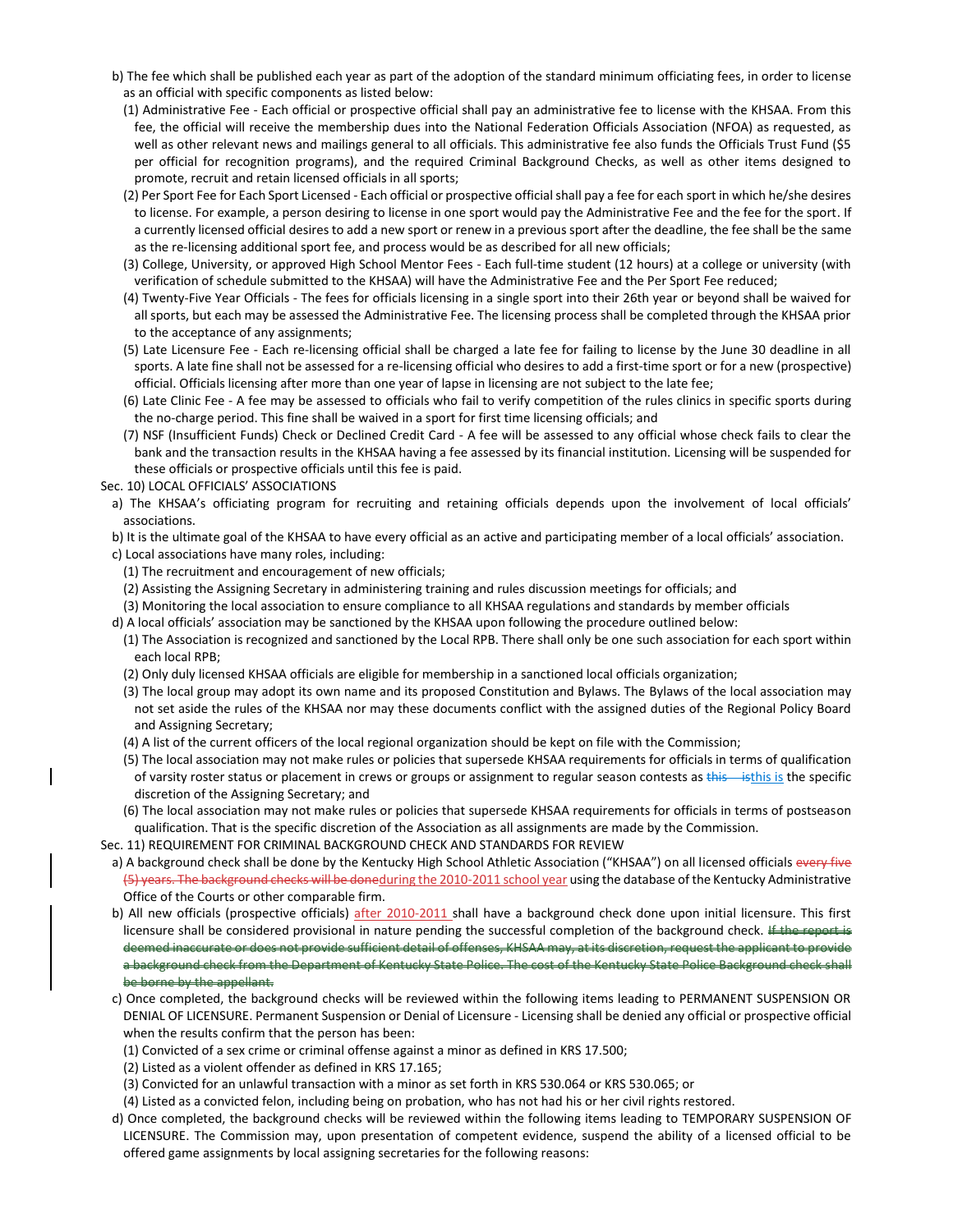- (1) Being formally charged, indicted or convicted of a violation of KRS 17.500 (sex crime or criminal offense against a minor), KRS 17.165 (violent offender), KRS 530.064 or KRS 530.065 (unlawful transactions with a minor);
- (2) Being indicted or convicted of any felony criminal act;
- (3) Being indicted or convicted of a misdemeanor act involving the use or distribution of mind or body altering drugs, theft or an act involving moral turpitude;
- (4) Any acts or omissions detrimental to the best interests of the KHSAA and interscholastic athletics, which could include but is not limited to:
	- a. Making derogatory remarks about officials, contestants, coaches or fans;
	- b. Instigating, inciting or being involved in disruptive incidents at contest sites or local association meetings or functions;
	- c. Making derogatory remarks or displaying critical actions or gestures against contest officials;
	- d. Sexual or other unlawful harassment;
	- e. Use of abusive or inappropriate language during the performance of the officials' duties or at any time from arrival at a contest venue to departure;
	- f. Providing unwarranted or derogatory news media releases, interviews or comments;
	- g. Improper or excessive communication with school representatives, media or general public regarding the evaluation or assignment of contest officials;
	- h. Terminating a contest before the normal end of regulation play without trying to secure the assistance of game management and security to rectify the problem; or
- i. Improper or inappropriate comments using traditional or social media, or conduct unbecoming an official;
- (5) Using mood altering substances on the date of contest;
- (6) Being convicted of an offense for which the imposed punishment includes the suspension of driving privileges;
- (7) Failure to timely (within 24 hours) and properly report the ejection of a player, administrator, coach, or spectator, or any other incident for which reporting is required by the Commission;
- (8) Requesting or soliciting the opportunity to officiate an interscholastic contest from any coach, league or official thereof in the sports of baseball, basketball, field hockey, football, soccer, softball, wrestling, or volleyball, if those schools are in an area that employs an assigning secretary;
- (9) Requesting or soliciting the opportunity to officiate a non-varsity interscholastic contest from any coach, league or official thereof in a sport or policy board area that mandates the assignment of that level by an assigning secretary;
- (10) Failing to properly notify school authorities or assigning secretary when unable to work a contest or failure to properly appear for a contest; or
- (11) Dishonesty in administration or completion of the Part 1 or Part 2 examination(s) or failure to complete the Part 2 exam if required.
- e) If a background checkthe report is deemed inaccurate, entitled soft provide sufficient detail of offenses, or credible information is referred to the Commissioner's office to indicate the necessity, KHSAA may, at its discretion, request the applicant to provide a background check from the Department of Kentucky State Police. The cost of the Kentucky State Police Background check shall be borne by the appellant.
- Sec. 12) APPEAL RIGHTS
	- a) The Supervisor of Officials shall notify, in writing, any official or prospective official that their license is being denied license, or temporarily/permanently suspended.
		- (1) Any official or prospective official suspended or denied licensure may appeal the decision of the Supervisor of Officials to the Commissioner. In support of their appeal, the official or prospective official shall procure and submit a background check from the Department of the Kentucky State Police. The cost of this check shall be borne by the appellant. As a part of any appeal, the following shall be considered:
			- a. If suspension or denial of license is based upon the conviction of a felony, the Commissioner may restore or issue a license if more than five (5) years have passed since the completion of the sentence, parole, or probation that was issued in the matter (provided the offense was not classified as: a sex crime or criminal offense against a minor as defined in KRS 17.500; unlawful transaction with a minor as set forth in KRS 530.064 or KRS 530.065; or a crime that results in the individuals being listed as a violent offender as defined by KRS 17.165);
			- b. If suspension or denial of license is based upon any conviction of: sex crime or criminal offense against a minor as defined in KRS 17.500; unlawful transaction with a minor as set forth in KRS 530.064 or KRS 530.065; or a crime that results in the individuals being listed as a violent offender as defined by KRS 17.165, licensure will not be issued or reinstated unless such offense has been reversed by proper authority having jurisdiction over the matter; and
		- (2) Any official or prospective official may appeal the Commissioner's decision to the Board of Control no earlier than the next regularly scheduled meeting.

Sec. 13) LICENSING PROCESS FOR NEW (PROSPECTIVE) OFFICIALS IN ALL SPORTS

- a) An applicant shall complete an application online using the KHSAA website, www.khsaa.org. All requested information must be on the form with specific emphasis on the following required items:
	- (1) Social Security Number;
- (2) Birth date;
- (3) Phone Numbers;
- (4) The applicant must indicate if already currently licensed in another sport in order that the proper fee is applied; and
- (5) Applicant must indicate if currently or previously licensed in another state and must provide verification of those records from another state(s) to receive the reciprocal service credit.
- b) The application for a new (prospective) official license shall be received by deadlines as published on the KHSAA website.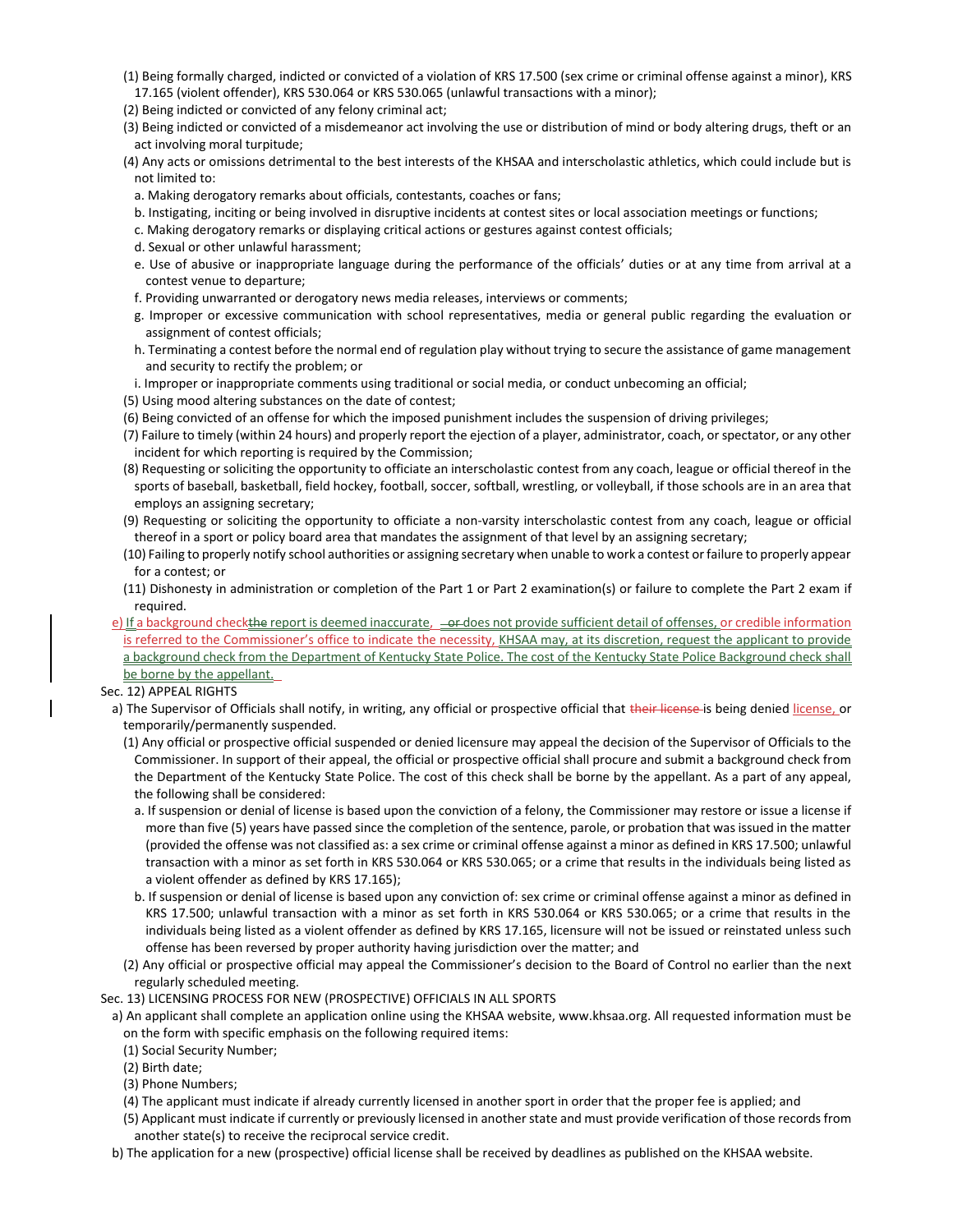- c) All licensing fees shall only apply to that currently open year's officiating record.
- d) All requirements, including completion of the Part 1 Exam, shall be completed no later than the deadlines published on the KHSAA website.
- e) If licensing is canceled due to lack of fulfilling these requirements, the year shall not be credited, no refund shall be issued and the amount paid shall not be carried to a future year and the applicant must start the process anew if desiring to license in the future.
- f) After a properly completed application and fee are received by the KHSAA, prospective applicants shall be mailed the rule books for that sport, and shall be sent instructions for the Part 1 Examination based on the following anticipated schedule:
	- (1) Applicants for fall sports (field hockey, football, soccer, volleyball) receive the new materials late summer (approximately mid-July);
	- (2) Applicants for winter sports (basketball, wrestling, swimming) shall not receive these new materials until mid-fall; and
- (3) Spring sports applicants (baseball, softball, and track) shall not receive new materials until approximately February 1.
- g) Applicants must then complete the Part 1 Examination using the online system. This is an open book examination which shall be completed by published deadlines.
- h) Licensing is not complete and the applicant is not eligible to officiate grades 6-12 contests until this examination has been completed and a score of at least 70 percent is attained.
- i) The Part 1 exam can be taken twice to obtain the required score, but cannot be repeated once a score of 70 is achieved.
- j) Examinations are processed immediately and posted to the record of the official.
- k) Applicants failing to complete the required testing are not refunded fees and the prospective official will not be given credit for the year of service and would have to start the process anew if desired in a later year.
- Sec. 14) REQUIREMENTS/DEADLINES FOR RE-LICENSING OFFICIALS IN ALL SPORTS
- a) All currently licensed officials shall be sent re-licensing information electronically when the system opens for the coming year .year. Included in this information shall be an explanation of any licensing procedure changes, officiating and licensing fees, and the link to the proper application for re-licensing.
- b) Prior to the published deadline of the upcoming licensing year Licensing and fee payment is required of Previously Licensed Officials for the coming school year.
- c) A final deadline shall be published on the KHSAA website for receipt of the licensing application and fee as well as any required examinations. Applications received after deadline dates will be not be processed and prospective registrants will be eligible to resume the process when licensing is opened for the subsequent year.
- d) Each completed re-licensing form processed after the published deadline(s) shall be assessed a late fee. It is the official's responsibility to maintain address and contact information online if any has changed as the official will be liable for late fees without waiver.
- e) Upon completion of the re-licensing requirements, each official may print his/her license from the KHSAA website. This license should be available for examination at any KHSAA contest event.
- f) Rule books for each re-licensed sport as well as other required publications shall also be mailed, according to availability and based primarily on the printing and shipping schedule of the National Federation.
- Sec. 15) METHODS OF FEE PAYMENTS
- a) Personal checks will be accepted for renewal of licensing along with an additional fee for processing. It is therefore strongly recommended that online payments be made for licensing.
- b) There will be no extra fee for licensing via credit card (Visa, Mastercard, American Express or Discover).
- c) A handling charge shall be assessed on any check returned by the bank or declined credit card for any reason. An official shall be considered not licensed until all fees are paid.
- Sec. 16) REQUIREMENT TO JOIN LOCAL OFFICIALS ASSOCIATION
- a) Each licensed official must join a local association to officiate contests for grade 9-12 competition (freshmen, junior varsity and varsity) if one is formed in sport and abide by the rules of that association. In wrestling, the only recognized association for the purpose of meeting this requirement is the Kentucky Wrestling Officials Association. Associations are not currently formed in Field Hockey, Swimming and Track and Field (Cross Country), and as such, membership is not required.
- b) An official who is an active member of multiple associations shall prioritize one local association per sport for the purpose of the assignment of postseason competition.
- Sec. 17) CLASSIFICATION OF OFFICIALS
- a) Officials licensed with the Kentucky High School Athletic AssociationKHSAA shall be classified as Level 1, Level 2, or Level 3. Requirements for these classifications are:
	- (1) Level 1. An official shall be classified as Level 1 as soon as he or she has paid the annual licensing fee, and has attained a grade of at least 70 percent on the Part 1 Examination in that sport.
	- (2) Level 2. An official shall be classified as Level 2 if he or she has been Level 1 with the KHSAA for at least one school year, has attended the sports-specific KHSAA sponsored rules clinic, has paid the annual licensing fee, and at such point in time as he or she attains a grade of at least eighty (80) percent on the Part 2 Examination in that sport for the school year in which the Level 2 rating is requested. After having received the Level 2 rating, the official shall continue to receive the rating each school year upon payment of the licensing fee and until all requirements for the Level 3 rating are met.
	- (3) Level 3. When an official licenses for the sixth school year with the Association, he or she shall be classified as Level 3 if he or she has been previously classified as Level 2, has attended the sports-specific KHSAA sponsored rules clinic, has paid the annual licensing fee for that sport, and at the point in time when he or she receives a grade of at least ninety (90) percent on the Part 2 Examination during the school year the Level 3 rating is requested. After having received the Level 3 rating, the official shall continue to receive the rating each school year upon payment of the annual licensing fee.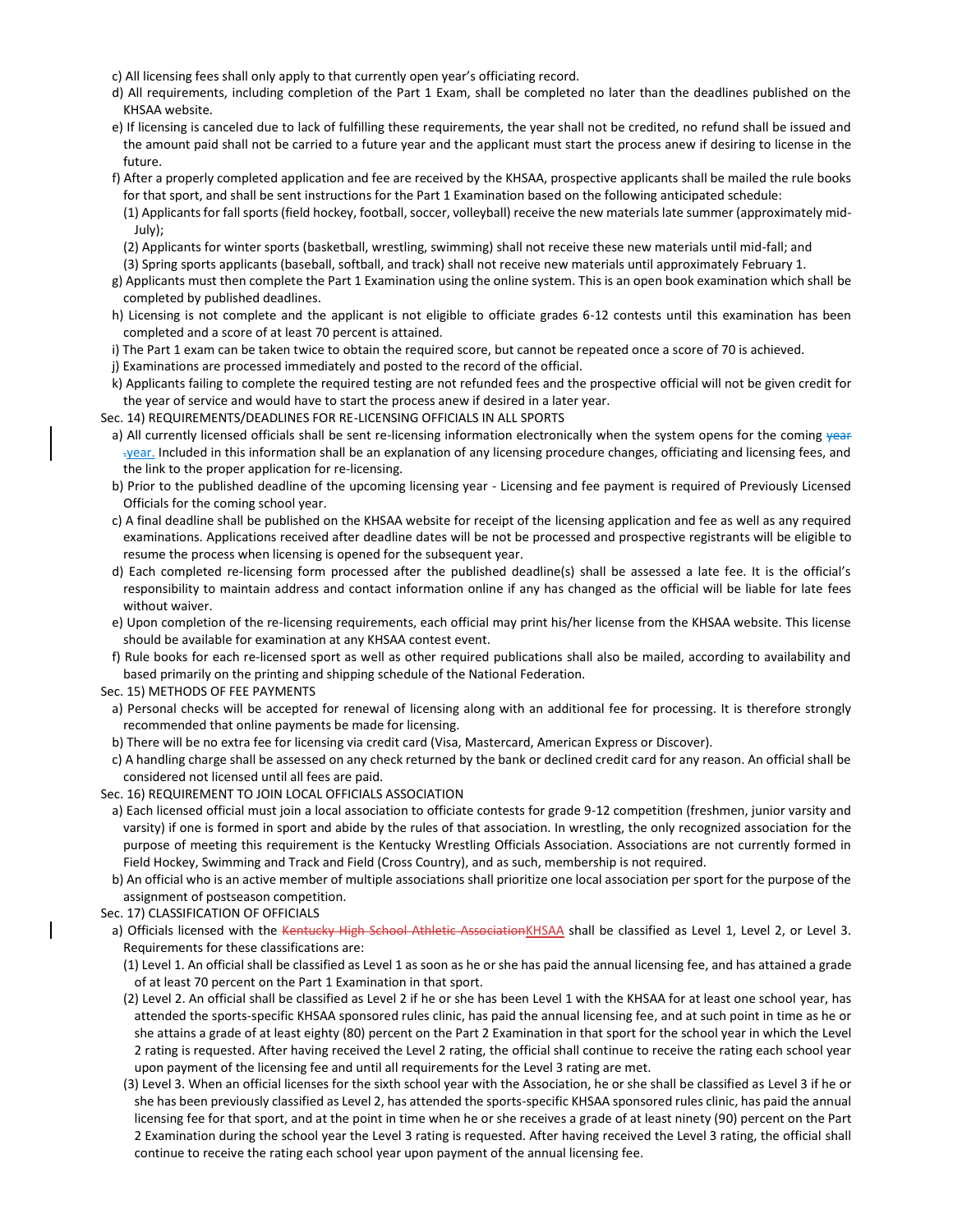#### Sec. 18) RECIPROCITY OF OFFICIALS/MOVEMENT BETWEEN STATES

- a) Officials may desire to officiate in more than one state or may transfer into Kentucky after licensing in another state. If concurrent licensing is desired, it would be necessary to license in each state and fulfill all of the requirements of each state. Many states accept such items as test scores, clinic attendance, etc. from an officials' tenure in a previous state. Kentucky does not honor rules clinic attendance or transfer of licensing levels from other states as those licensing requirements may not be uniform.
- b) The KHSAA shall recognize years of officiating experience in other states while not licensed in Kentucky and Part 1 examination scores of an official transferring into Kentucky after having been licensed as a contest official in another state that conforms to the playing rules of the NFHS.
- Sec. 19) RENEWAL OF LICENSE AFTER LAPSE
	- a) An official who does not re-license at least one year may re-license by completing the necessary forms and submitting the required fees.
	- b) Officials shall always maintain credit for prior years of licensing.
- c) An official attempting to license after at least one year without licensing shall not be subject to the late fee.
- Sec. 20) NFOA MEMBERSHIP AND INSURANCE COVERAGE
- a) A portion of the annual KHSAA administrative licensing fee for each official with the KHSAA shall be submitted to the National Federation for membership in the NFOA per the official's request.
- b) A benefit of membership is the representation of the organization on the rules committees in the various sports, giving officials a voice in those changes. Various awards are given by the NFOA as well as other amenities.
- c) This membership also provides access to an Arbiter Central hub for the NFHS which allows for searchable rules books, case books, and other study material.
- d) Those desiring to join the NFOA as indicated on the licensing application have catastrophic medical insurance provided by that organization and not provided directly by the KHSAA.
- e) For questions regarding insurance coverage under the program, please contact the NFHS in Indianapolis or see the program description on the KHSAA website.
- Sec. 21) CONFLICT OF INTEREST GENERAL STATEMENT AND REQUIREMENTS TO AVOID CONFLICT
- a) An official shall not knowingly accept an assignment of a contest if any of the following conditions exist:
	- (1) If there is a KHSAA Officials Association that makes assignments through an assigning secretary and the assignment did not come through any authorized local association assignments procedure;
	- (2) If any official assigned to the contest is not fully licensed with the KHSAA;
	- (3) If the official or the official's spouse is employed by any school fielding a team involved in a contest;
	- (4) If the official is related by blood or marriage to a person (parent, grandparent, child, grandchild, brother, sister, brother-inlaw, son-in-law, etc.) affiliated with a team or school involved in a contest;
	- (5) If the official and any person affiliated with a team involved in a contest are former or present teammates, roommates, classmates, business associates or close personal friends; or
	- (6) If the official or the official's spouse attended or worked at either school within the last ten (10) years.
- b) An official may accept assignment of a regular season contest or tournament only by fully informed written consent of the head coaches if any of the following conditions exists (such consent shall be presumed if the information is made public to all entrants and schools continue to choose to enter competition in Track and Field, and Swimming):
	- (1) If the official has a child in school in one of the involved schools, or a child who graduated from one of the schools within the previous five years;
	- $-(2)$  If the official or the official's spouse is employed by any school fielding a team involved in a contest;
	- (3) If the official is related by blood or marriage to a person (parent, grandparent, child, grandchild, brother, sister, brother-inlaw, son-in-law, etc.) affiliated with a team involved in a contest;
	- (4) If the official or any person affiliated with a team involved in a contest are former or present teammates, roommates, classmates, business associates or close personal friends; or
	- (5) If the official or the official's spouse attended or worked at either school within the last ten (10) years.
- c) An official shall advise the assigning secretary of all known conflicts of interest with schools normally served by the local association prior to any assignments for a season.
- d) In the event an Assigning Secretary does not know of a conflict in accordance with a) and b) above, an individual official shall notify the assigning secretary of all known conflicts upon receipt of the schedule and the official shall not accept an assignment without first ensuring compliance with the provisions of this section.
- e) In the event a conflict with these provisions becomes known after acceptance of the contest, the official shall make such conflict known to the assigning secretary or assigning authority as soon as practical:
	- (1) If the conflict is under a) above, the official shall be removed fromofficiating contract shall automatically be cancelled from the contest or tournament without penalty; and
- (2) If the conflict is under b) above, the assigning secretary, in accordance with local association policy, shall inform both coaches of the possible conflict and should reassign the official in the absence of consent from both head coaches, without additional penalty to the official.
- f) It shall-should be considered a violation of the Officials' Code of Ethics for an official to work a contest in violation of these provisions and an official violating these provisions may have the license to officiate suspended for a period of time by the Association.
- Sec. 22) ADVANCE CAMPS/CLINICS/TRAINING
	- a) In many sports, local associations or other entities including the KHSAA may assist with providing materials for advanced specialized training efforts for the purpose of allowing officials to voluntarily receive concentrated instructions and training.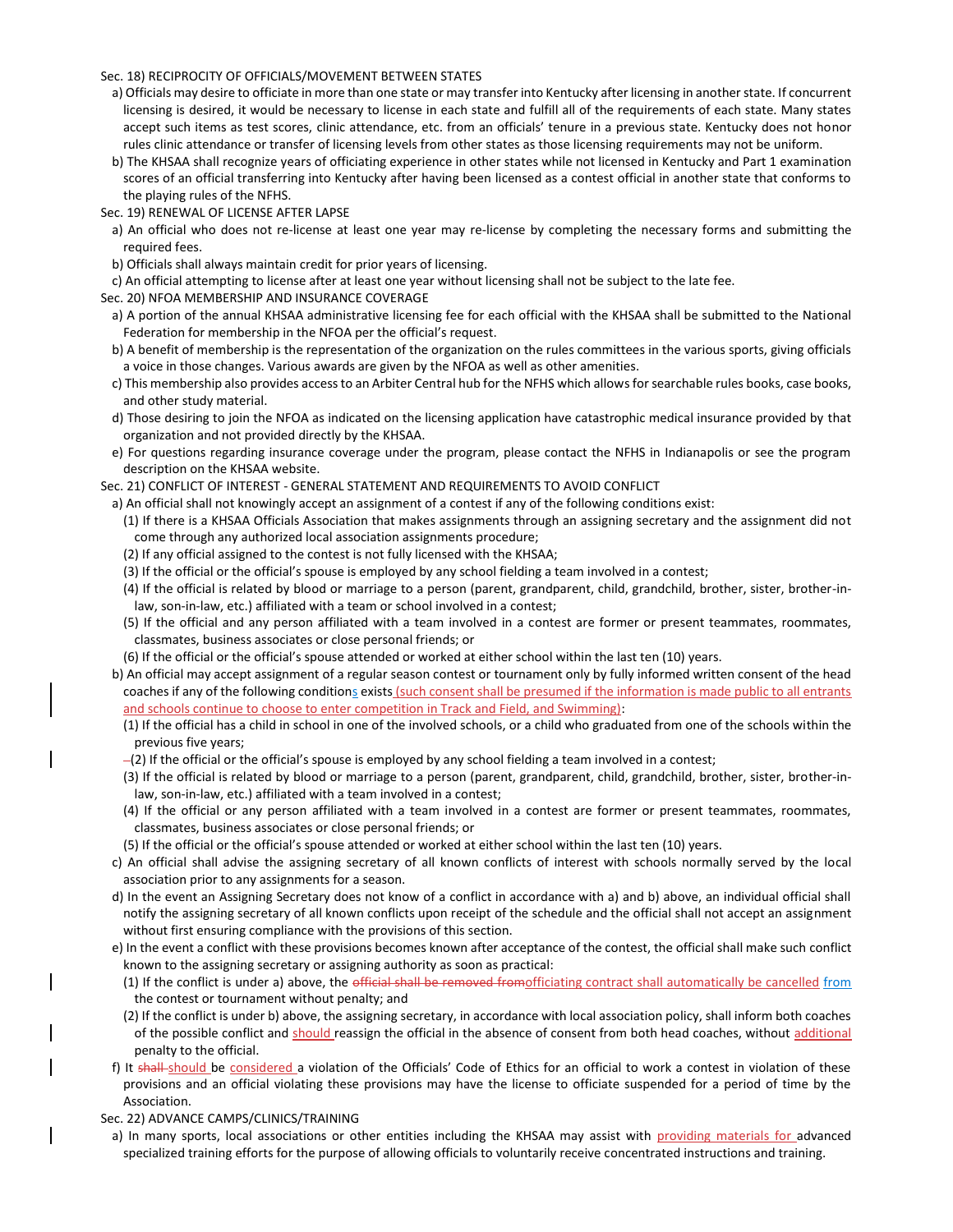- b) Such camps cannot are not to be used as a required revenue generator for assigning secretaries beyond nominal cost for time and expenses to conduct the activities without expressed written consent of the RPB.
- c) Such camps are not required and shall not be construed as a condition of employment by an official.
- d) The sports specific contact within the Association can may be able to advise the officials in a specific sport as to the availability, potential training material, and any relevant advantages for attendance.
- (e) Any advanced camp used by a local assigning secretary as a requirement criteria for consideration for postseason assignments by a licensed official shall produce a financial accounting to the RPB of that region where the requirement is present.

### Sec. 23) RULES CLINICS

- a) Each year, the staff conducts or supervises the conducting of rules clinics in KHSAA sports, which deal primarily with playing rules changes and points of emphasis.
- b) The planned clinic dates for the upcoming school year are in various publications and available at www.khsaa.org.
- c) These dates may be superseded due to conflicts or logistical issues, and the most current list shall be posted on the KHSAA website.

### Sec. 24) PART 2 EXAMINATION

a) The Part 2 Examination is administered online by the Association in most sports, can only be taken online, and can be taken a maximum of two times.

- b) Officials choosing to take the exam may only do so during the scheduled datestesting window.
- c) The test may not be given in advance or after the testing datewindow.
- d) After this testing window, there will be no other opportunities to take the test.
- e) It is recommended that active officials take the Part 2 exam each year.
- Sec. 25) ACCEPTANCE OF ASSIGNMENTS
- a) An official shall make the decision as to whether or not to accept assignments in the time and manner prescribed by the appropriate Assigning Secretary.
- b) Failure to work an accepted contest, unless providentially prevented from doing so, may be cause for a one-year suspension of licensing in that sport.
- Sec. 26) PAYMENT OF CONTEST OFFICIALS
	- a) All payment for officiating services, if done on site of the contest, shall be in the privacy of dressing facilities.
	- b) If payment for services is made onsite, it should not be by members of the coaching staff.
	- c) If member schools are in a situation where payment cannot be made at the game site, it shall be made within seven (7) days to the contest official.
	- d) ArbiterPay, a division of ArbiterSports has been approved by the Commonwealth of Kentucky Auditor of Public Acccounts as a permitted paying agent for contest officials to allow for electronic payment and required document processing.
	- e) The use of ArbiterPay allows for the schools to NOT have to handle sensitive information such as the required forms with social security numbers of officials, and also manages required IRS tax information on behalf of the official.
	- f) If the submission of the social security number by game officials is required prior to payment, the request for this information shall be made to the game officials on approved Board of Education supplied forms, and the handling of this information shall only be by adult school representatives who are employees at the school who shall be liable for the inadvertent release of information.
	- g) The KHSAA does not release social security numbers on its contest officials.
	- h) It is strongly recommended that officials be paid through an electronic payment system rather than single check, with ArbiterPay as the recommended vendor.
- Sec. 27) ARBITERSPORTS.COM USAGE
	- a) The KHSAA contracts with Arbiter Sports to allow the usage of the website www.arbitersports.com for the assignment of all contests.
	- b) It shall be a criterion for being a licensed official that the official shall release information from the KHSAA to this company solely for the purpose of ensuring the communication of game assignments.
	- c) All assigning secretaries shall certify within the signed contract that they will utilize the features of the arbitersports.com system to record scratches and ensure that a scratched official is not assigned.
	- d) All assigning secretaries shall *certify within the signed contract that they will* utilize the "bill to" features of the arbitersports.com system to ensure proper notification of the fee due to officials and enable the use of the ArbiterPay system.
- Sec. 28) OFFICIALS FAIL TO ARRIVE
	- a) In the event a contracted official fails to arrive for a scheduled contest, the Assigning Secretary may have those officials who are present:
	- (1) Officiate the contest with less than the usual number of officials. However, the crew size shall be compliant with NFHS playing rules. (For example, a nonvarsity football game shall have not less than 3 officials as that is the minimum acceptable crew size). In this case, the contest official(s) who officiate the contest are entitled only to the compensation for themselves, no additional fee is due;
	- (2) Replace the absent official with a properly and currently licensed local official; or
	- (3) Cooperate with the involved teams to postpone/reschedule the contest.
- Sec. 29) FACILITY/GROUNDS FIT TO PLAY
	- a) The Referee (Lead Official/Crew Chief) is to judge, in accordance with the sport's playing rules, as to whether or not the contest site is fit for play. He or she has the authority to cancel a contest due to unfit grounds/facilities, within the scope of those playing rules, or direct corrective action be taken prior to the event.
- b) If contests are canceled for this reason, the Association shall be notified by the official through the submission of an online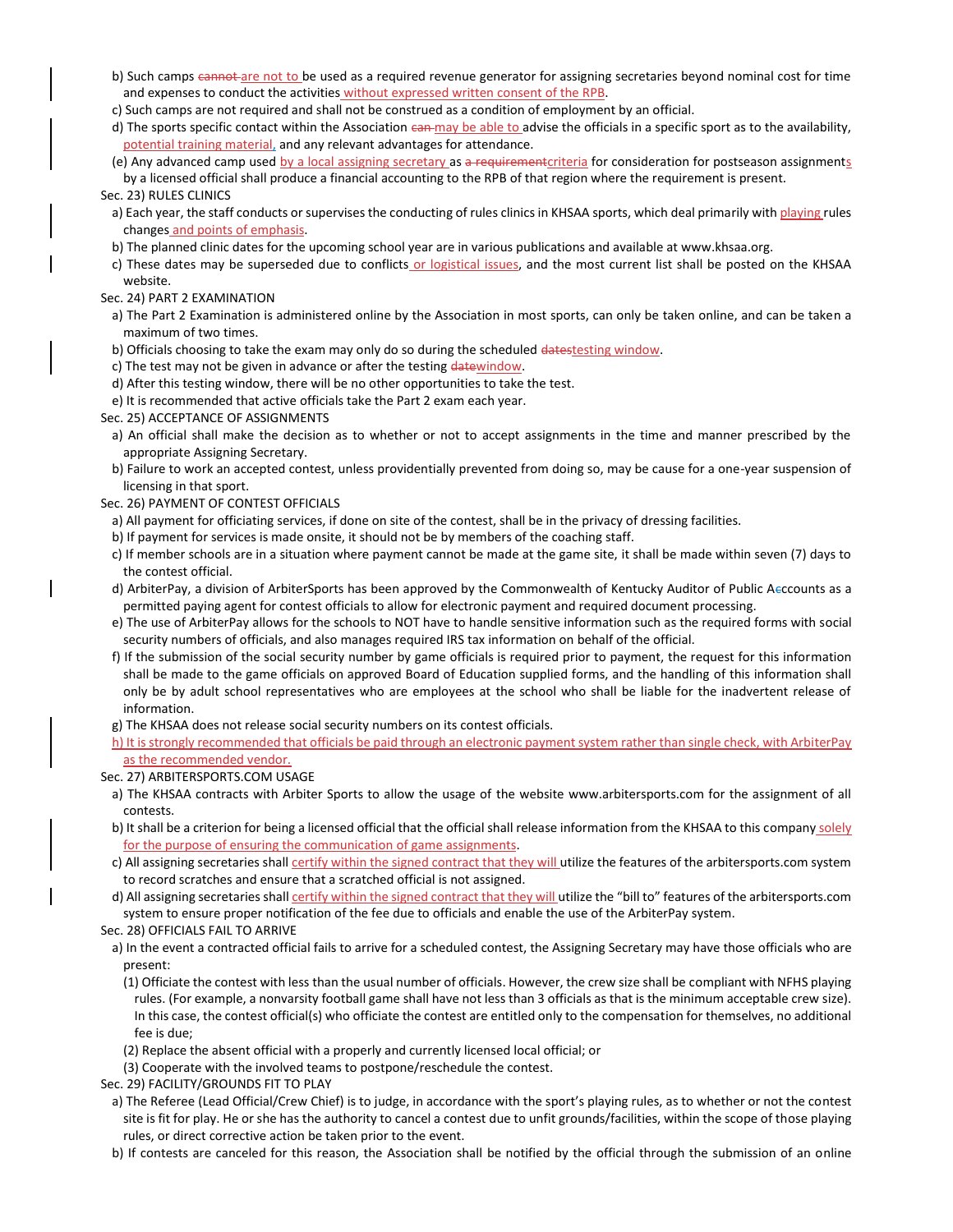incident report.

#### Sec. 30) CANCELLATION OR POSTPONEMENT OF CONTESTS

- a) It is the duty of the home school to properly notify the contest officials in case of cancellation or postponement of the athletic contest.
- b) If a contest is canceled and the officials were notified prior to departure, there is no financial liability on the part of the school.
- c) If a contest is canceled prior to the officials leaving home and the officials are not notified, the home school is responsible for the payment of a full game fee plus the local policy board travel allowance.
- d) If a contest is canceled due to circumstances that occur after the officials have left home but prior to the start of the contest, the home school is responsible for the payment of the local policy board travel allowance fee to the crew of officials, plus a fee of 1/5 of the KHSAA established contest fee to each official.
- e) If a contest is postponed after the start of the contest due to inclement weather, the officials originally assigned to the contest shall make every effort to be available for the completion date to fulfill the contract. The member schools shall not be liable for an additional contest fee for the officials to work the re-scheduled contest, but shall be liable for an additional travel expense (mileage) fee. Each local officials' association is to implement a policy for the remuneration of officials working a re-scheduled contest who were not originally assigned to the contest.
- Sec. 31) IDENTIFICATION REQUIREMENT
	- a) It is important that prior to each contest, the Assigning Secretary and member schools verify that officials are licensed by the KHSAA. The official's responsibility in this situation is to be able to present the current identification card to the host school Athletic Director before the contest or assist in the location of verification listings online.
	- b) Under no condition shall an Assigning Secretary assign an official who is not properly licensed by the KHSAA to a middle school, freshmen, junior varsity or varsity high school athletic contest.
	- c) It is the responsibility of the member school to verify that each official is licensed and verification can be done via the KHSAA website, www.khsaa.org.
- Sec. 32) MAINTAINING RECORDS
- a) Each official and prospective official is required to establish a secure login to the KHSAA website. The portal for this login is located at www.khsaa.org.
- b) The login is done by entering the email address of the official, and a password established by the official.
- c) The KHSAA does not maintain password lists and cannot offer assistancehelp in retrieving passwords. HoweverHowever, the password may be reset by the official at any time and as often as desired.
- d) Much of the information needed by officials (test scores, re-licensing forms, clinic attendance registry, detailed address and phone listings for officials, etc.) is only available through the secure login site.
- e) It is each official's responsibility to notify the KHSAA office immediately with any address changes and changes in any demographic information. There will be no waiver of any late fees or obligations of an official due to email, mail or parcels not arriving due to incorrect address information (electronic or regular mail).

Sec. 33) DISQUALIFICATIONS - REPORTS (ONLINE ONLY)

- a) It is the responsibility of the ejecting contest official to report immediately (within 24 hours) in writing any unsportsmanlike conduct or other action on the part of the coaches, players, school administrators, spectators or any other type of incident that results in the ejection of a coach, player, administrator, or spectator from a contest.
- b) Disqualifications are to be reported online via the KHSAA website, www.khsaa.org. Submission in this manner automatically forwards the report to both schools and to the Association.
- c) Incidents such as the ejection of a nonplayer or other individual shall be reported to the KHSAA within twenty-four (24) hours using the online incident report.
- d) For the ejection of a player or coach, the official must report the name and school of the offender with the report, and will be penalized for failure to properly complete this important administrative step.
- e) Officials reporting disqualifications should keep the reports direct and to the point, reporting the facts as they occurred. Officials are to refrain from opinions and editorial comments about prospective penalties.
- f) It is also the duty of each official to report any unusual incident which may or may not have led to unsportsmanlike ejection, but of which the knowledge is critical to the KHSAA in administering the sports program.

### Sec. 34) PROVIDENCE

- Officials are to take action according to the playing rules in cases of "Acts of God" or Providence.
- Sec. 35) KHSAA PUBLICATIONS/SUPPLIES
- a) Each official is entitled to the rule book for each sport in which they are currently licensed.
- b) If a separate Case Book is printed for a sport, it may be provided to each official at the discretion of the Commission.
- c) Additional materials for each sport, at the discretion of the Commission, may also be distributed.
- d) Additional copies of sports specific publications are available for purchase from the NFHS and Referee Enterprises via links on the KHSAA website.
- Sec. 36) SOCIAL MEDIA, OFFICIATING AND RECOMMENDED ELECTRONIC CODE OF ETHICS
	- a) With the increased use of social networking through the internet and via mobile phone and devices, it is important for officials to understand the importance of maintaining an ethical approach while participating in various forums, chat rooms, and all forms of social media.
	- b) Violations of this policy will be considered conduct "unbecoming" an official and subject a licensed official to licensure suspension.
	- c) To malign or openly criticize another official in any form of electronic communication is considered not only unprofessional, but also undermines sports officiating in general.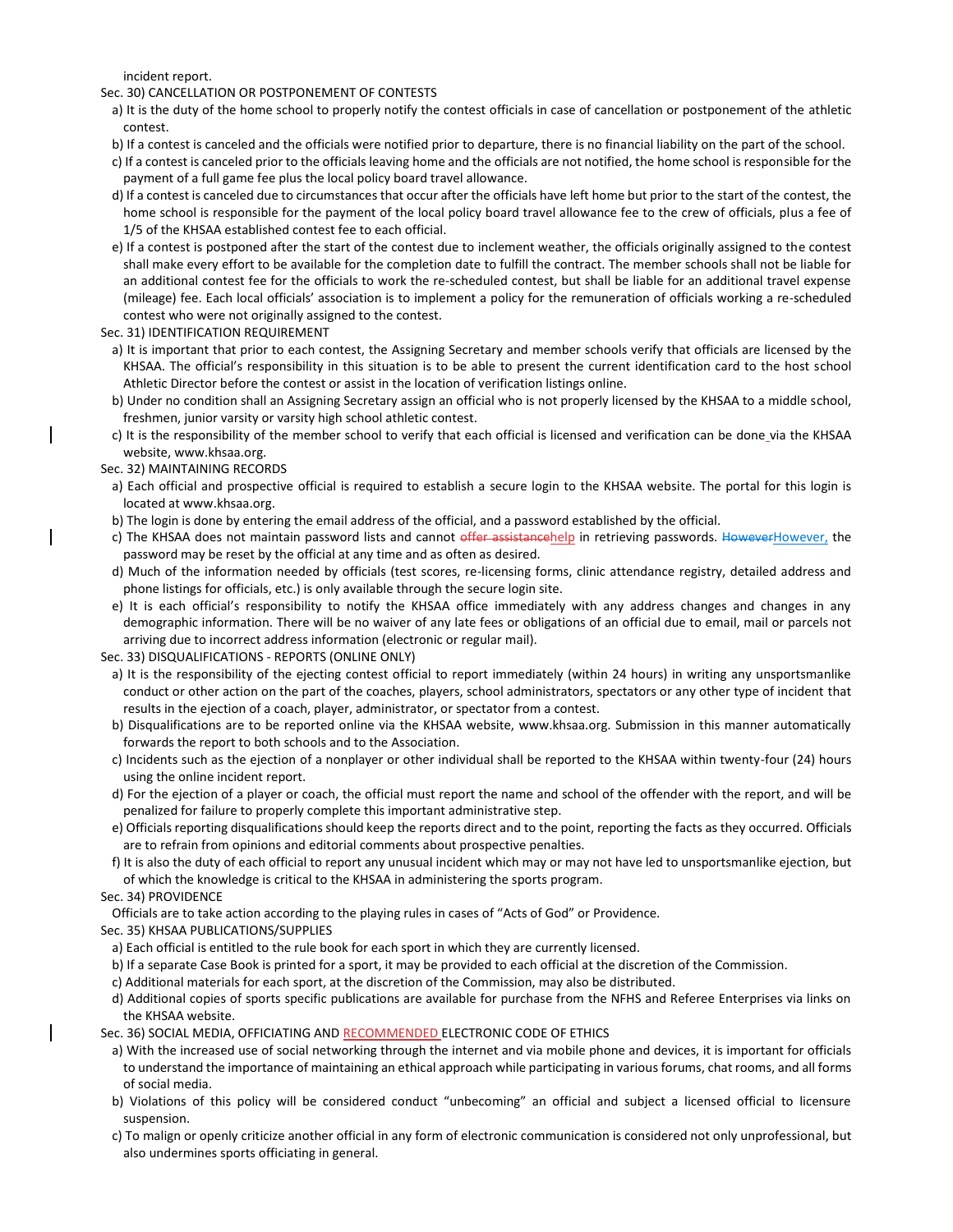- d) It is also unprofessional for officials to offer rules clarifications or interpretations through this medium without the expressed directive from the appropriate state high school association.
- e) Licensed officials have to be very careful with the use of social media. In many cases, closed discussion and understanding is important to consistency and rules enforcement. The line is crossed when an official states, "The call should have been", or "The rule should have been interpreted as", for those are statements that should only be made by those officially designated by the NFHS or state offices to make such interpretations. Internal discussion is likely a very good thing if the audience can be securely limited. A moderator or discussion leader can then say "we have had enough debate, we will get a clarification and post it online when we get it." That's the advantage of closed forums.
- f) Social networking sites can be wonderful communications tools. But there can be unintended consequences if they are used improperly. Because of their unique standing, officials need to be particularly careful when using those sites. Here are some reminders and guidelines:
	- (1) Consider social media communications as public at all times, even if created with private intentions.
	- (2) If you are going to use social media in any form, consider your communication may be read by anyone at anytimeany time.
	- (3) Be aware that posts on social media are visible to the general public.
	- (4) Even if you limit access of your page to friends, it is likely that your post will be viewed by someone beyond the circle of people you intended to see it.
	- (5) Remember that you represent the officiating industry, your associations, your assigners and your partners. Act accordingly.
	- (6) Promote officiating in a positive light and with a general feeling of pride and professionalism. You are an ambassador for officiating.
	- (7) You have a unique access to information. The same ethical restrictions that apply to any form of public speech also apply to social media.
	- (8) It is inappropriate to communicate specifics about your assignments, other officials, conferences/schools, coaches, players or any related personnel.
	- (9) Do not engage in specific play and or ruling evaluation/commentary, whether it be of a game you worked, one that you witnessed or in general about the impact of officials in any sporting event.
	- (10) Communications among officials for learning purposes should be done privately and not through the use of social media.
	- (11) Be mindful that email and other forms of direct communication can be made public.
	- (12) Be very sparing in the sharing of your personal information, including photos.
	- (13) Report fake profiles or posts to the appropriate authorities/governing bodies in a timely fashion.
	- (14) Follow specific conference, school and/or governing body social media policies.
	- (15) Find out and follow your association or chapter expectations regarding social media including state policies.
	- (16) Your association may not have hard and fast rules, but find out if it has an unofficial policy.
	- (17) Think twice before you post. If there is anything in your post that could be construed as a criticism of officials, of officials' decisions, or of schools, coaches or athletes…it's better left unsent.
- (18) Assume that your post will be seen by the two teams you will see in your next game and the teams you worked in your previous game as well as your partner(s) in those games.
- (19) Do not post anything relating to the schools you have worked or will work. It calls your objectivity into question.
- (20) Do not include anything in a post that makes referencerefers to an upcoming assignment. If teams want to find out who is going to be working their game, they should do so through official channels, not your tweet.
- (21) Do not post details about other people's assignments, to playoff games for instance, until that information has been officially released. Don't use your page as a news service.
- (22) Do not use social media to criticize state or local association policies, assigning practices, etc. as there are better and more appropriate ways to express those concerns.
- (23) Do not make posts regarding calls made by officials in other games, whatever the level.
- (24) You and your friends might debate the call you saw on TV, but debating the call on Facebook, Twitter or other forums and social media is a no-no.
- (25) Accountability and integrity should always be our guiding principles.
- (26) Jeopardizing your impartiality or professionalism should never be a part of your actions or posts.
- g) It is also important for sports officials to realize that it is considered very unprofessional to carry a cell phone on the field or court, regardless of the reason.
- h) Officials are encouraged to refrain from the use of any type of electronic devices for any communication while the official has NFHS rule book jurisdiction, including texting or other forms of messaging or communication except in the case of an emergency. Sec. 37) OFFICIALS UNIFORM COMPLIANCE
- a) Licensed officials are occasionally requested to support various charitable causes or recognition of events by making changes to the required official's uniform.
- b) These requests usually entail officials being asked to wear a variety of colored uniform items, such as whistles, beanbags, flags, hats, wristbands, lanyards, etc.
- c) These requests may also include the adding of special cause-related patches or other insignia to the uniform for special events.
- d) While many of these causes are highly worthy, officials must find ways to support those causes other than by granting these requests to wear these non-standard uniform items.
- e) Please be reminded that all KHSAA licensed officials should wear the standard uniform with no variation of colors, patches, or other changes in all sports and that there should be no exceptions.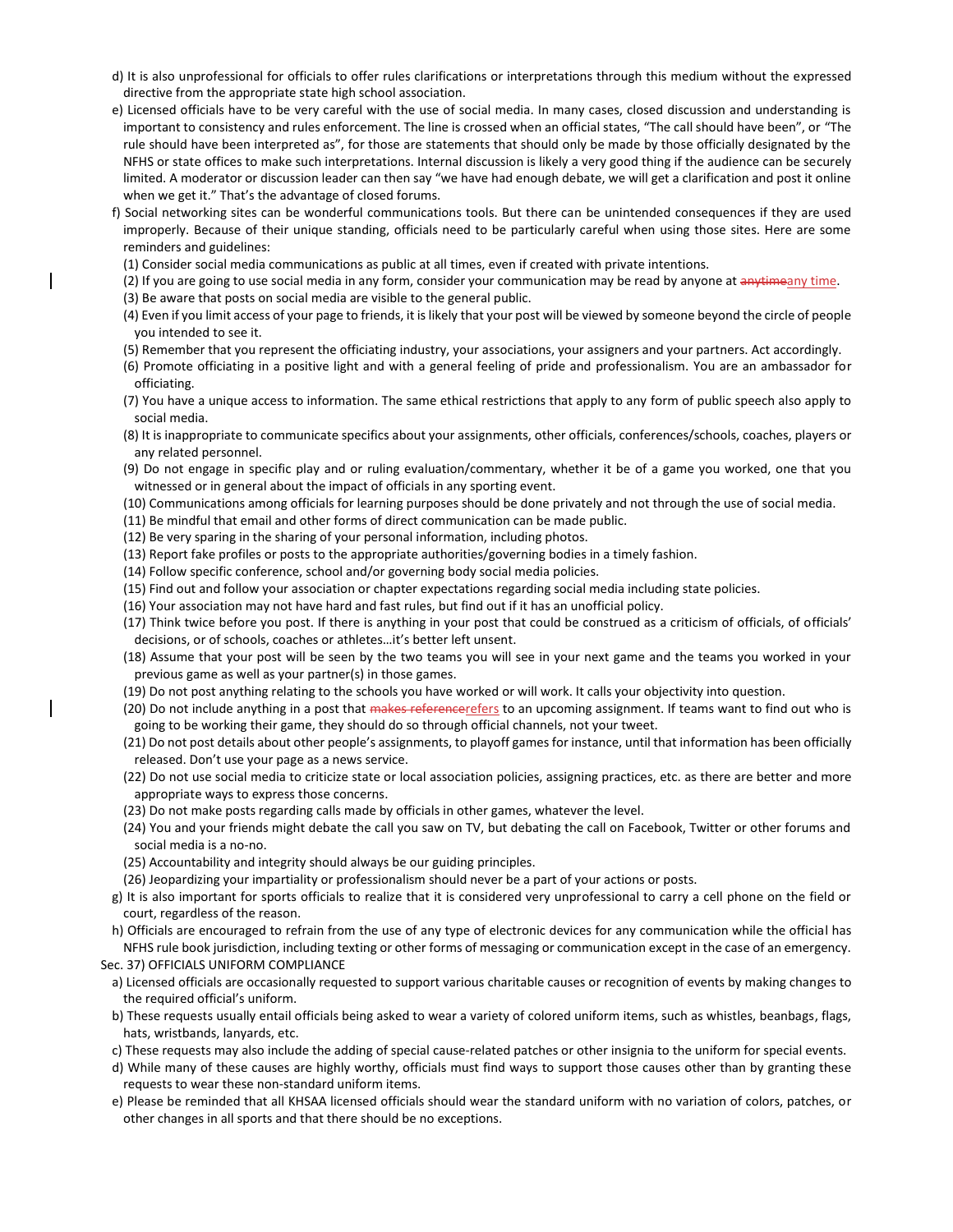### **BOARD OF CONTROL ADOPTED POLICIES STATEMENTS**

Many decisions are made that are only recorded in the minutes of the Board of Control meetings although they establish precedent to guide the Commissioner in execution of the duties of that office. The Board of Control has also made several position statements to clarify the official stance of the Association on a specific matter, and how those provisions are to be applied including which awards shall be officially sponsored by the Association.

### **POLICY STATEMENT- PARTICIPATION IN BOYS AND GIRLS BASKETBALL AND TEAM SPONSORSHIP**

Any secondary school which maintains a basketball team for boys for other than intramural purposes, shall maintain the same program for girls. (KRS 157.350 (5))

### **POLICY STATEMENT- APPLICABILITY OF REGULATIONS TO NINTH GRADE STUDENTS**

Student eligibility rules apply to all students enrolled in grades nine through twelve no matter where enrolled (in the event of being enrolled at a feeder school under the same Board of Education). (November 1983 meeting)

## **POLICY STATEMENT- ANONYMOUS CALLS AND LETTERS**

Bylaw 26 requires all material submitted regarding the KHSAA for protests and reporting of violations to be in writing. If those reports are anonymous, the letters shall be forwarded by the Commissioner's office to the school administrator of the school in question, with no further action taken by the KHSAA unless that administrator reports a violation or further substantiated and signed information is received. Anonymous callers shall be informed that the KHSAA staff has no authority to act on anonymous calls.

### **POLICY STATEMENT -ACCEPTING CALLS FROM MEMBER SCHOOLS AND THE GENERAL PUBLIC**

The KHSAA staff prioritizes calls from the member school representatives. The KHSAA staff receives hundreds of phone calls and electronic mail messages each week from member schools. Because the KHSAA exists to serve the member schools, responding to their inquiries is the top priority. The large volume of calls from parents and students has dramatically affected our ability to serve the member schools. School administrators shall remain the first and preferred contact resource for parents and students. The KHSAA shall refer calls from parents or students to the appropriate school personnel, and ask that the administrator contact the KHSAA if there is a need for a specific answer or rules clarification.

### **POLICY STATEMENT -EMAIL/PHONE CALLS FROM THE GENERAL PUBLIC AND PARENTS**

As of Huly 1, 2006July 1, 2006, the KHSAA Executive Staff, as authorized by its Board of Control, no longer is to accept calls from parents and students about eligibility and other KHSAA regulations. The KHSAA staff must prioritize responses to the member schools as it tries to balance an effective workload.

Reason For the Statement – The KHSAA needs your help in addressing a serious problem. The KHSAA staff receives hundreds of telephone calls and emails every week from our member schools. Because the KHSAA exists to serve those member schools, responding to their inquiries must be the top priority. The large volume of calls and emails from parents and students has dramatically affected our ability to serve our member schools.

Solution For Parents and Students – School principals or athletic administrators have always been the first and preferred contact resource for parents and students. This policy statement reinforces school personnel as the source to whom parents and students must direct their questions. As always, if a school administrator needs assistance in answering a question, they should contact a KHSAA administrator for a "final answer" and then pass it along to the parent or student.

The KHSAA understands that parent and student questions are important. We thank you for your understanding and for supporting our commitment to high quality service directly to our member schools, and through schools, to parents and students. This approach will ultimately be best for everyone involved.

### **POLICY STATEMENT- SCHOOL NICKNAMES**

(Adopted by Kentucky Board of Education, 2007)

The Board of Control has no prohibition on specific nicknames or mascots, but has adopted the Kentucky Board of Education resolution stating a formal position as approved February 8, 2007.

WHEREAS, the Kentucky Board of Education believes in the worth and dignity of all peoples,

WHEREAS, schools and school districts should set an example and provide leadership in their communicates in supporting and furthering human rights,

WHEREAS, schools should be places where all students feel welcomed,

WHEREAS, mascots, nicknames and other school symbols should represent the highest ideals of human dignity and help all students feel welcome and included in the life of the school,

NOW, THEREFORE, be it resolved that the Kentucky Board of Education urges all schools to review the appropriateness of their symbols and mascots and recommends that all schools and school districts abandon the use of symbols and mascots that are offensive to any group of people.

REAFFIRMED AT THE KENTUCKY BOARD OF EDUCATION MEETING, in the city of Frankfort, this eighth day of February, in the year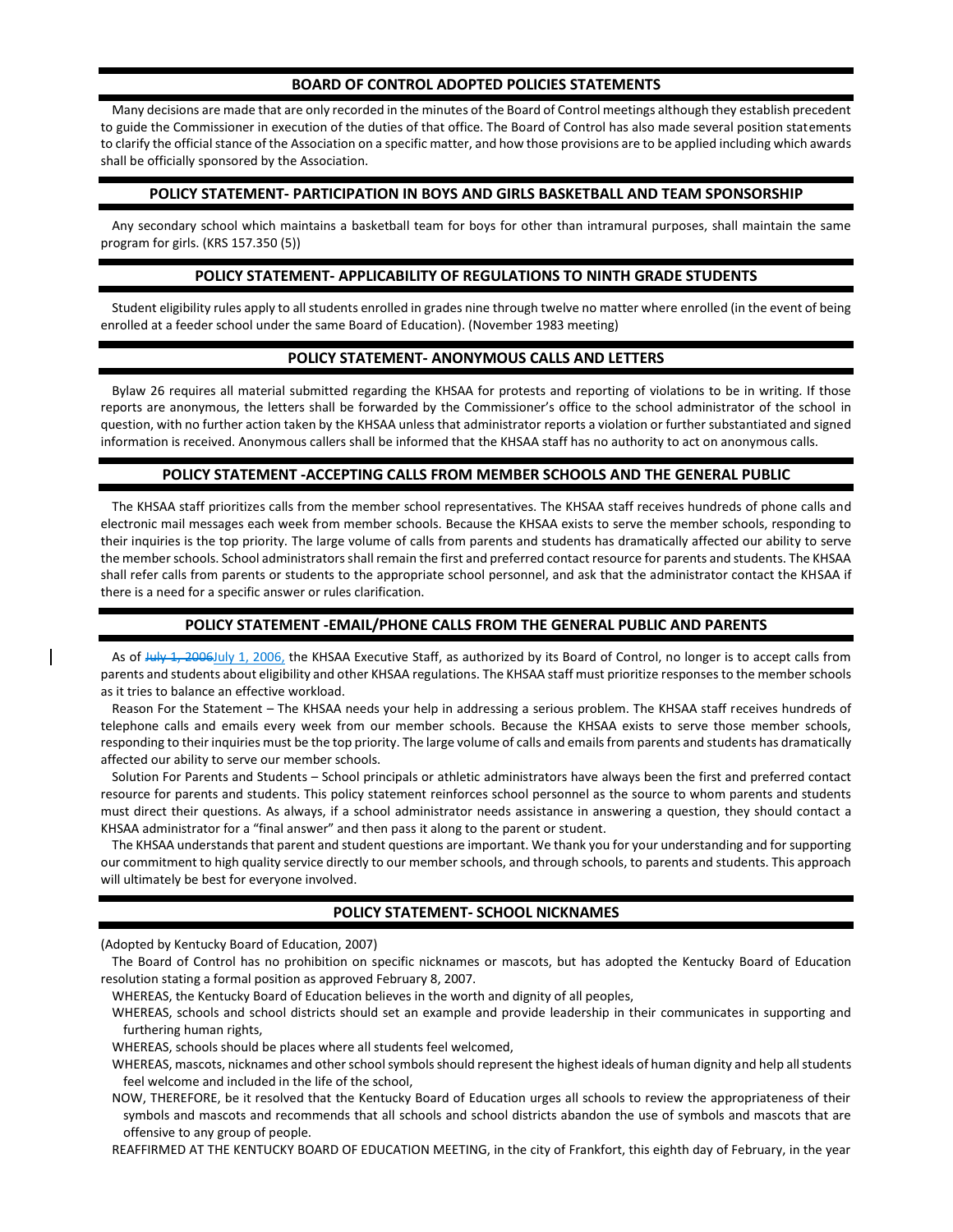## **POLICY STATEMENT- COACHING EDUCATION COURSE**

The NFHS online Coaching Education course shall be the unit of study approved for Bylaw 25 compliance. The KHSAA will recognize and give credit for the Coaching Education requirement to those individuals holding credentials issued through the American sports Education Coaching Principles Course prior to the adoption of the NFHS online course, and to those who seek a coaching position with these credentials already completed. The KHSAA will recognize and give credit for the Coaching Education requirement to those individuals holding credentials issued using the blended version of the NFHS Course (part in-person, part online).

## **POLICY STATEMENT- CERTIFIED/ LICENSED TRAINERS AT PRACTICES/ CONTESTS**

The Kentucky High School Athletic Association (KHSAA) has long recommended and continues to recommend, that medical coverage be present at all athletic practices and contests. Because of the unique skill set of Certified/Licensed Athletic Trainers it is recommended that one of these individuals be present at all practices and contests. It is also strongly recommended that the member schools utilize only Certified/Licensed Trainers per the Kentucky Board of Medical Licensure, and not members of any other vocation making this claim but without this legal designation. While acknowledging the expense of provided a certified/licensed trainer, it is nonetheless noted that this shall be an integral part of your athletic planning process.

# **POLICY STATEMENT- SECURITY PRACTICES FOR CONTESTS**

While many schools have measures in place regarding safety and security at athletic contests, all members are reminded of the importance of this area. The National Federation and the Kentucky High School Athletic Association have made a strong effort in reminding all state associations and member schools of the importance of member schools understanding the necessity for adequate security. Crowd control has become a major emphasis across the nation and though many schools have provisions in place, it is important to take every precaution to protect the athletes, fans and general public at contests. While acknowledging the expense of security, it is noted that this shall be an integral part of your athletic planning process.

## **POLICY STATEMENT- ETHNIC AND CULTURAL DIVERSITY & SEXUAL HARASSMENT**

The KHSAA recognizes the cultural diversity of its member school athletes, coaches, fans and spectators. The Board of Control encourages each of its member schools to educate its participants and all parties involved in the sports program as to the need for a united approach to solving problems. Prejudice or discrimination within the athletic program on the basis of race, color, religion, ancestry, age, national origin, disability, sex, sexual orientation, gender identity, or United States military service cannot be tolerated. The KHSAA encourages each of its schools to unite in this effort. The KHSAA has no tolerance for sexual harassment or discrimination based on race, color, religion, ancestry, age, national origin, disability, sex, sexual orientation, gender identity, or United States military service. If those acts are discovered during the course of normal operations, all information shall be forwarded to the appropriate authorities.

## **POLICY STATEMENT- RECOMMENDED CODE OF ETHICS FOR COACHING PERSONNEL**

Sec. 1) BACKGROUND

The function of a coach is to educate students through participation in interscholastic competition. An interscholastic program should be designed to enhance academic achievement and should never interfere with opportunities for academic success. Accordingly, the following recommended guidelines for head and assistant coaches, whether or not they are paid, have been adopted for the voluntary use by member schools and districts:

- a) The coach shall treat each student with the utmost respect, and his or her welfare should be considered in decisions by the coach at all times.
- b) The coach shall be aware that he or she has a tremendous influence, for either good or ill, on the education of the student and, thus, shall never place the value of winning above the value of instilling the highest ideals of character.
- c) The coach shall uphold the honor and dignity of the profession. In all personal contact with students, officials, athletic directors, school administrators, contest officials, other coaches, the state high school athletic association, the media, and the public, the coach shall strive to set an example of the highest ethical and moral conduct.
- d) The coach shall take an active role in the prevention of drug, alcohol and tobacco abuse.
- e) The coach shall avoid the use of alcohol and tobacco products when in contact with players.
- f) The coach shall promote the entire interscholastic program, being cognizant of multi-sport athletes and those involved in other school activities and direct his or her program in harmony with the total school program.
- g) The coach shall master the contest rules and shall teach them to his or her team members. The coach shall not seek an advantage by circumvention of the spirit or letter of the rules.
- h) The coach shall exert his or her influence to enhance sportsmanship by spectators, both directly and by working closely with cheerleaders, pep club sponsors, booster clubs, opposing team members and coaches and administrators and contest officials.
- i) The coach shall respect and support contest officials. The coach shall not indulge in conduct which would incite players or spectators against the officials. Public criticism, including through the traditional media or through the use of social media of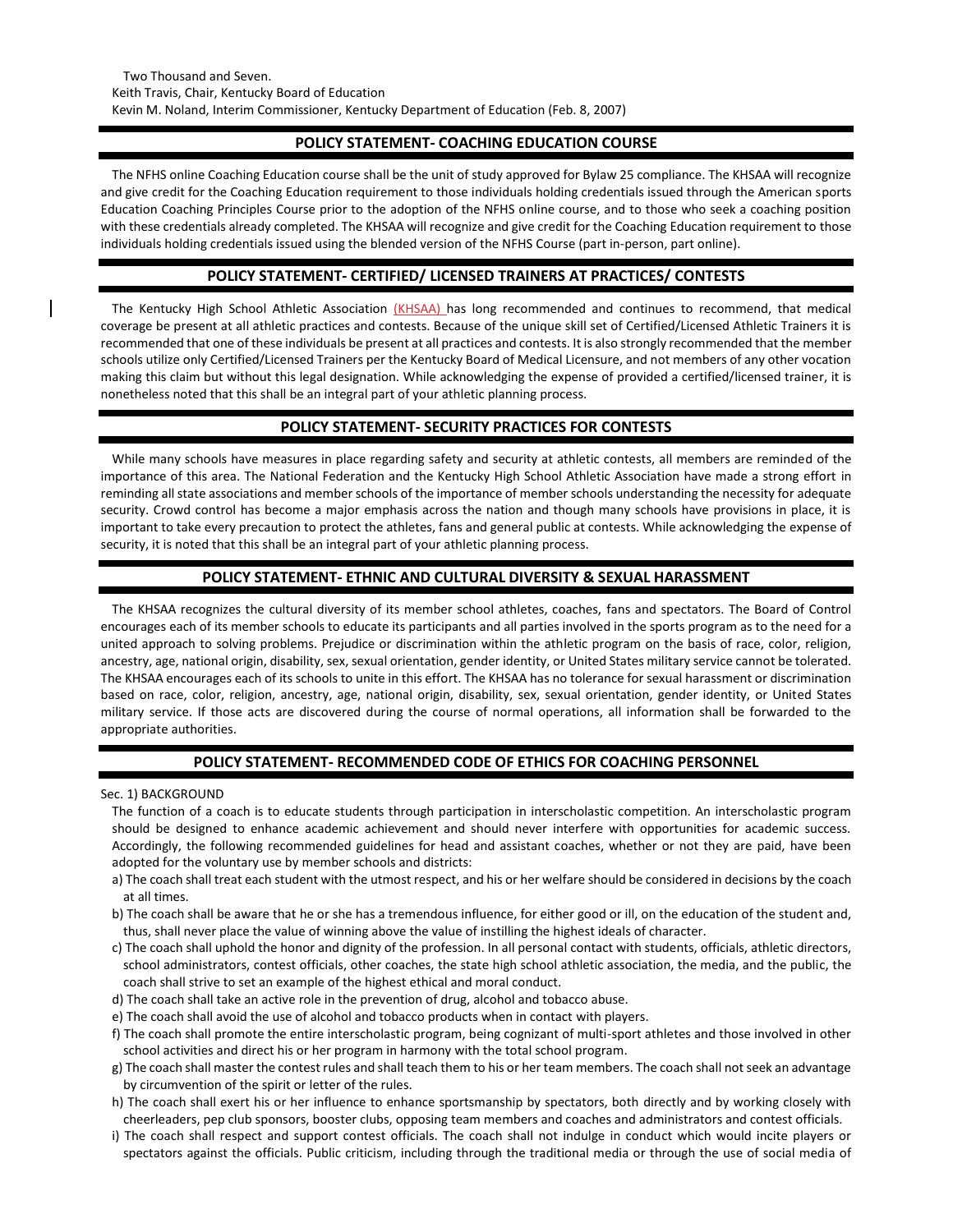officials or players is unethical and not permitted.

- j) The coach shall use social media in accordance with any adopted district policy.
- k) The coach shall not exert pressure on faculty members to give student-athletes special consideration or exert pressure on athletic or school administrators to cause undue delay in providing records of student-athletes no longer at the school.
- l) The coach shall not scout opponents by any means other than those adopted by the Association and shall adhere to the restrictions of Bylaw 15 (Sportsmanship) related to use of illegal equipment.
- m) The coach shall adhere to all KHSAA Bylaws, including policies and procedures. The coach shall be aware of and adhere to the restrictions of Bylaws 6, 7 and 8 wherein the coach's actions shall not create an athletic advantage for a transferring student (including students transferring after participating with a coach in outside competition) and Bylaw 16, Recruitment (Undue Influence) and restrictions on impermissible contacts and impermissible benefits.
- n) The coach shall be current in all coaching qualifications adopted by the Association as well as certifications required.

### **POLICY STATEMENT- ADDITIONAL STUDENT ELIGIBILITY FOR ISSUES RELATED TO COVID-19**

#### Sec. 1) BACKGROUND

- During the 2019-2020 school year, the Commonwealth, United States and the world at-large countered a global pandemic, COVID-19, a situation that altered the conduct of the last several months of the 2019-2020 school year. As such, sports and sport-activity programs were terminated in the Commonwealth on March 13, 2020 and unable to resume due to the termination of in-person learning in all schools. The Kentucky High School Athletic Association (KHSAA) has been deeply saddened that our high school students lost the opportunity to participate for the remainder of the 2019-2020 school year. As we move toward the return of school and participation in education-based athletics, we anticipate many unique and challenging situations that may impact eligibility.
- a) A key component of the KHSAA Due Process Procedure is found in the standard for a "waiver" within the procedure (hardship). Such hardship must be not only a unique circumstance beyond the control of the student or family, but it must also be totally different from those that exist for the majority or even a small minority of students.
- b) For eligibility purposes, the KHSAA has deemed that COVID-19 is not, in and of itself, a hardship as every student has been impacted by COVID-19, however not every student has a direct, causal relationship between the eligibility rule and their inability to meet such rule as a result of COVID-19.
- c) Every single student in the Commonwealth was impacted by COVID-19.
- d) Of particular emphasis is the potential required for additional eligibility due to the loss of a competitive season, considering that even permitting that for a single student (much less additional) would:
	- (1) Ignore the impact on all students at a younger level by eliminating or diluting that student's participation opportunity;
	- (2) Ignore the cost to school districts who would likely not receive the full additional funding for that student, including additional ADA for these students (especially those that met graduation requirements)
	- (3) Ignore the fact that, with an extreme budget shortfall for the Commonwealth during this pandemic, there would likely be no change in SEEK funding to cover these additional students, or money allocated to improve, renovate, or build more facility space;
	- (4) Ignore additional costs such as additional certified teachers and classified staff (cooks, bus drivers, custodians, etc.) at a time when finances to schools will not be there to create or fund those added positions;
	- (5) Ignore the fact that in the case of wholesale or multiple grants of additional eligibility, create situations with more students in a facility, both athletic and academic, than the facility was safely permitted and built to accommodate;
	- (6) Ignore the fact that all students missed out on the face-to-face instruction they would have received from their teachers, and are therefore equally impacted;
	- (7) Ignore the potential additional sport or sport-activity participation for students already fully qualified to graduate;
	- (8) Ignore the limited class selection and availability opportunity for most students who have already met graduation requirements;
	- (9) Ignore the likelihood that the vast majority of those students, particularly in grade 12 during 2019-2020, have already finalized the "next steps" in their lives, with applications and enrollments scheduled for higher education or other workplace arrangements in place.
- (10) Ignore the fact that this would undoubtedly lead to requests from students other than the 2020 seniors, as once the grant is made for a senior, undoubtedly the other students in younger grades, equally impacted, would be requested.
- (11) Ignore the potentially undesirable precedent in education that would likely be used for additional requests in other situations without the same impact;
- (12) Appear to prioritize participation in sports and sport-activities over basic education at a time when the Commonwealth and its schools committed immeasurable resources to ensure that basic education services continued to be provided;
- (13) Ignore the fact that any grant would also potentially have constitutional questions regarding equal protection if students in similar situations and on similar teams were unable to be treated equally due to the statutory provision involving the age restriction;
- (14) Ignores the long-represented philosophy that without a clearly defined limit on both age and length of eligibility, avenues remain open for redshirting, deception, legal maneuvering, and other athletics-driven motivations for a student to remain in school rather than proceeding on into college or into the work force thereby denying the participation of a student who is otherwise "next in line" to play.
- (15) Ignores the long-represented philosophy in interscholastic athletics that the mere lack of these motivations does not in and of itself constitute justification for a waiver.